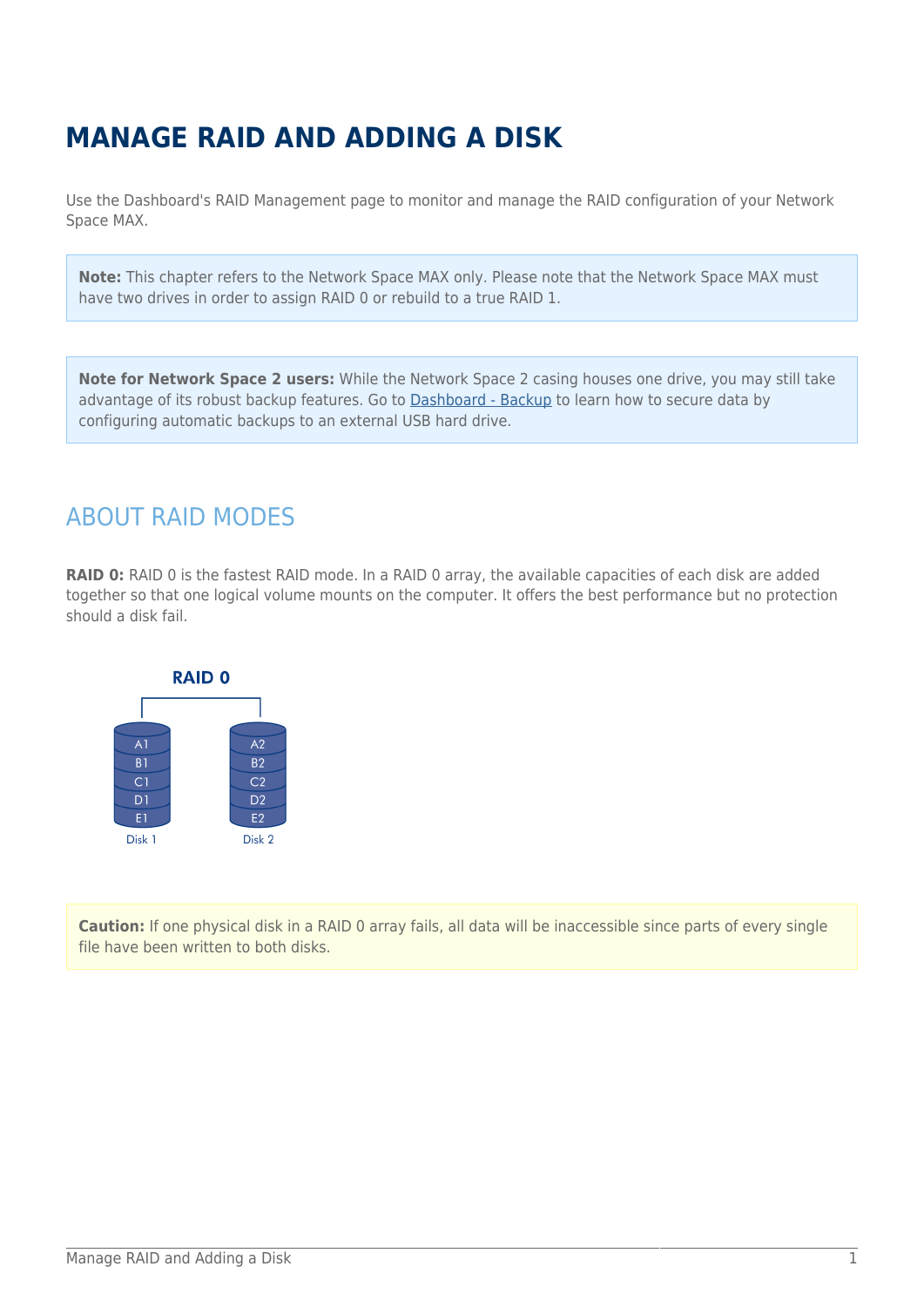**RAID 1:** RAID 1 offers protection since all data is written to each disk at the same time. In the event of a single disk failure, data remains available on the other disk. Due to the time it takes to write the data twice, performance is slightly reduced. RAID 1 is a good choice when safety is more important than speed. However RAID 1 also reduces the available disk space by 50% due to the need to write each bit of data on each hard drive.

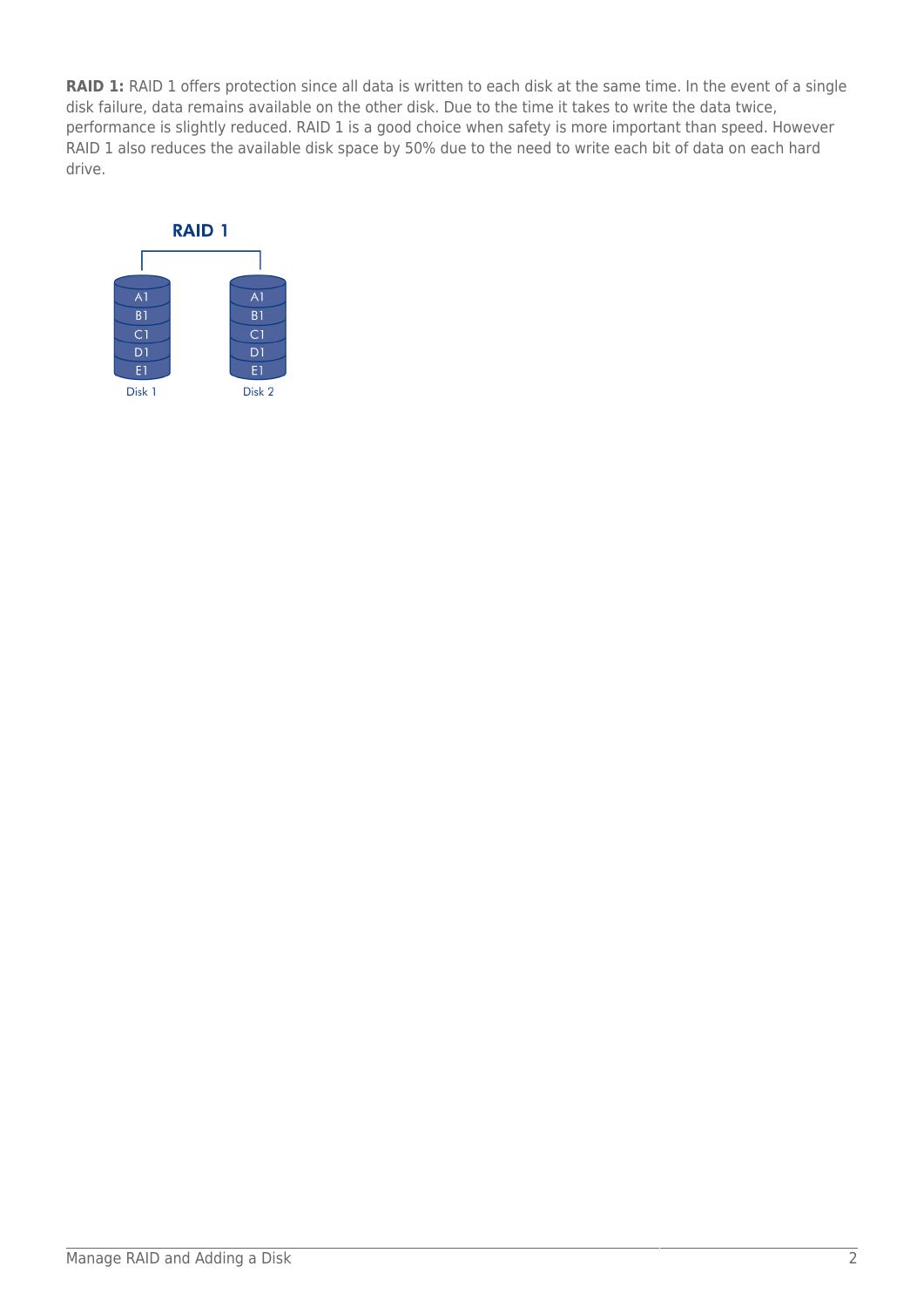# DEFAULT RAID - SINGLE AND DUAL DISK

The default RAID mode depends upon the model of the Network Space MAX:

| <b>RAID Mode Capacity</b> |      |       | <b>Protection   Factory Default</b>        |
|---------------------------|------|-------|--------------------------------------------|
| RAID 0                    | 100% | ***** | Network Space MAX dual disk                |
| RAID <sub>1</sub>         | 50%  | ***** | Network Space MAX single disk <sup>1</sup> |

1 Since it has only one disk, the Network Space MAX single disk cannot work in a true RAID 1 configuration that writes all data to a partner hard drive. However, it is shipped "RAID-ready" in preparation for RAID 1. See below for further details on rebuilding a RAID 1 array after adding a second disk.

**Important info on adding a hard drive to the Network Space MAX:** Both drives in the Network Space MAX should have the same capacity. Examples:

- The Network Space MAX single disk includes a 1TB hard drive. When adding a second drive, make certain it also has a capacity of 1TB.
- The 4TB Network Space MAX has two disks, each with a capacity of 2TB. If one disk should fail, please replace it with a hard drive of equal capacity.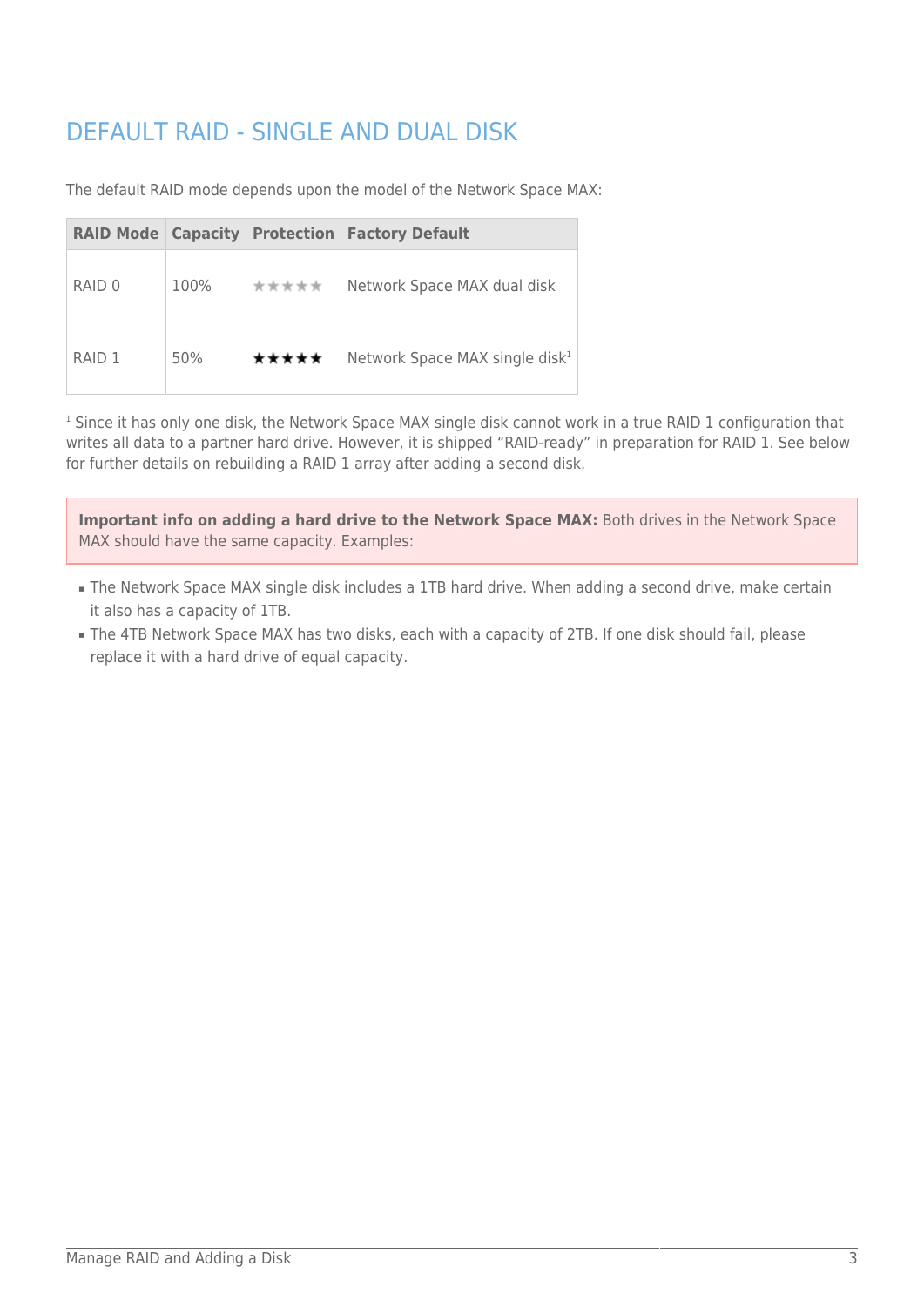## DASHBOARD - RAID MANAGEMENT

| <b>RAID 0</b>                        |                                                          | <b>NSMAX</b><br>On Workgroup<br>FTP O                                   | TUE.<br>9 <sub>2011</sub>                                      |
|--------------------------------------|----------------------------------------------------------|-------------------------------------------------------------------------|----------------------------------------------------------------|
|                                      |                                                          |                                                                         |                                                                |
| 2 drives                             | Clean A                                                  | SFTP O<br>Multimedia <sup>O</sup>                                       | 19:19                                                          |
|                                      |                                                          | Obtained by DHCP<br>Default Gateway<br><b>DNS Server</b><br>MAC address | $\times$<br>100 Mb/s                                           |
| Drive 2<br>Drive 1<br>Clean<br>Clean |                                                          | Mode                                                                    | $\times$<br>RAID <sub>0</sub>                                  |
|                                      |                                                          | <b>Status</b>                                                           | Clean                                                          |
|                                      |                                                          |                                                                         |                                                                |
| C Eco Management<br>$\!\times\!$     | <b>Ell</b> Drive Information<br>$\times$<br>$\mathbb{X}$ | $P \ll \times 8$                                                        |                                                                |
|                                      | 1 TB<br>1TB                                              |                                                                         | Network<br>IP Address: 192.168.10.98<br><b>RAID Management</b> |

- **RAID mode:** This box shows you the current RAID scheme for network storage, as well as the number of disks involved in the scheme. Selecting the **MANAGE** button will launch the RAID Setup Wizard.
- **RAID status:** This box lets you know whether the array is Clean (healthy), Degraded, or Synchronizing (building the RAID). A yellow warning icon will inform you if your array is unprotected in the case of a single disk failure. This may be due to a degraded protected RAID array or if you have chosen RAID 0.
- **Drive map:** Click the illustrations to learn the slot positions for each disk. Bottom slot = 1 and Top slot = 2

### Modifying the RAID

You can change your RAID configuration at any time. For example, you may have started with a RAID 0 array but decide that you want to move to RAID 1 to protect data stored on the Network Space MAX. The RAID Setup Wizard is an easy tool for adjusting the RAID, offering a few simple steps to suit your needs. However, it is critical that you understand the potential consequences that reconfiguring the RAID will have upon existing data.

### Effects and Time Required to Modify the RAID

- 1. Changing from RAID 0 to RAID 1:
	- All data will be deleted on all shares. Please copy and backup all media stored on the Network Space MAX before changing the RAID.
	- The USBShare will lose its allotted capacity, returning to 0GB.
	- RAID Synchronizing (moving from RAID 0 to RAID 1) may take three to four hours.
	- You may use and administrate the Network Space MAX during the RAID synchronization. Please note that using the device while it is Synchronizing will prolong the time it takes to build the RAID.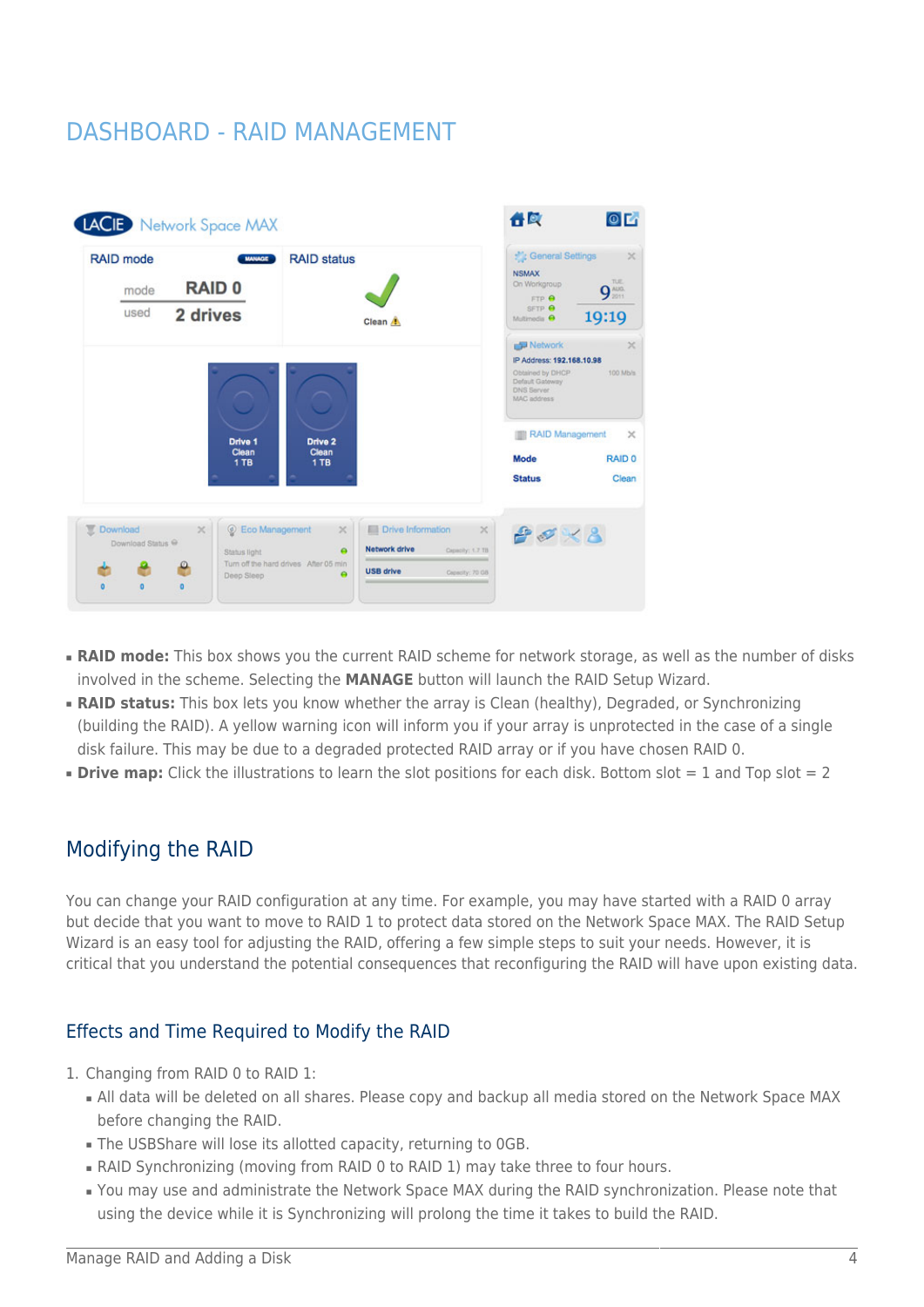- 2. Changing from RAID 1 to RAID 0:
	- All data will be deleted on all shares. Please copy and backup all media stored on the Network Space MAX before changing the RAID.
	- The USBShare will lose its allotted capacity, returning to 0GB.
	- RAID Synchronizing (moving from RAID 1 to RAID 0) will take up to five minutes.
- 3. Building a RAID when adding a new disk to a Network Space MAX single disk:
	- All data and the USBShare will be preserved when creating a RAID 1 array. The RAID will take many hours to build, depending on the capacity of the disks.
	- All data and the USBShare will be deleted when creating a RAID 0 array.
- 4. Rebuilding a protected RAID 1 array with a replacement disk:
	- This may be used when:
		- Adding a second hard drive to a Network Space MAX single disk
		- Replacing a failed hard drive with a new disk
	- Data will be preserved.
	- The USBShare will maintain its allotted capacity.
	- The RAID rebuild will take many hours, depending on the capacity of the disks.
	- You may use and administrate the Network Space MAX during the RAID synchronization. Please note that using the device while it is Synchronizing will prolong the time it takes to build the RAID.

### RAID Setup Wizard

#### Changing an Existing RAID

1. Click the **MANAGE** button to launch the RAID Setup Wizard.

| <b>LACED</b> Network Space MAX                                                                                         |                                                                                                                                                                                                                           | 合同<br>O <sub>C</sub>                                                                                                                                                      |
|------------------------------------------------------------------------------------------------------------------------|---------------------------------------------------------------------------------------------------------------------------------------------------------------------------------------------------------------------------|---------------------------------------------------------------------------------------------------------------------------------------------------------------------------|
| <b>RAID</b> mode<br><b>MANAGE</b><br><b>RAID 0</b><br>mode<br>used<br>2 drives                                         | <b>RAID status</b><br>Clean A                                                                                                                                                                                             | <b>C</b> : General Settings<br>$\mathbf{x}$<br><b>NSMAX</b><br>TU <sub>.</sub><br>On Workgroup<br>9 <sup>ma</sup><br>FTR A<br>SFTP O<br>19:19<br>Multimoda <sub>R</sub> O |
|                                                                                                                        |                                                                                                                                                                                                                           | <b>Network</b><br>×<br>IP Address: 192.168.10.98<br>Obtained by OHCP<br><b>100 Mb/s</b><br>Default Galaway<br><b>DNS Server</b><br><b>MAC address</b>                     |
| Drive 1<br>Clean<br>$1$ TB                                                                                             | Drive 2<br>Clean<br>$1$ TB                                                                                                                                                                                                | RAID Management<br>$\mathbf x$<br>Mode<br><b>RAID 0</b><br><b>Status</b><br>Clean                                                                                         |
| Download<br>C Eco Management<br>$\times$<br>Download Status O<br>Status light<br>e<br>ä<br>Deep Sleep:<br>п<br>o<br>o. | <b>Ell Drive Information</b><br>$\times$<br>$\mathbb{R}$<br><b>Network drive</b><br>$\bullet$<br>Consulty 1.7 TH<br>Turn off the hard drives After 05 min.<br><b>USB drive</b><br>Capacty <sup>1</sup> 70 GB<br>$\bullet$ | $80\times 8$                                                                                                                                                              |

2. On the left side of the window, choose between **RAID 0** and **RAID 1**.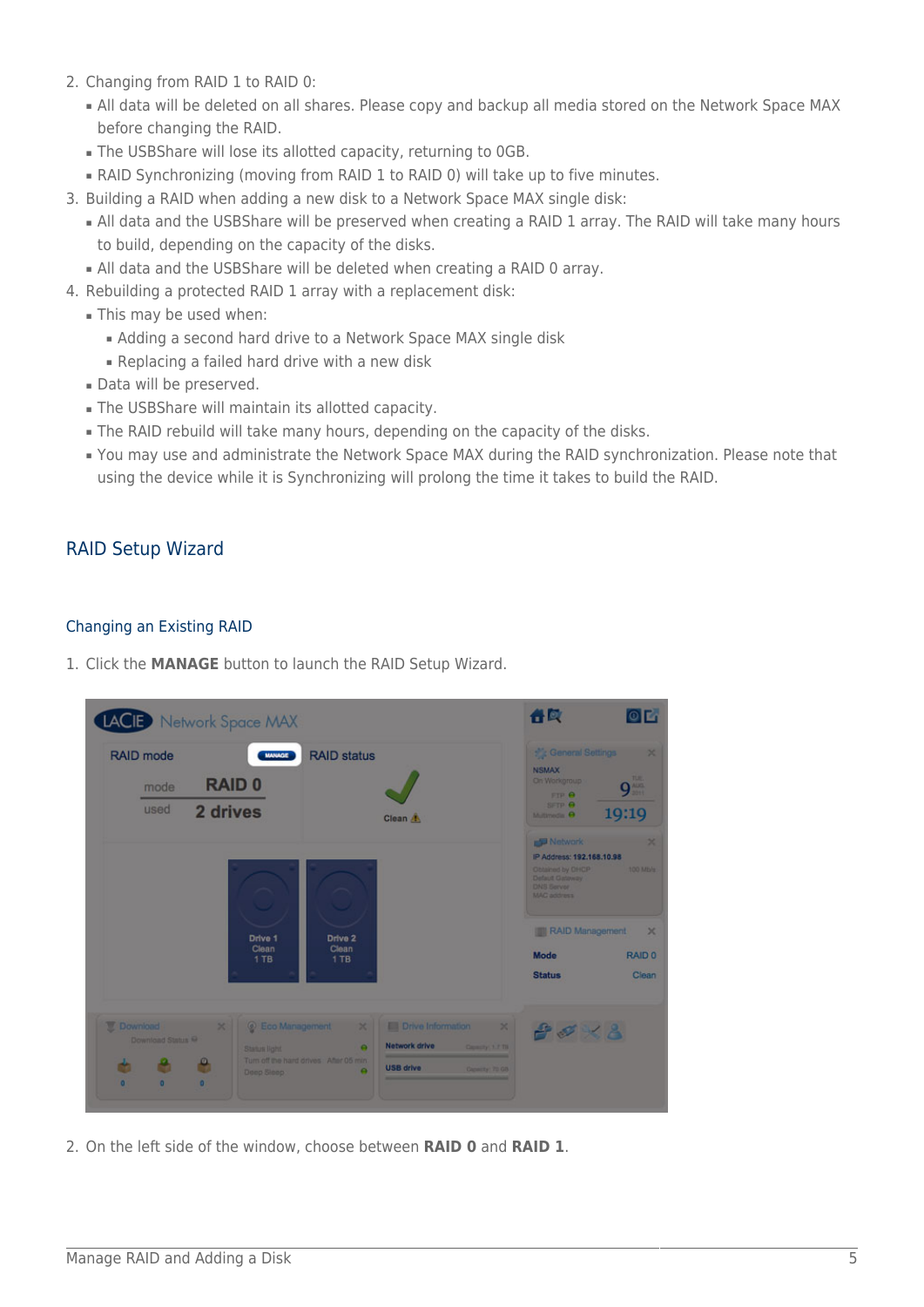# LACIE Network Space MAX

#### **RAID Setup**



3. The RAID will be configured once you select **FINISH**. ALL DATA WILL BE DELETED. DO NOT continue if you wish to preserve data stored on ALL SHARES of your network storage. Instead, select **CANCEL** to back up your media on all the shares. Once the data is backed up, you may run the RAID Setup Wizard again.

| 1. Settings                                               | 2. Finish                        |
|-----------------------------------------------------------|----------------------------------|
|                                                           |                                  |
| Click FINISH to confirm your selection:                   |                                  |
|                                                           |                                  |
| <b>Current RAID configuration</b>                         | <b>Target RAID configuration</b> |
| 2 drives<br>RAID <sub>0</sub>                             | 2 drives<br>RAID <sub>1</sub>    |
| 2 TB                                                      | 998.1 GB                         |
|                                                           |                                  |
| The disk format will delete the data (USBShare included). |                                  |
|                                                           |                                  |
|                                                           |                                  |

- 4. If you wish to configure the RAID, click **FINISH**.
- 5. A confirmation window will ask if you wish to continue. Click **YES** to initiate the RAID configuration.
- 6. Synchronizing from RAID 0 to RAID 1 will take four or more hours depending upon the capacity of the hard drives. While the network storage will briefly go offline when resetting the RAID configuration, you will have access to the storage once Synchronize begins. A green check mark will appear in the RAID status window once the RAID configuration is complete.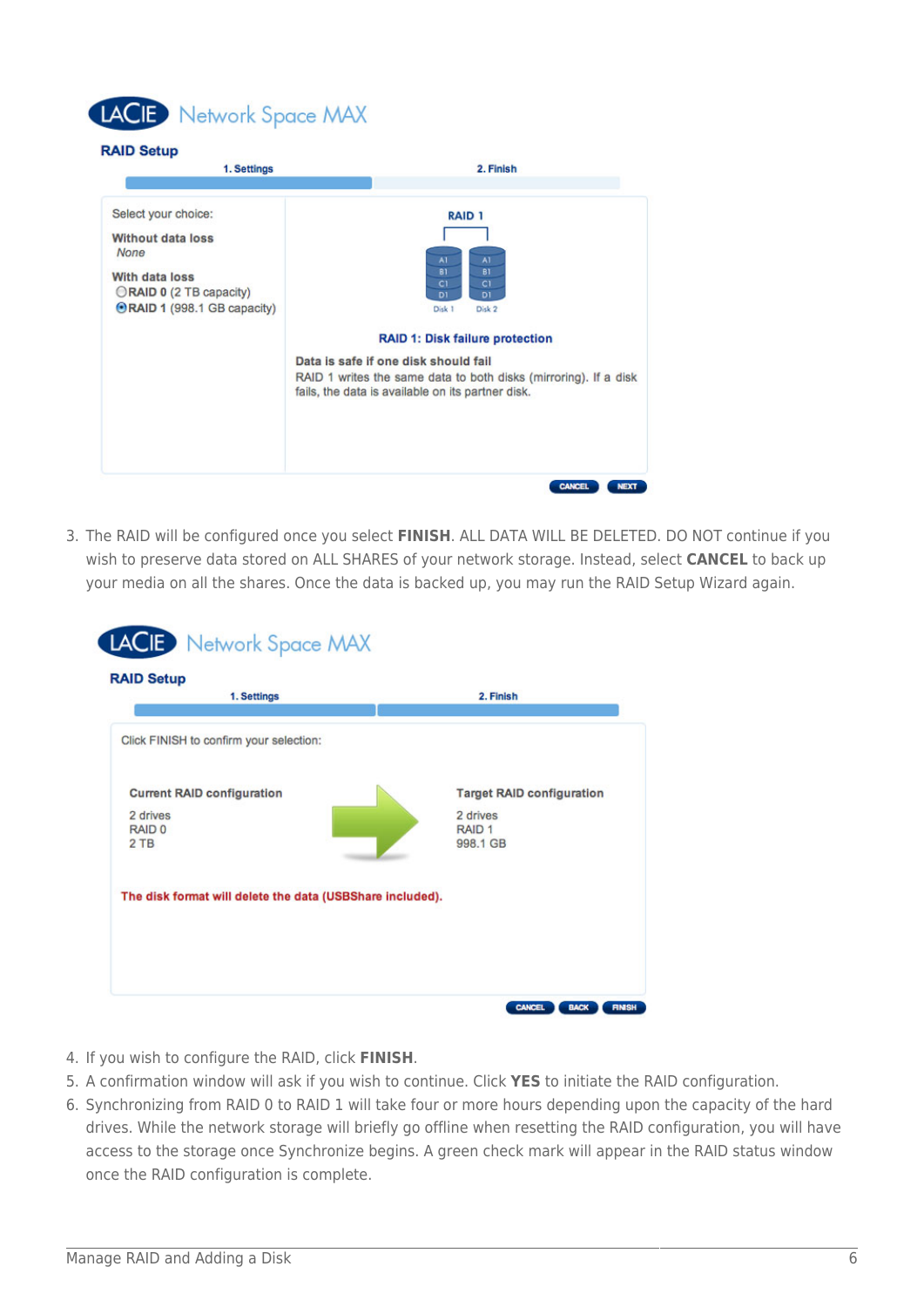# LACIE Network Space MAX

| <b>RAID</b> mode | <b>MANAGE</b>    | <b>RAID status</b>                 |
|------------------|------------------|------------------------------------|
| mode             | <b>RAID1</b>     |                                    |
| used             | 2 drives         | Synchronizing<br>2.5%<br>$\bullet$ |
|                  | Drive 1<br>Clean | Drive <sub>2</sub><br>Clean        |
|                  | 1 TB             | 1 TB                               |





**RAID - Complete**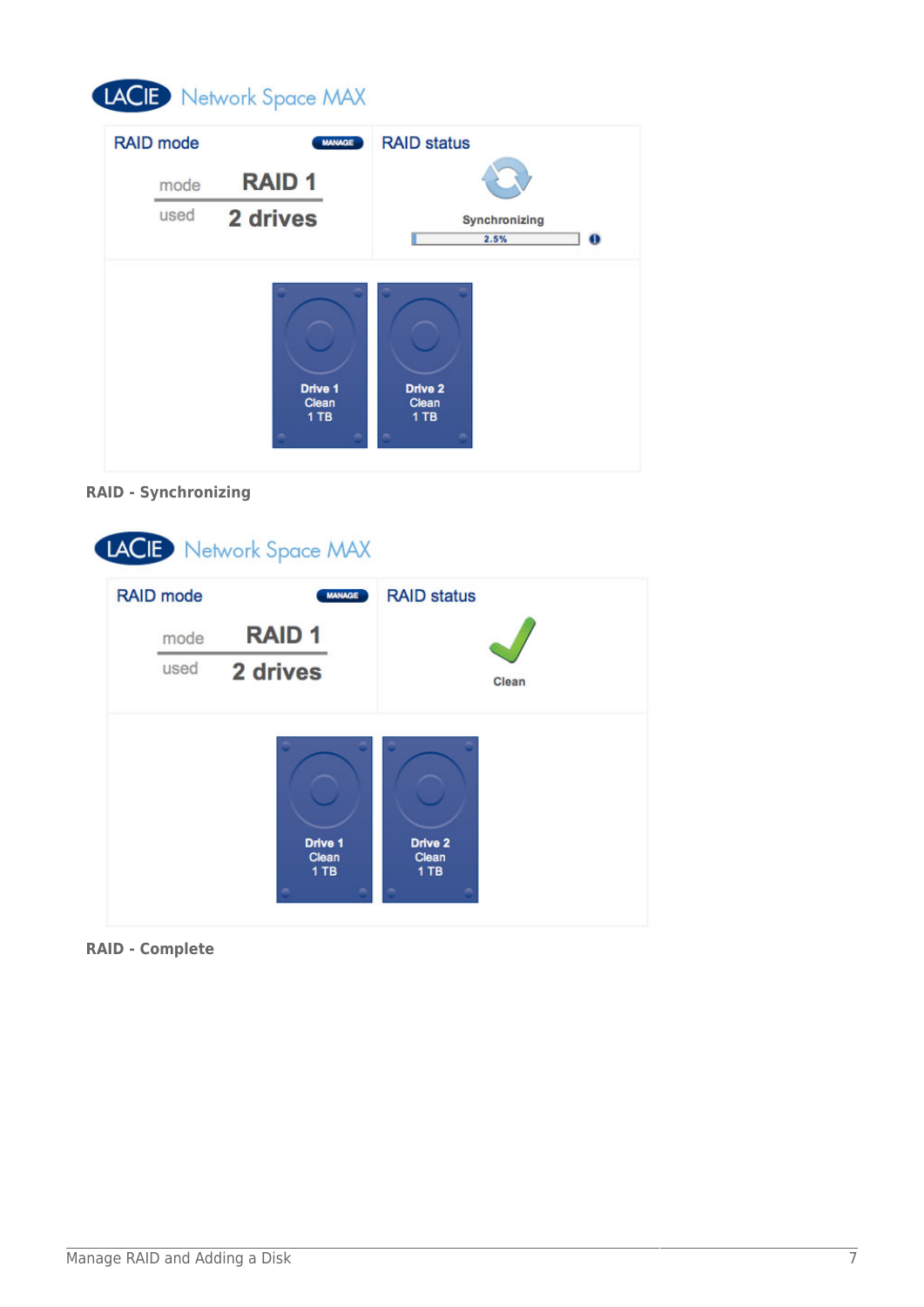# **REMOVING AND INSTALLING DRIVES/ENCLOSURES**

If you have discovered that one of the hard drives has failed (see [LED Indicators\)](http://manuals.lacie.com/en/manuals/ns2-nsmax/led) or the chassis no longer works, please contact your LaCie reseller or LaCie Customer Support. If the product is still under warranty, a LaCie Customer Support representative will instruct you on how to return the drive or casing for replacement. See [Getting Help](http://manuals.lacie.com/en/manuals/ns2-nsmax/help) for contact information.

If your LaCie storage device is no longer within the warranty period, please use the directions below to replace a failed disk with a healthy disk purchased from a third party. LaCie recommends selecting a disk that is the same model number and capacity as the one it will replace.

## REPLACE A HARD DRIVE

Follow the directions below to remove and replace a failed drive.

### Remove the hard drive

**Caution:** After continuous use of the LaCie storage device, drives may be hot. Please use caution when removing one or both drives.

**Note on Warranty:** While performing the operation below, you may encounter stickers that warn of voiding the warranty. Please make certain that a LaCie Technical Support representative has confirmed the problem and instructed you to move ahead with the disk removal. Performing the action before speaking with a technician may void the warranty.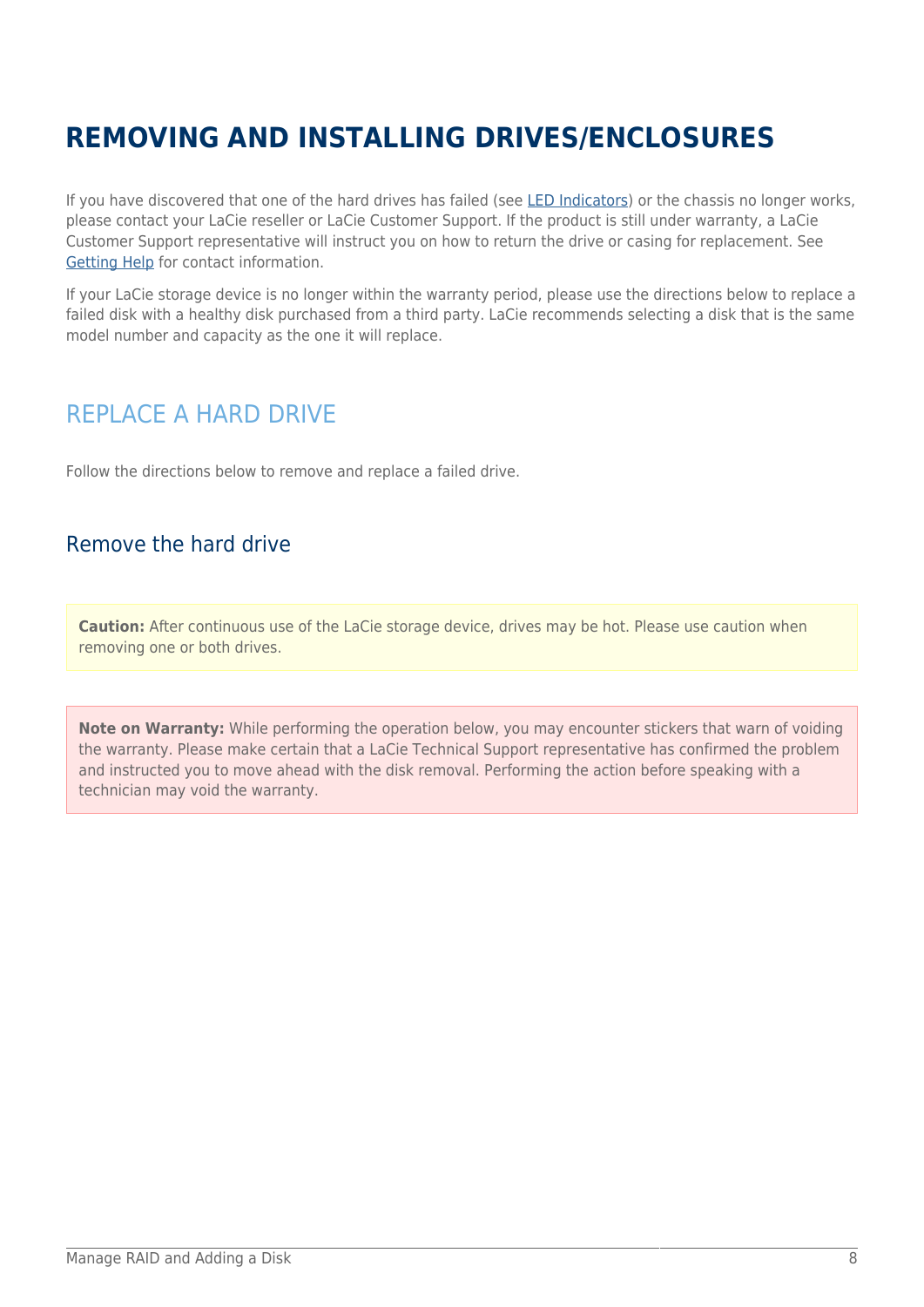$\mathbf{1}$ .

 $\mathsf I$  $\mathsf d$  $\epsilon$  $\overline{n}$  $\mathsf t$  $\mathbf{i}$  $\mathsf f$  $\mathsf{y}$  $\sf t$  $h$  $\overline{e}$  $\mathsf{f}$  $\overline{a}$  $\mathbf{i}$  $\overline{1}$  $\mathsf{e}% _{0}\left( \mathsf{e}\right)$  $\mathsf d$  $\mathsf d$  $\mathbf{i}$  $\sf S$  $\mathsf{k}$ à,

 $\boldsymbol{\mathsf{H}}$  $\overline{\mathrm{d}}$  $\mathsf{r}$  $\operatorname{\mathsf{d}}$  $\mathsf D$  $\mathbf{i}$  $\sf S$  $\mathsf{k}$  $\mathsf{M}$  $\mathsf A$  $\therefore$  X  $\top$  $h$  $\overline{e}$  $\mathsf{d}$  $\mathsf{r}$  $\mathbf{i}$  $\vee$  $\rm e$  $\bar{\Gamma}$  $\mathsf S$  $\mathsf L$  $\mathsf{E}% _{0}\left( \mathsf{E}_{0}\right)$  $\mathsf D$  $h$ 

> $\mathsf a$  $\sf S$  $\mathsf t$ Manage RAID and Adding a Disk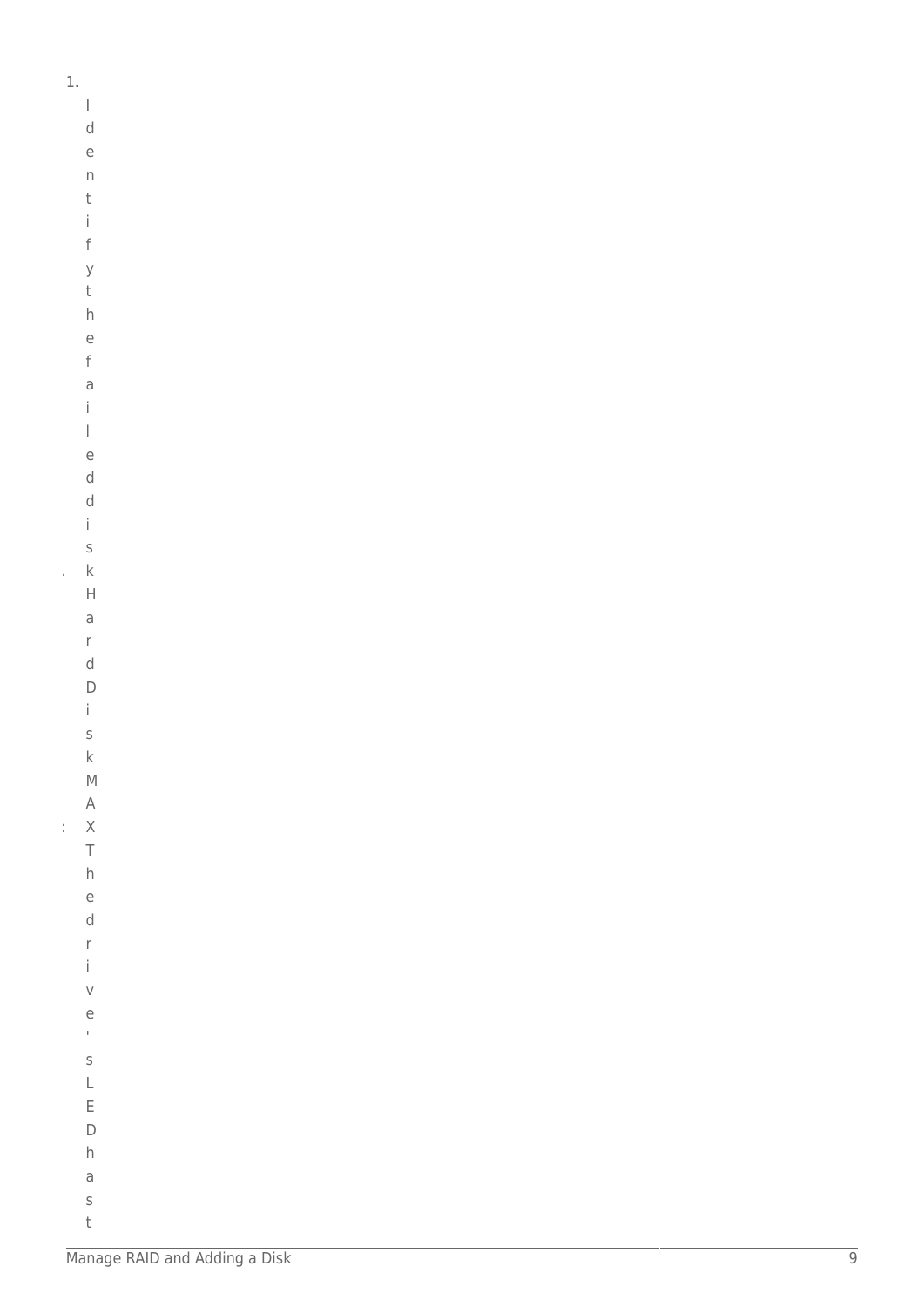|    | $\cup$                                                                                                                                                                                                                                                                                                                                                                                                         |  |  |  |  |
|----|----------------------------------------------------------------------------------------------------------------------------------------------------------------------------------------------------------------------------------------------------------------------------------------------------------------------------------------------------------------------------------------------------------------|--|--|--|--|
|    | $\mathsf{r}$                                                                                                                                                                                                                                                                                                                                                                                                   |  |  |  |  |
|    |                                                                                                                                                                                                                                                                                                                                                                                                                |  |  |  |  |
|    | $\mathsf{n}$                                                                                                                                                                                                                                                                                                                                                                                                   |  |  |  |  |
|    | e<br>d                                                                                                                                                                                                                                                                                                                                                                                                         |  |  |  |  |
|    |                                                                                                                                                                                                                                                                                                                                                                                                                |  |  |  |  |
|    | $\mathsf{r}$                                                                                                                                                                                                                                                                                                                                                                                                   |  |  |  |  |
|    | e                                                                                                                                                                                                                                                                                                                                                                                                              |  |  |  |  |
| ł  | d                                                                                                                                                                                                                                                                                                                                                                                                              |  |  |  |  |
|    | $\overline{\mathsf{N}}$                                                                                                                                                                                                                                                                                                                                                                                        |  |  |  |  |
|    | e                                                                                                                                                                                                                                                                                                                                                                                                              |  |  |  |  |
|    | $\mathsf t$                                                                                                                                                                                                                                                                                                                                                                                                    |  |  |  |  |
|    | W                                                                                                                                                                                                                                                                                                                                                                                                              |  |  |  |  |
|    | $\circ$                                                                                                                                                                                                                                                                                                                                                                                                        |  |  |  |  |
|    | $\mathsf{r}$                                                                                                                                                                                                                                                                                                                                                                                                   |  |  |  |  |
|    | $\mathsf{k}$                                                                                                                                                                                                                                                                                                                                                                                                   |  |  |  |  |
|    | S                                                                                                                                                                                                                                                                                                                                                                                                              |  |  |  |  |
|    | p                                                                                                                                                                                                                                                                                                                                                                                                              |  |  |  |  |
|    | a                                                                                                                                                                                                                                                                                                                                                                                                              |  |  |  |  |
|    | $\mathsf{C}$                                                                                                                                                                                                                                                                                                                                                                                                   |  |  |  |  |
|    | e                                                                                                                                                                                                                                                                                                                                                                                                              |  |  |  |  |
|    | $\mathsf{M}$                                                                                                                                                                                                                                                                                                                                                                                                   |  |  |  |  |
|    | $\forall$                                                                                                                                                                                                                                                                                                                                                                                                      |  |  |  |  |
| l, | $\overline{\mathsf{X}}$                                                                                                                                                                                                                                                                                                                                                                                        |  |  |  |  |
|    | $\mathsf{C}$                                                                                                                                                                                                                                                                                                                                                                                                   |  |  |  |  |
|    | $\circ$                                                                                                                                                                                                                                                                                                                                                                                                        |  |  |  |  |
|    | $\mathsf{n}$                                                                                                                                                                                                                                                                                                                                                                                                   |  |  |  |  |
|    | S                                                                                                                                                                                                                                                                                                                                                                                                              |  |  |  |  |
|    | U                                                                                                                                                                                                                                                                                                                                                                                                              |  |  |  |  |
|    | $\begin{array}{c} \rule{0pt}{2ex} \rule{0pt}{2ex} \rule{0pt}{2ex} \rule{0pt}{2ex} \rule{0pt}{2ex} \rule{0pt}{2ex} \rule{0pt}{2ex} \rule{0pt}{2ex} \rule{0pt}{2ex} \rule{0pt}{2ex} \rule{0pt}{2ex} \rule{0pt}{2ex} \rule{0pt}{2ex} \rule{0pt}{2ex} \rule{0pt}{2ex} \rule{0pt}{2ex} \rule{0pt}{2ex} \rule{0pt}{2ex} \rule{0pt}{2ex} \rule{0pt}{2ex} \rule{0pt}{2ex} \rule{0pt}{2ex} \rule{0pt}{2ex} \rule{0pt}{$ |  |  |  |  |
|    | t                                                                                                                                                                                                                                                                                                                                                                                                              |  |  |  |  |
|    | t                                                                                                                                                                                                                                                                                                                                                                                                              |  |  |  |  |
|    | $\overline{h}$                                                                                                                                                                                                                                                                                                                                                                                                 |  |  |  |  |
|    | e                                                                                                                                                                                                                                                                                                                                                                                                              |  |  |  |  |
|    | $\mathsf{R}$                                                                                                                                                                                                                                                                                                                                                                                                   |  |  |  |  |
|    | $\overline{\mathsf{A}}$                                                                                                                                                                                                                                                                                                                                                                                        |  |  |  |  |
|    | $\begin{array}{c} \rule{0pt}{2ex} \rule{0pt}{2ex} \rule{0pt}{2ex} \rule{0pt}{2ex} \rule{0pt}{2ex} \rule{0pt}{2ex} \rule{0pt}{2ex} \rule{0pt}{2ex} \rule{0pt}{2ex} \rule{0pt}{2ex} \rule{0pt}{2ex} \rule{0pt}{2ex} \rule{0pt}{2ex} \rule{0pt}{2ex} \rule{0pt}{2ex} \rule{0pt}{2ex} \rule{0pt}{2ex} \rule{0pt}{2ex} \rule{0pt}{2ex} \rule{0pt}{2ex} \rule{0pt}{2ex} \rule{0pt}{2ex} \rule{0pt}{2ex} \rule{0pt}{$ |  |  |  |  |
|    | D                                                                                                                                                                                                                                                                                                                                                                                                              |  |  |  |  |
|    | p                                                                                                                                                                                                                                                                                                                                                                                                              |  |  |  |  |
|    | $\overline{a}$                                                                                                                                                                                                                                                                                                                                                                                                 |  |  |  |  |
|    | g                                                                                                                                                                                                                                                                                                                                                                                                              |  |  |  |  |
|    | e                                                                                                                                                                                                                                                                                                                                                                                                              |  |  |  |  |
|    | İ.                                                                                                                                                                                                                                                                                                                                                                                                             |  |  |  |  |
|    | $\overline{\phantom{a}}$                                                                                                                                                                                                                                                                                                                                                                                       |  |  |  |  |
|    | t                                                                                                                                                                                                                                                                                                                                                                                                              |  |  |  |  |
|    | $\overline{h}$                                                                                                                                                                                                                                                                                                                                                                                                 |  |  |  |  |
|    | e                                                                                                                                                                                                                                                                                                                                                                                                              |  |  |  |  |
|    | D                                                                                                                                                                                                                                                                                                                                                                                                              |  |  |  |  |
|    | a                                                                                                                                                                                                                                                                                                                                                                                                              |  |  |  |  |
|    |                                                                                                                                                                                                                                                                                                                                                                                                                |  |  |  |  |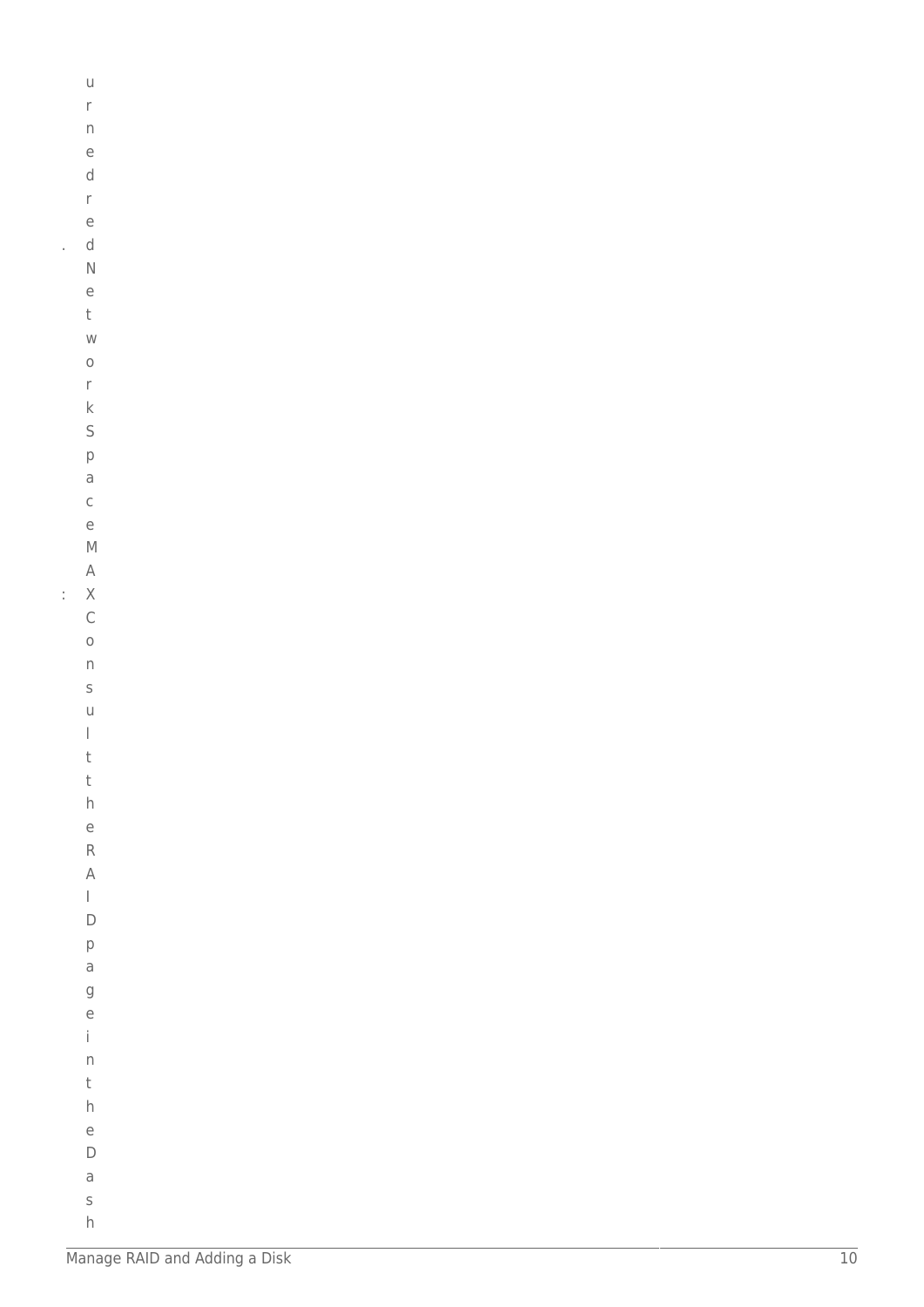|    | $\mathsf b$                           |  |
|----|---------------------------------------|--|
|    | $\circ$                               |  |
|    | $\overline{a}$                        |  |
|    | $\mathsf{r}$                          |  |
| k, | $\mathsf{d}$                          |  |
| 2. |                                       |  |
|    | $\mathsf{H}$                          |  |
|    | $\overline{a}$                        |  |
|    | $\mathsf{r}$                          |  |
|    | $\mathsf{d}$                          |  |
|    | $\mathsf{D}$                          |  |
|    | $\mathbf{i}$                          |  |
|    | $\mathsf{s}$                          |  |
|    | $\mathsf k$                           |  |
|    | $\mathsf{M}$                          |  |
|    | $\overline{\mathsf{A}}$               |  |
|    |                                       |  |
|    | $\overline{\mathsf{X}}$               |  |
|    | $\circ$                               |  |
|    | $\mathsf{n}$                          |  |
|    | $\begin{array}{c} \end{array}$        |  |
| ţ  | y                                     |  |
|    | $\overline{\mathsf{N}}$               |  |
|    | $\circ$                               |  |
|    | $\mathsf t$                           |  |
|    | $\overline{e}$                        |  |
|    | $\mathsf t$                           |  |
|    | $\overline{h}$                        |  |
|    | $\in$                                 |  |
|    | $\mathsf{R}$                          |  |
|    | $\forall$                             |  |
|    | $\begin{array}{c} \hline \end{array}$ |  |
|    | $\overline{D}$                        |  |
|    | $\mathsf S$                           |  |
|    | $\mathsf{W}$                          |  |
|    | $\mathbf{i}$                          |  |
|    | $\mathsf{t}$                          |  |
|    | $\mathsf{C}$                          |  |
|    | $\overline{h}$                        |  |
|    | $\mathsf{p}$                          |  |
|    | $\circ$                               |  |
|    | $\mathsf{s}$                          |  |
|    | $\mathbf{i}$                          |  |
|    | t                                     |  |
|    | $\mathbf{i}$                          |  |
|    | $\circ$                               |  |
|    | $\overline{\mathsf{n}}$               |  |
|    | $\big($                               |  |
|    | $\overline{B}$                        |  |
|    | $\overline{\phantom{a}}$              |  |

G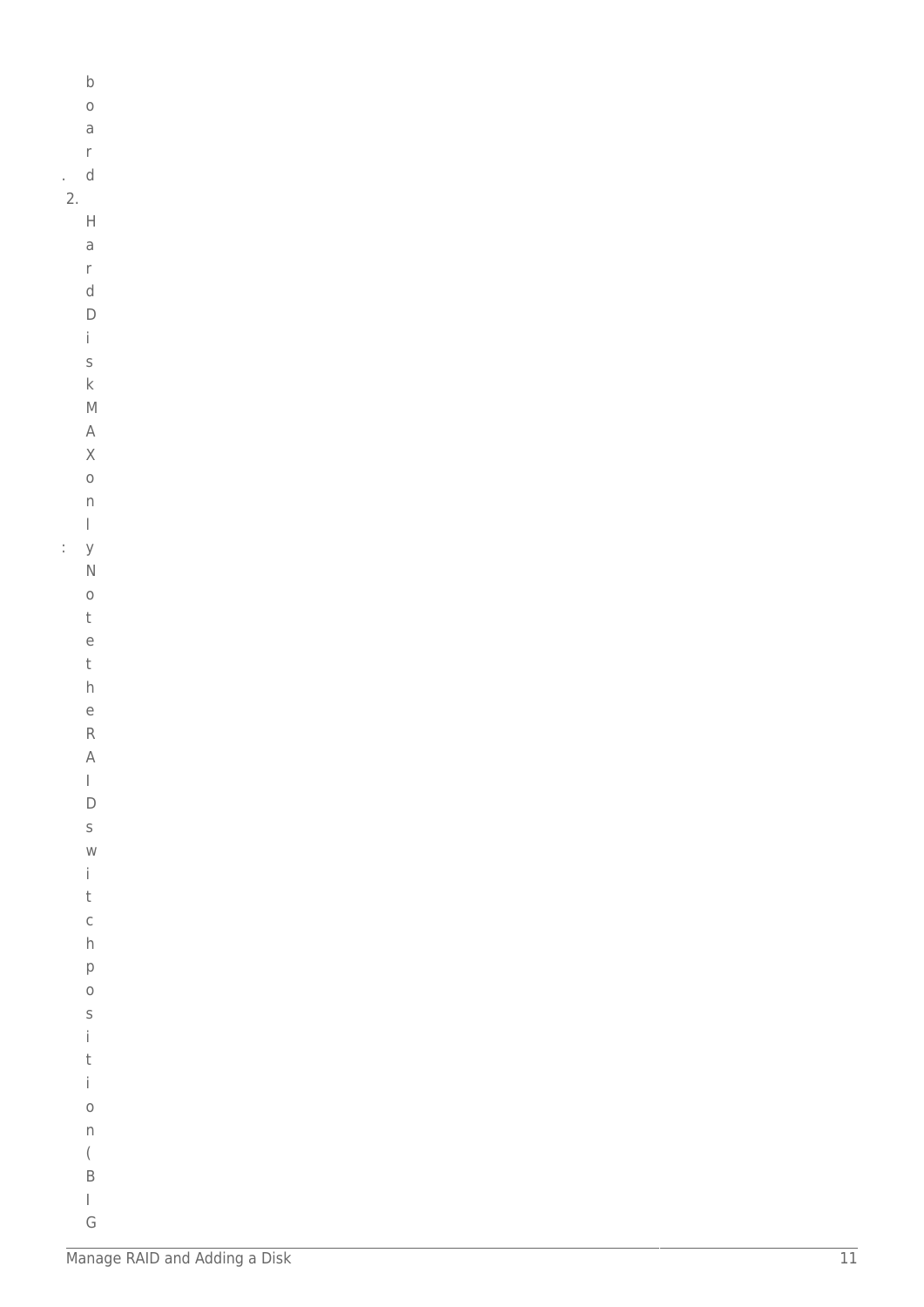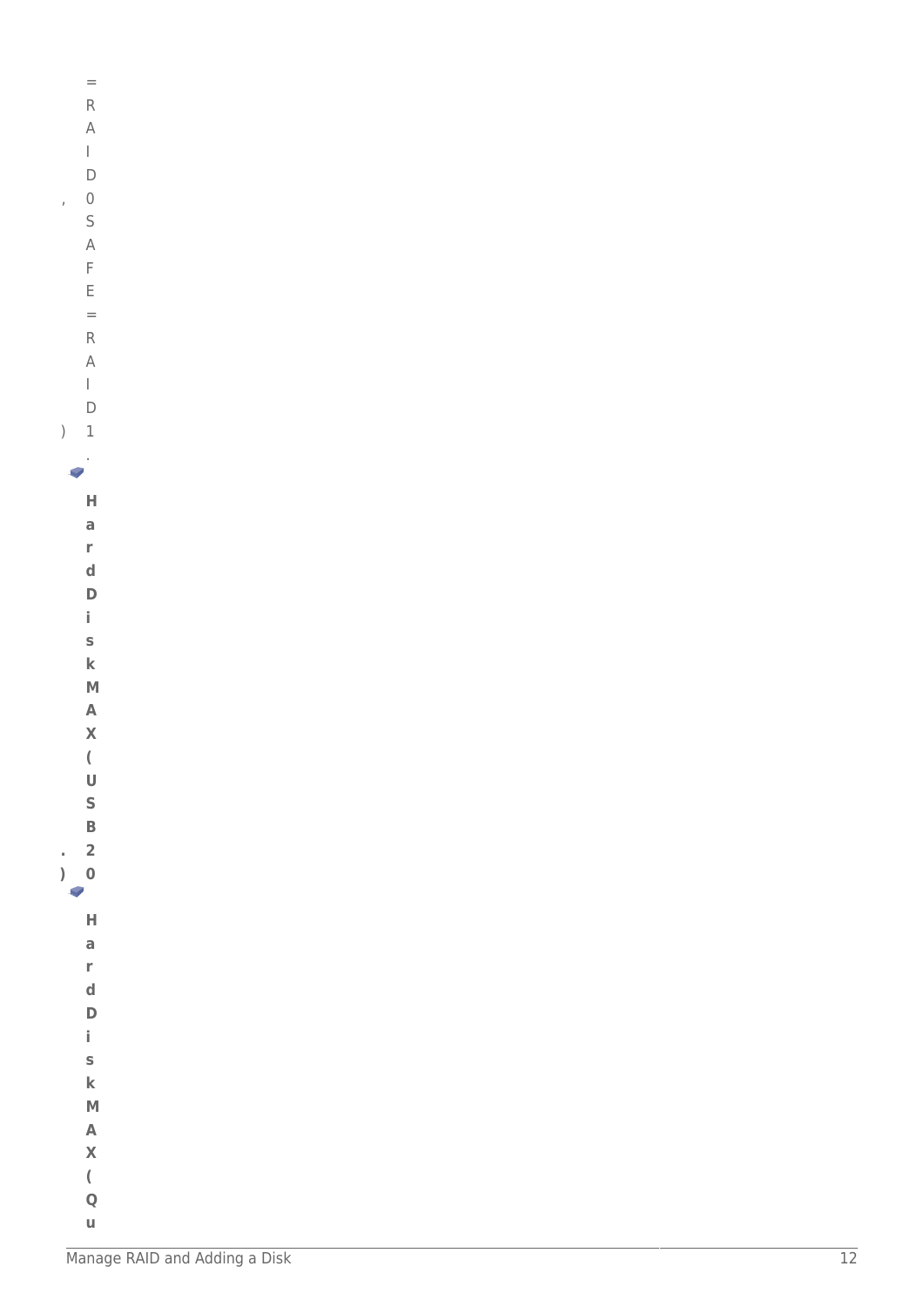|         | a                                                                                                                                                                                                                                                                                                                                                                                                                              |
|---------|--------------------------------------------------------------------------------------------------------------------------------------------------------------------------------------------------------------------------------------------------------------------------------------------------------------------------------------------------------------------------------------------------------------------------------|
|         | $\mathbf d$                                                                                                                                                                                                                                                                                                                                                                                                                    |
|         | r                                                                                                                                                                                                                                                                                                                                                                                                                              |
| $\big)$ | a                                                                                                                                                                                                                                                                                                                                                                                                                              |
| 3.      |                                                                                                                                                                                                                                                                                                                                                                                                                                |
|         | $\top$                                                                                                                                                                                                                                                                                                                                                                                                                         |
|         | $\cup$                                                                                                                                                                                                                                                                                                                                                                                                                         |
|         | $\mathsf{r}$                                                                                                                                                                                                                                                                                                                                                                                                                   |
|         | $\boldsymbol{\mathsf{n}}$                                                                                                                                                                                                                                                                                                                                                                                                      |
|         | $\circ$                                                                                                                                                                                                                                                                                                                                                                                                                        |
|         | $\mathsf f$                                                                                                                                                                                                                                                                                                                                                                                                                    |
|         | $\mathsf f$                                                                                                                                                                                                                                                                                                                                                                                                                    |
|         | $\overline{\mathsf{d}}$                                                                                                                                                                                                                                                                                                                                                                                                        |
|         | $\boldsymbol{\mathsf{n}}$<br>$\sf d$                                                                                                                                                                                                                                                                                                                                                                                           |
|         | $\mathsf{U}% _{T}=\mathsf{U}_{T}\!\left( a,b\right) ,\ \mathsf{U}_{T}=\mathsf{U}_{T}\!\left( a,b\right) ,$                                                                                                                                                                                                                                                                                                                     |
|         | $\boldsymbol{\mathsf{n}}$                                                                                                                                                                                                                                                                                                                                                                                                      |
|         |                                                                                                                                                                                                                                                                                                                                                                                                                                |
|         | $\mathsf{p}$<br>$\begin{array}{c} \rule{0pt}{2ex} \rule{0pt}{2ex} \rule{0pt}{2ex} \rule{0pt}{2ex} \rule{0pt}{2ex} \rule{0pt}{2ex} \rule{0pt}{2ex} \rule{0pt}{2ex} \rule{0pt}{2ex} \rule{0pt}{2ex} \rule{0pt}{2ex} \rule{0pt}{2ex} \rule{0pt}{2ex} \rule{0pt}{2ex} \rule{0pt}{2ex} \rule{0pt}{2ex} \rule{0pt}{2ex} \rule{0pt}{2ex} \rule{0pt}{2ex} \rule{0pt}{2ex} \rule{0pt}{2ex} \rule{0pt}{2ex} \rule{0pt}{2ex} \rule{0pt}{$ |
|         | $\cup$                                                                                                                                                                                                                                                                                                                                                                                                                         |
|         |                                                                                                                                                                                                                                                                                                                                                                                                                                |
|         | g<br>t                                                                                                                                                                                                                                                                                                                                                                                                                         |
|         | $\boldsymbol{\mathsf{h}}$                                                                                                                                                                                                                                                                                                                                                                                                      |
|         | $\mathop{\mathrm{e}}$                                                                                                                                                                                                                                                                                                                                                                                                          |
|         | $\mathsf L$                                                                                                                                                                                                                                                                                                                                                                                                                    |
|         | $\mathsf a$                                                                                                                                                                                                                                                                                                                                                                                                                    |
|         | $\mathsf C$                                                                                                                                                                                                                                                                                                                                                                                                                    |
|         | $\dot{\mathbb{I}}$                                                                                                                                                                                                                                                                                                                                                                                                             |
|         | $\mathop{\mathrm{e}}$                                                                                                                                                                                                                                                                                                                                                                                                          |
|         | $\sf d$                                                                                                                                                                                                                                                                                                                                                                                                                        |
|         | $\epsilon$                                                                                                                                                                                                                                                                                                                                                                                                                     |
|         | $\vee$                                                                                                                                                                                                                                                                                                                                                                                                                         |
|         | $\mathbf i$                                                                                                                                                                                                                                                                                                                                                                                                                    |
|         | $\mathsf{C}$                                                                                                                                                                                                                                                                                                                                                                                                                   |
| k.      | $\overline{e}$                                                                                                                                                                                                                                                                                                                                                                                                                 |
| 4.      |                                                                                                                                                                                                                                                                                                                                                                                                                                |
|         | $\top$                                                                                                                                                                                                                                                                                                                                                                                                                         |
|         | $\boldsymbol{\mathsf{h}}$                                                                                                                                                                                                                                                                                                                                                                                                      |
|         | $\epsilon$                                                                                                                                                                                                                                                                                                                                                                                                                     |
|         | $\mathsf t$                                                                                                                                                                                                                                                                                                                                                                                                                    |
|         | $\circ$                                                                                                                                                                                                                                                                                                                                                                                                                        |
|         | $\mathsf{p}% _{T}$                                                                                                                                                                                                                                                                                                                                                                                                             |
|         | $\rm e$                                                                                                                                                                                                                                                                                                                                                                                                                        |
|         | $\boldsymbol{\mathsf{n}}$                                                                                                                                                                                                                                                                                                                                                                                                      |
|         | $\mathsf C$                                                                                                                                                                                                                                                                                                                                                                                                                    |
|         | $\vert$                                                                                                                                                                                                                                                                                                                                                                                                                        |
|         | $\circ$                                                                                                                                                                                                                                                                                                                                                                                                                        |
|         | $\sf S$                                                                                                                                                                                                                                                                                                                                                                                                                        |
|         | $\mathsf{U}% _{T}=\mathsf{U}_{T}\!\left( a,b\right) ,\ \mathsf{U}_{T}=\mathsf{U}_{T}\!\left( a,b\right) ,$                                                                                                                                                                                                                                                                                                                     |

 $\bar{\Gamma}$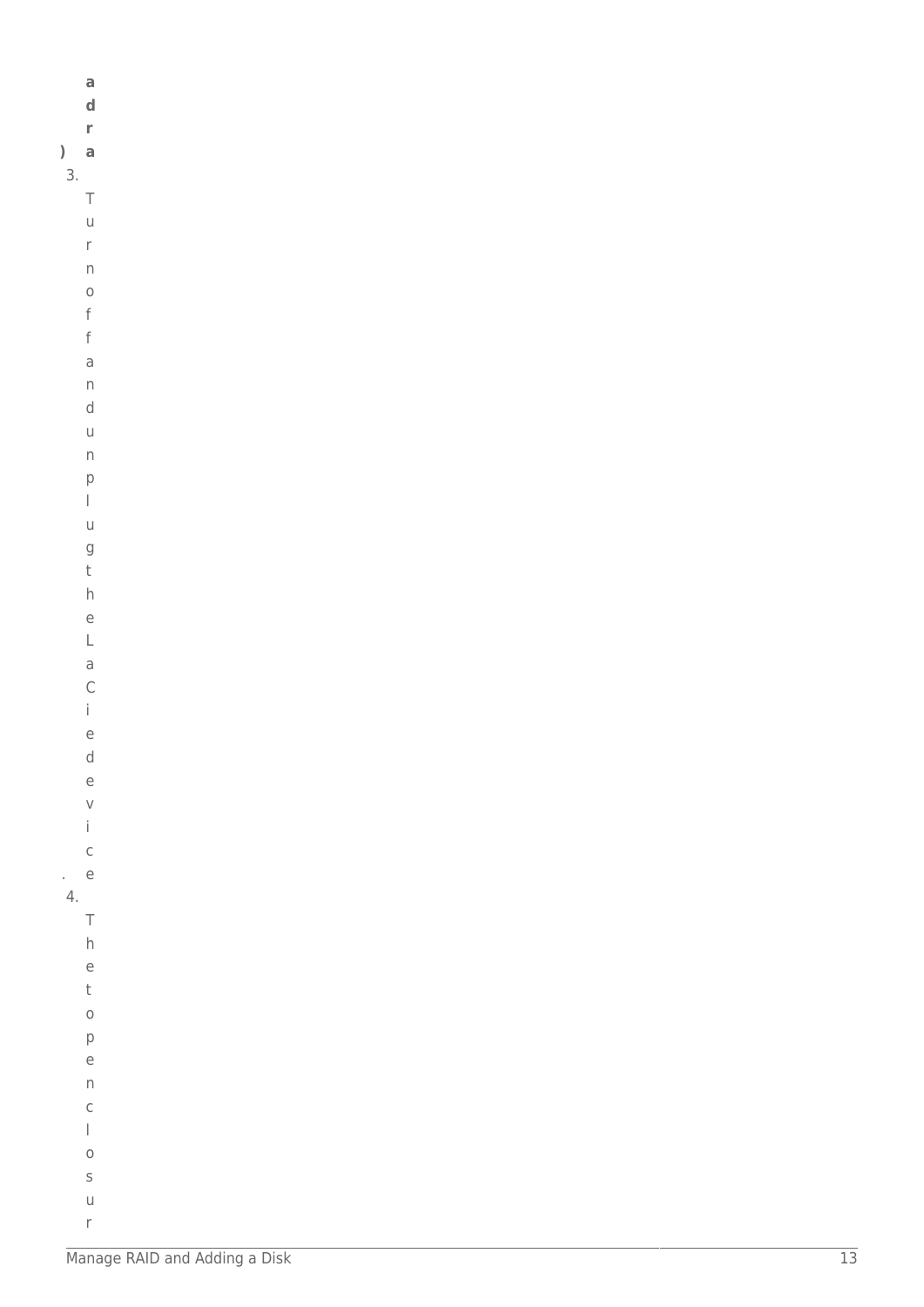| e                       |  |  |
|-------------------------|--|--|
| m                       |  |  |
| U                       |  |  |
| S                       |  |  |
| t                       |  |  |
| $\mathsf b$             |  |  |
| e                       |  |  |
| r                       |  |  |
| e                       |  |  |
| m                       |  |  |
| $\circ$                 |  |  |
| $\vee$                  |  |  |
| e                       |  |  |
| d                       |  |  |
| t                       |  |  |
| $\circ$                 |  |  |
| a                       |  |  |
| $\mathsf{C}$            |  |  |
| $\mathsf{C}$            |  |  |
| e                       |  |  |
| S                       |  |  |
| S                       |  |  |
| t                       |  |  |
| $\overline{h}$          |  |  |
| e                       |  |  |
| d                       |  |  |
| r                       |  |  |
| İ                       |  |  |
| V                       |  |  |
| e                       |  |  |
|                         |  |  |
| S<br>$\cup$             |  |  |
|                         |  |  |
| s<br>e                  |  |  |
| y                       |  |  |
| $\circ$                 |  |  |
| $\cup$                  |  |  |
| r                       |  |  |
| İ                       |  |  |
| $\overline{\mathsf{n}}$ |  |  |
| d                       |  |  |
| e                       |  |  |
| $\times$                |  |  |
| f                       |  |  |
| İ                       |  |  |
|                         |  |  |
| n                       |  |  |
| g                       |  |  |
| e                       |  |  |
| r                       |  |  |

 $\mathsf t$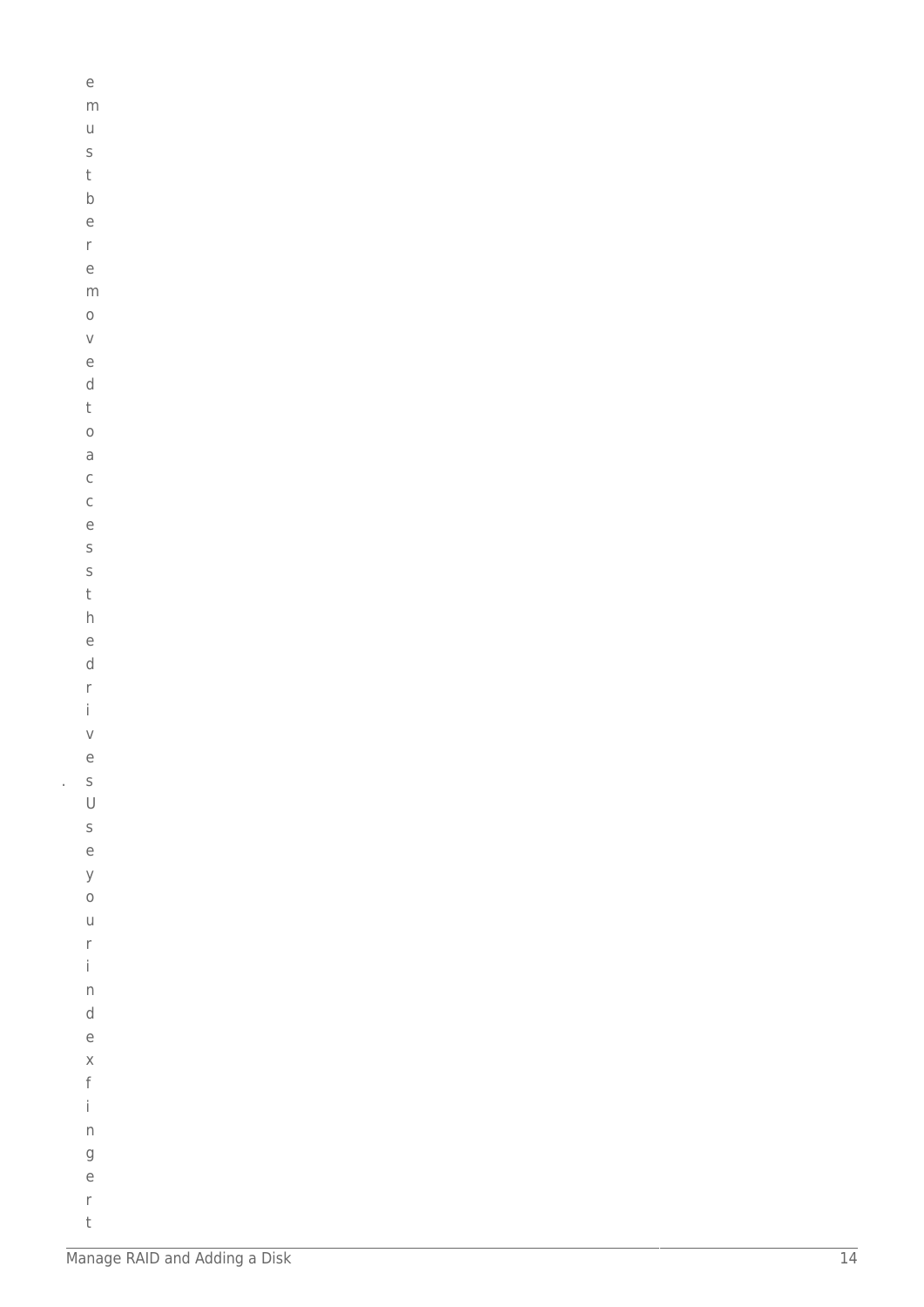|   | $\circ$                                   |  |
|---|-------------------------------------------|--|
|   |                                           |  |
|   | g                                         |  |
|   | e                                         |  |
|   | $\overline{D}$                            |  |
|   | t                                         |  |
|   | $\begin{array}{c} \end{array}$            |  |
|   | y                                         |  |
|   | p                                         |  |
|   | $\cup$                                    |  |
|   | $\bigg]$                                  |  |
|   | $\bigg]$                                  |  |
|   | t                                         |  |
|   |                                           |  |
|   | h                                         |  |
|   | e                                         |  |
|   | f                                         |  |
|   | r                                         |  |
|   | $\circ$                                   |  |
|   | n                                         |  |
|   | t                                         |  |
|   | $\mid$                                    |  |
|   | $\mathsf{i}$                              |  |
|   | p                                         |  |
|   | $\circ$                                   |  |
|   | f                                         |  |
|   |                                           |  |
|   | t                                         |  |
|   | $\overline{h}$                            |  |
|   | e<br>C                                    |  |
|   |                                           |  |
|   | a                                         |  |
|   |                                           |  |
|   |                                           |  |
|   |                                           |  |
| , |                                           |  |
|   |                                           |  |
|   |                                           |  |
|   |                                           |  |
|   |                                           |  |
|   |                                           |  |
|   |                                           |  |
|   |                                           |  |
|   |                                           |  |
|   |                                           |  |
|   |                                           |  |
|   |                                           |  |
|   |                                           |  |
|   |                                           |  |
|   |                                           |  |
|   | s i n g s p e c i f i c a l l y i n t h e |  |
|   |                                           |  |
|   |                                           |  |
|   |                                           |  |
|   |                                           |  |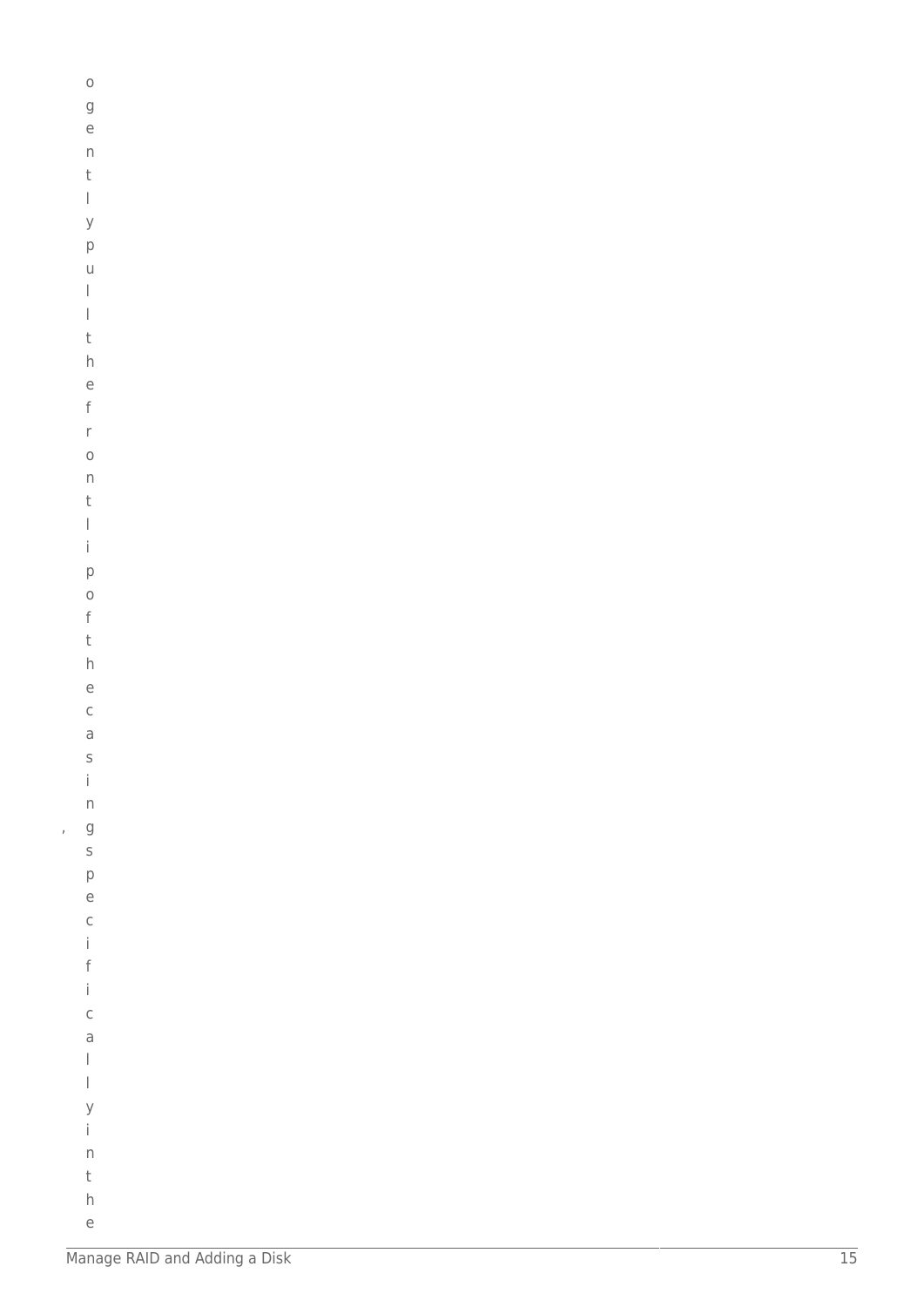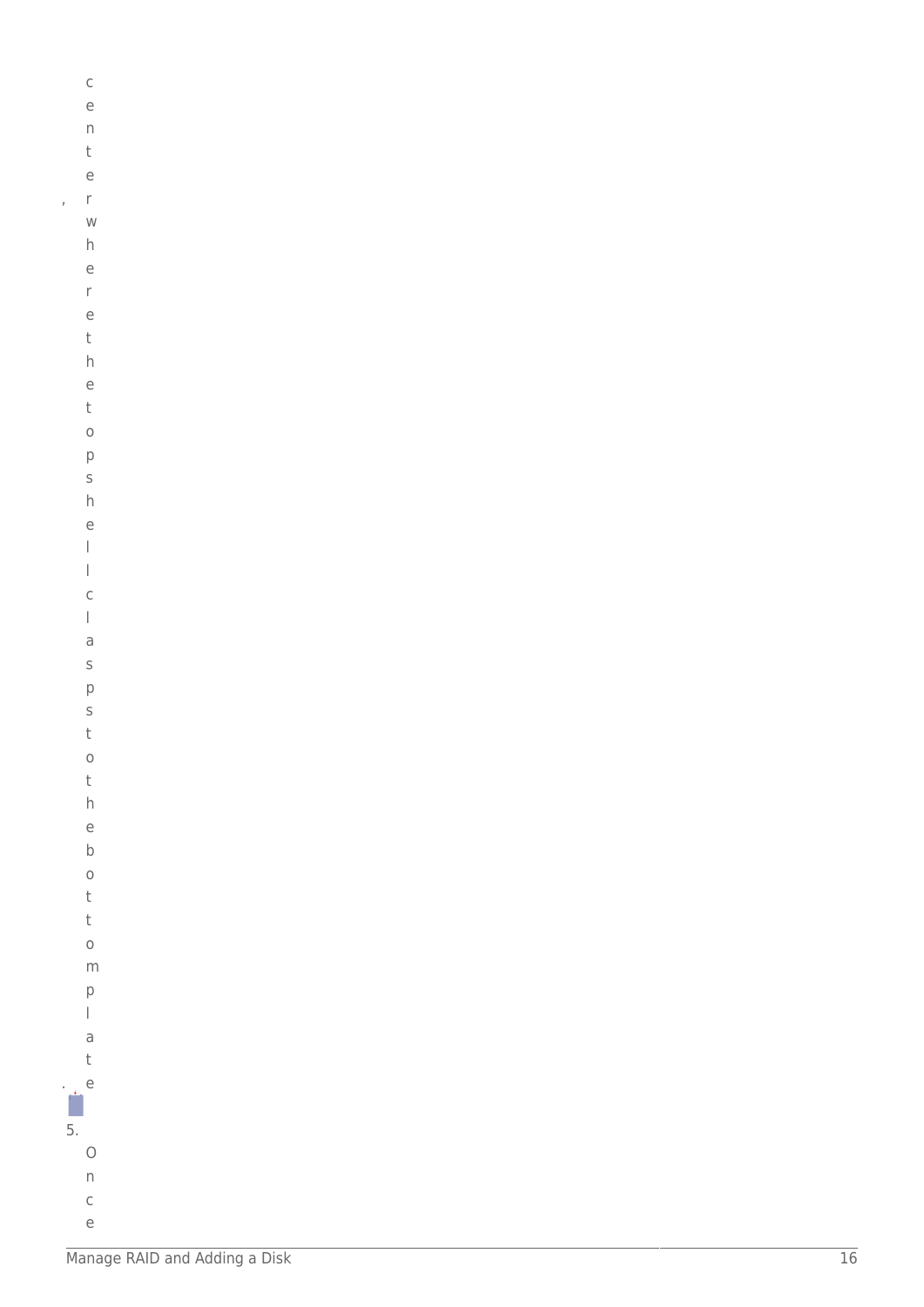| İ                        |  |  |  |
|--------------------------|--|--|--|
| t                        |  |  |  |
| İ                        |  |  |  |
| S                        |  |  |  |
| $\cup$                   |  |  |  |
| $\mathsf{n}$             |  |  |  |
| $\mathsf{C}$             |  |  |  |
| $\overline{\phantom{a}}$ |  |  |  |
| $\overline{a}$           |  |  |  |
| S                        |  |  |  |
| p                        |  |  |  |
| e                        |  |  |  |
| d                        |  |  |  |
| $\mathsf{C}$             |  |  |  |
| a                        |  |  |  |
| r                        |  |  |  |
| e                        |  |  |  |
| f                        |  |  |  |
| $\cup$                   |  |  |  |
| $\mid$                   |  |  |  |
| $\mid$                   |  |  |  |
| y                        |  |  |  |
| $\mathsf{p}$             |  |  |  |
| $\mathsf{r}$             |  |  |  |
| y                        |  |  |  |
| t                        |  |  |  |
| h                        |  |  |  |
| e<br>t                   |  |  |  |
| $\circ$                  |  |  |  |
| p                        |  |  |  |
| S                        |  |  |  |
| h                        |  |  |  |
| e                        |  |  |  |
| $\mid$                   |  |  |  |
| $\bigg]$                 |  |  |  |
| f                        |  |  |  |
| $\mathsf{r}$             |  |  |  |
| $\circ$                  |  |  |  |
| m                        |  |  |  |
| t                        |  |  |  |
| h                        |  |  |  |
| e                        |  |  |  |
| $\mathsf b$              |  |  |  |
| $\circ$                  |  |  |  |
| t                        |  |  |  |
| t                        |  |  |  |
| $\circ$                  |  |  |  |
|                          |  |  |  |

 $\bar{I}$ 

 ${\sf m}$  $\mathsf{p}% _{T}$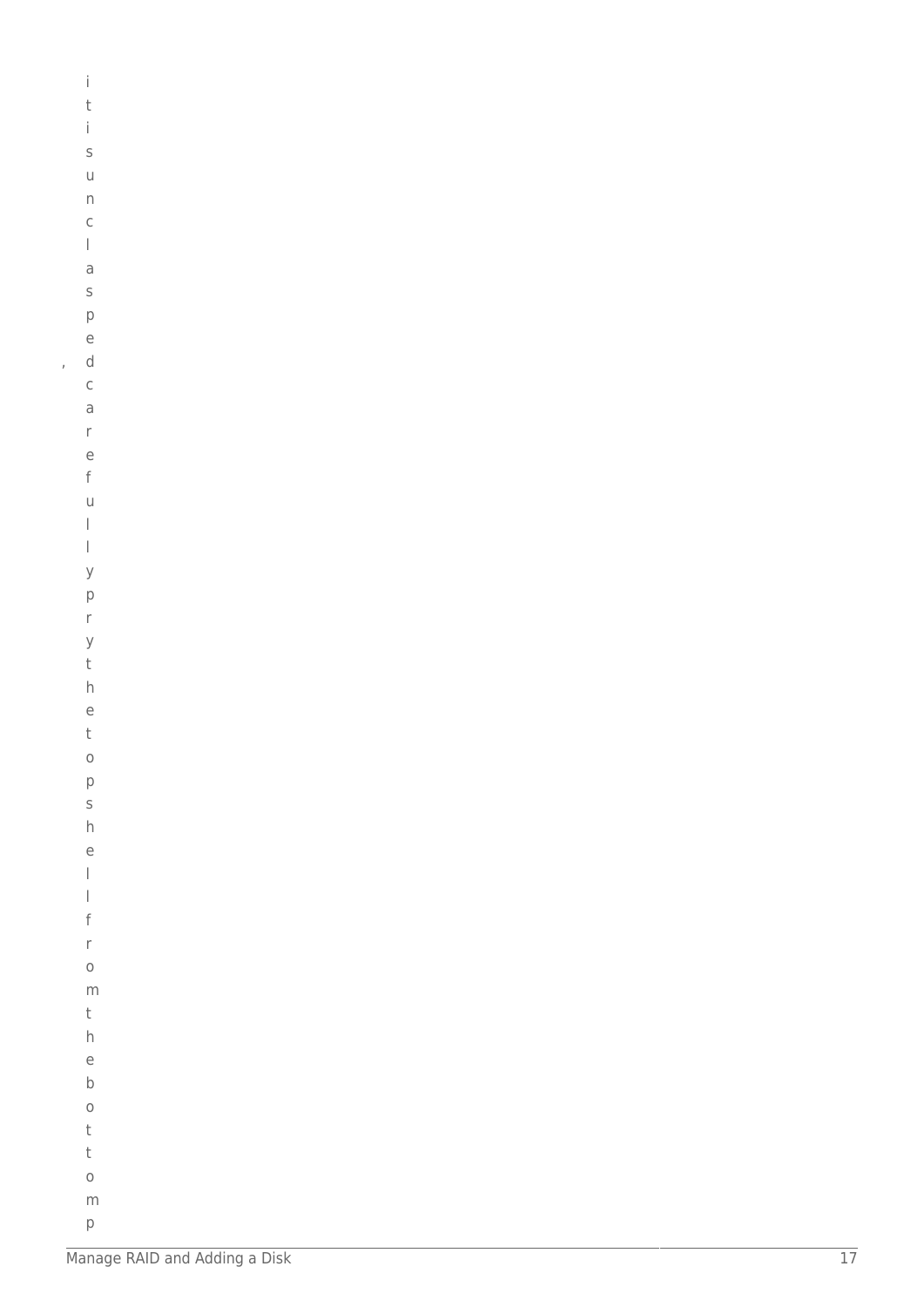|    | I |
|----|---|
|    | a |
|    | t |
| Ĺ  | ੮ |
| ٠. |   |

 $\cup$  $\boldsymbol{\mathsf{n}}$  $\mathsf f$ 

| W                        |  |  |  |
|--------------------------|--|--|--|
| S                        |  |  |  |
| h                        |  |  |  |
| $\circ$                  |  |  |  |
| $\overline{\phantom{a}}$ |  |  |  |
| d                        |  |  |  |
| $\mathsf{i}$             |  |  |  |
| $\mathsf{n}$             |  |  |  |
| g                        |  |  |  |
| t                        |  |  |  |
| h                        |  |  |  |
| e                        |  |  |  |
| d                        |  |  |  |
| r                        |  |  |  |
| $\mathsf{i}$             |  |  |  |
| V                        |  |  |  |
| e                        |  |  |  |
| t                        |  |  |  |
| $\circ$                  |  |  |  |
| t                        |  |  |  |
| h                        |  |  |  |
| e                        |  |  |  |
| $\mathsf b$              |  |  |  |
| a                        |  |  |  |
| y                        |  |  |  |
| E                        |  |  |  |
| a                        |  |  |  |
| $\mathsf{C}$             |  |  |  |

l,

 $h$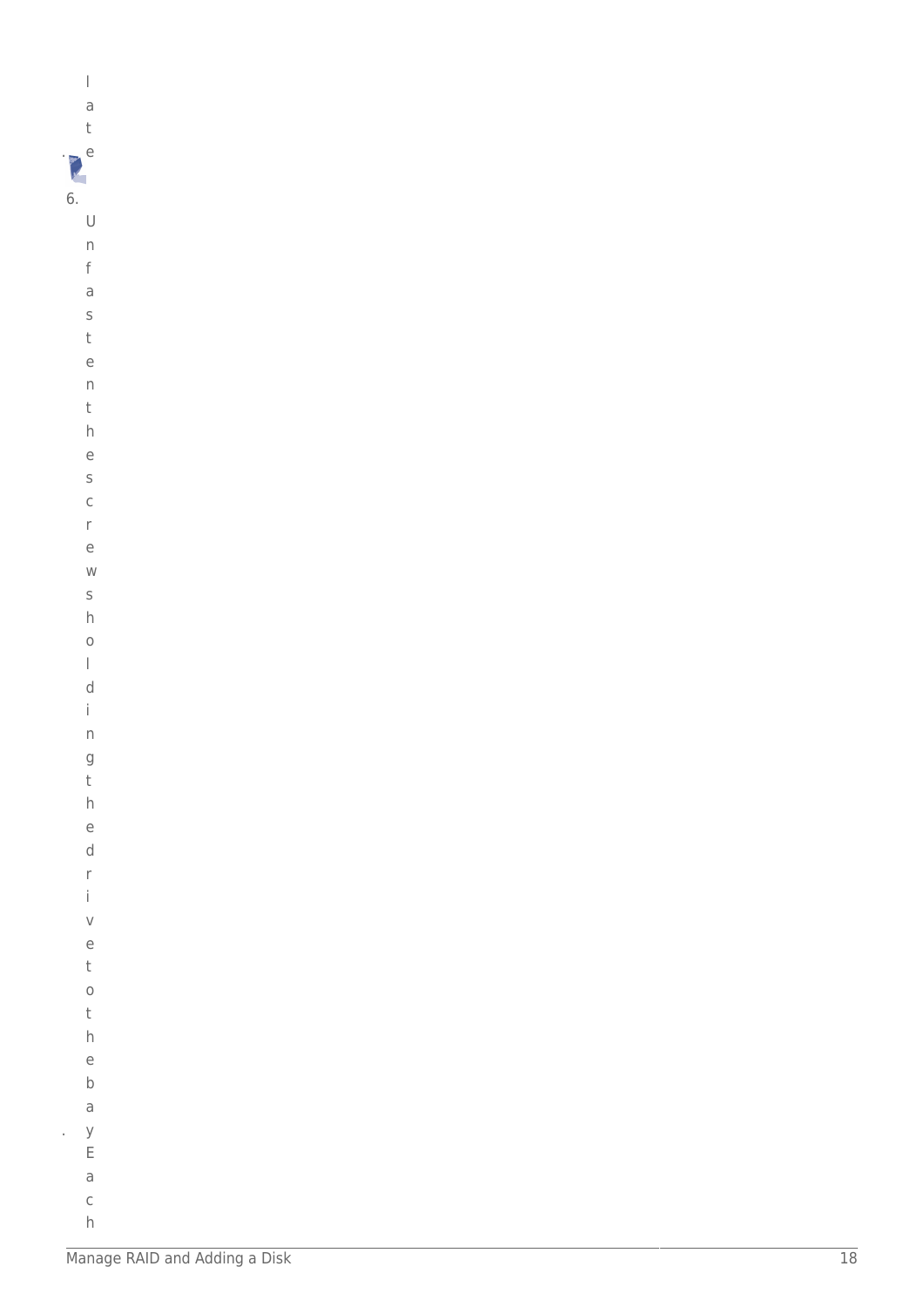|               | d            |
|---------------|--------------|
|               | i            |
|               |              |
|               | S            |
|               | k            |
|               | İ            |
|               | S            |
|               | f            |
|               | a            |
|               | S            |
|               | t            |
|               |              |
|               | e            |
|               | n            |
|               | e            |
|               | d            |
|               | t            |
|               | $\circ$      |
|               | a            |
|               | b            |
|               | a            |
|               |              |
|               | y            |
|               | $\mathsf{b}$ |
|               | y            |
|               | f            |
|               | $\circ$      |
|               | u            |
|               | r            |
|               | S            |
|               | $\mathsf{C}$ |
|               |              |
|               | r            |
|               | e            |
|               | W            |
| J             | s<br>t       |
|               |              |
|               | W            |
|               | $\circ$      |
|               | $\circ$      |
|               | n            |
|               | e            |
|               | a            |
|               | $\mathsf{C}$ |
|               |              |
|               | h            |
|               | S            |
|               | i.           |
|               | d            |
|               | e            |
|               |              |
| $\frac{1}{7}$ |              |
|               | R            |
|               | e            |
|               |              |

 ${\sf m}$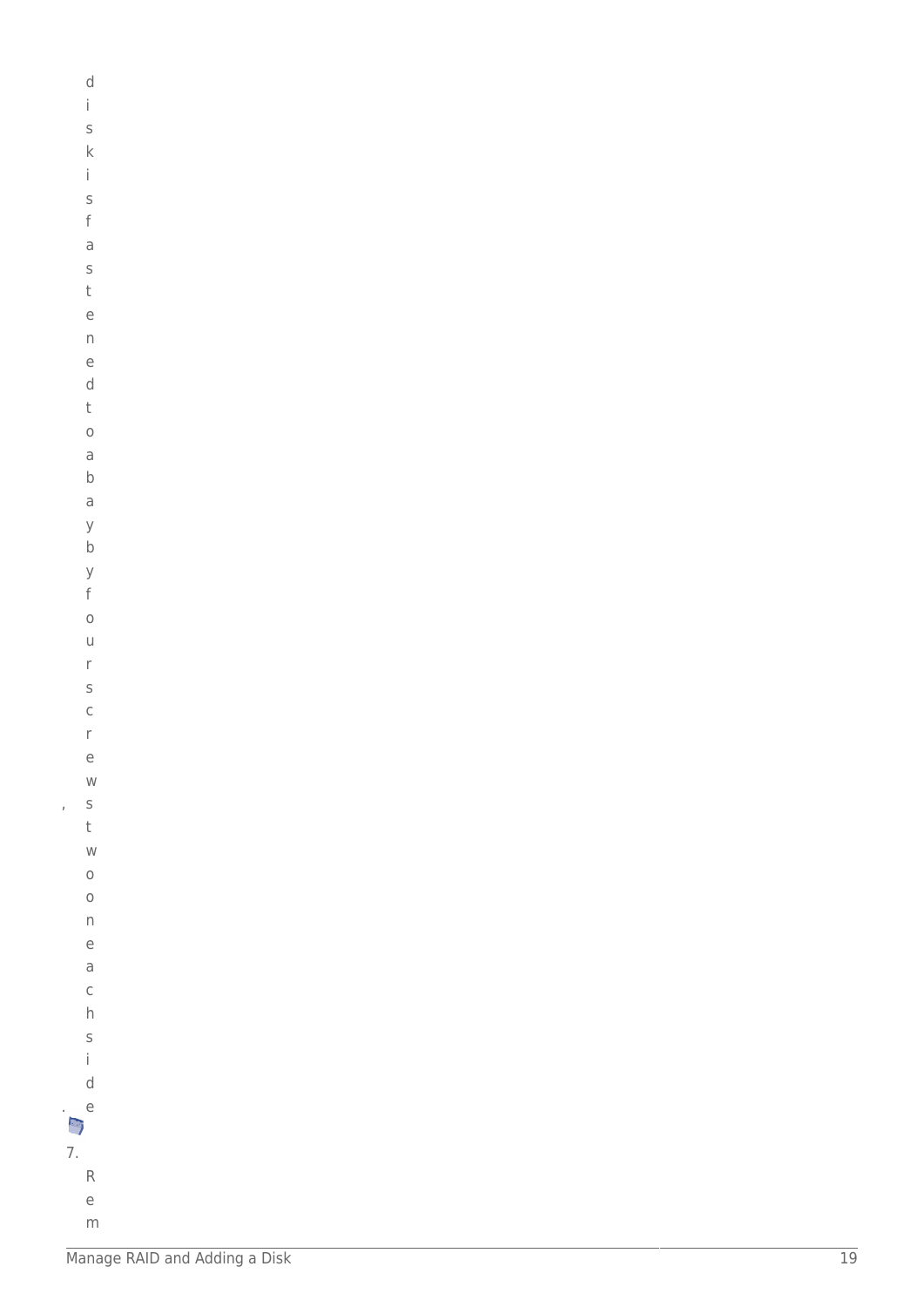$\circ$  $\vee$  $\overline{e}$  $\mathsf t$  $\,h$  $\overline{e}$  $\mathsf f$  $\overline{a}$  $\dot{\mathbf{I}}$  $\begin{array}{c} \hline \end{array}$  $\overline{e}$  $\mathsf d$  $\mathsf{d}$  $\mathsf{r}$  $\mathbf{i}$  $\vee$  $\mathbf{p}^e$ 8.  $\mathsf R$  $\mathsf{e}$  $\mathbf{t}$  $\cup$  $\bar{\Gamma}$  $\overline{n}$  $\mathsf t$  $h$  $\epsilon$  $\mathsf{f}$  $\overline{a}$  $\mathbf{i}$  $\vert$  $\overline{e}$  $\mathsf{d}$  $\operatorname{\mathsf{d}}$  $\mathsf{r}$  $\mathbf{i}$  $\vee$  $\overline{e}$  $\sf t$  $\circ$  $\mathsf L$  $\mathsf a$  $\mathsf{C}$  $\dot{1}$  $\mathsf{e}% _{0}\left( \mathsf{e}\right)$  $\partial$  $\sf S$  $\rm e$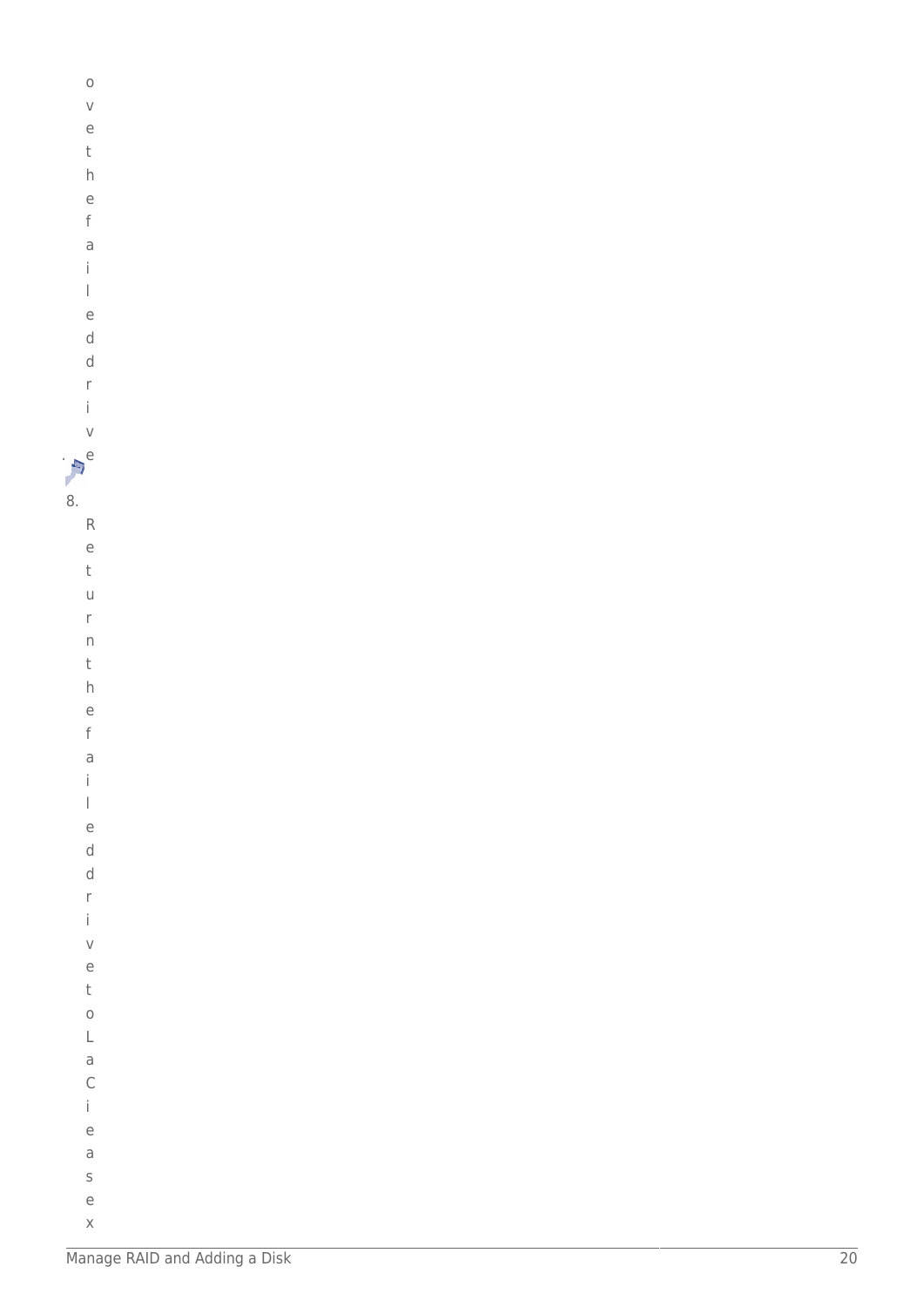$\mathsf{p}% _{T}$  $\overline{a}$  $\mathbf{i}$  $\overline{\phantom{a}}$  $\overline{e}$  $\mathsf d$  $\sf b$  $\mathsf{y}$  $\bar{\mathrm{t}}$  $h$  $\overline{e}$  $\bar{L}$  $\overline{a}$  $\mathsf{C}$  $\mathbf{i}$  $\rm e$  $\mathsf C$  $\cup$  $\sf S$  $\mathsf t$  $\circ$  $m$  $\rm e$  $\mathsf{r}$  $\mathsf{S}$  $\cup$  $\mathsf{p}$  $\mathsf{p}$  $\circ$  $\mathsf{r}$  $\mathsf t$  $\mathsf{r}$  $\mathsf{e}% _{t}\left( t_{0}\right)$  $\mathsf{p}$  $\mathsf{r}$  $\mathsf{e}% _{0}\left( \mathsf{e}\right)$  $\mathsf S$  $\epsilon$  $\boldsymbol{\mathsf{n}}$  $\mathsf t$  $\mathsf a$  $\sf t$  $\mathbf{i}$ 

 $\vee$  $e$ à,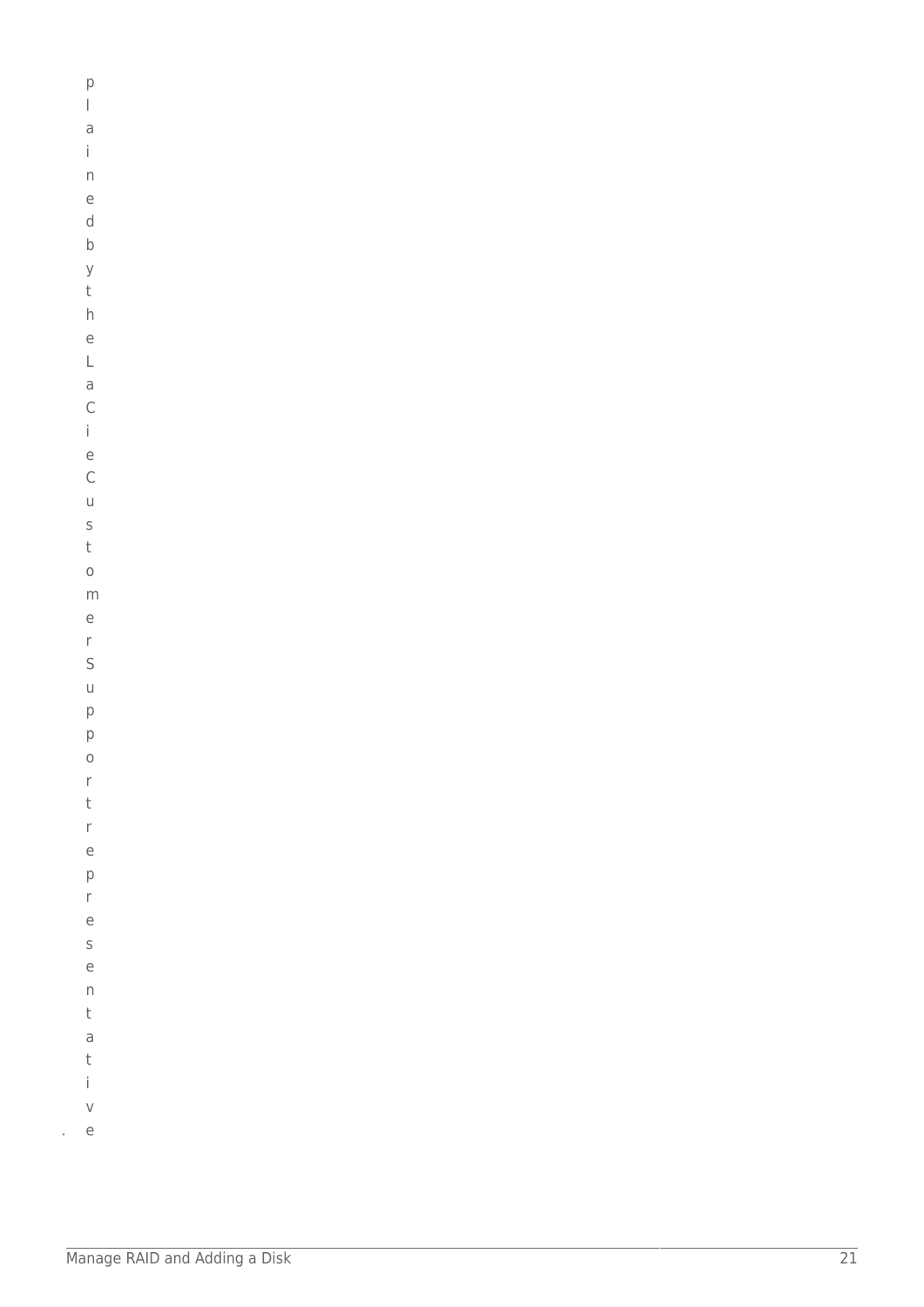### Replace the hard drive

**Important info:** LaCie recommends using a disk that is the same model number and capacity as the one it will replace.

Once you have received the replacement drive:

- 1. Carefully insert the replacement drive into the empty drive bay. When fastening the drive to the bay, please make certain to use the same four screws that were included with the device. Using other screws could damage the unit and void your warranty.
- 2. Close the casing.
- 3. Hard Disk MAX only: Please make certain that the RAID switch position (BIG, SAFE) has not changed.
- 4. Turn on the LaCie storage device. If the RAID setting is RAID 1, the front LED will blink blue and the rear LED will blink red during the rebuild. A RAID 1 rebuild may take several hours depending upon the capacity of your disks.

**Technical note:** Data is accessible during a RAID 1 rebuild. However, performance may be affected.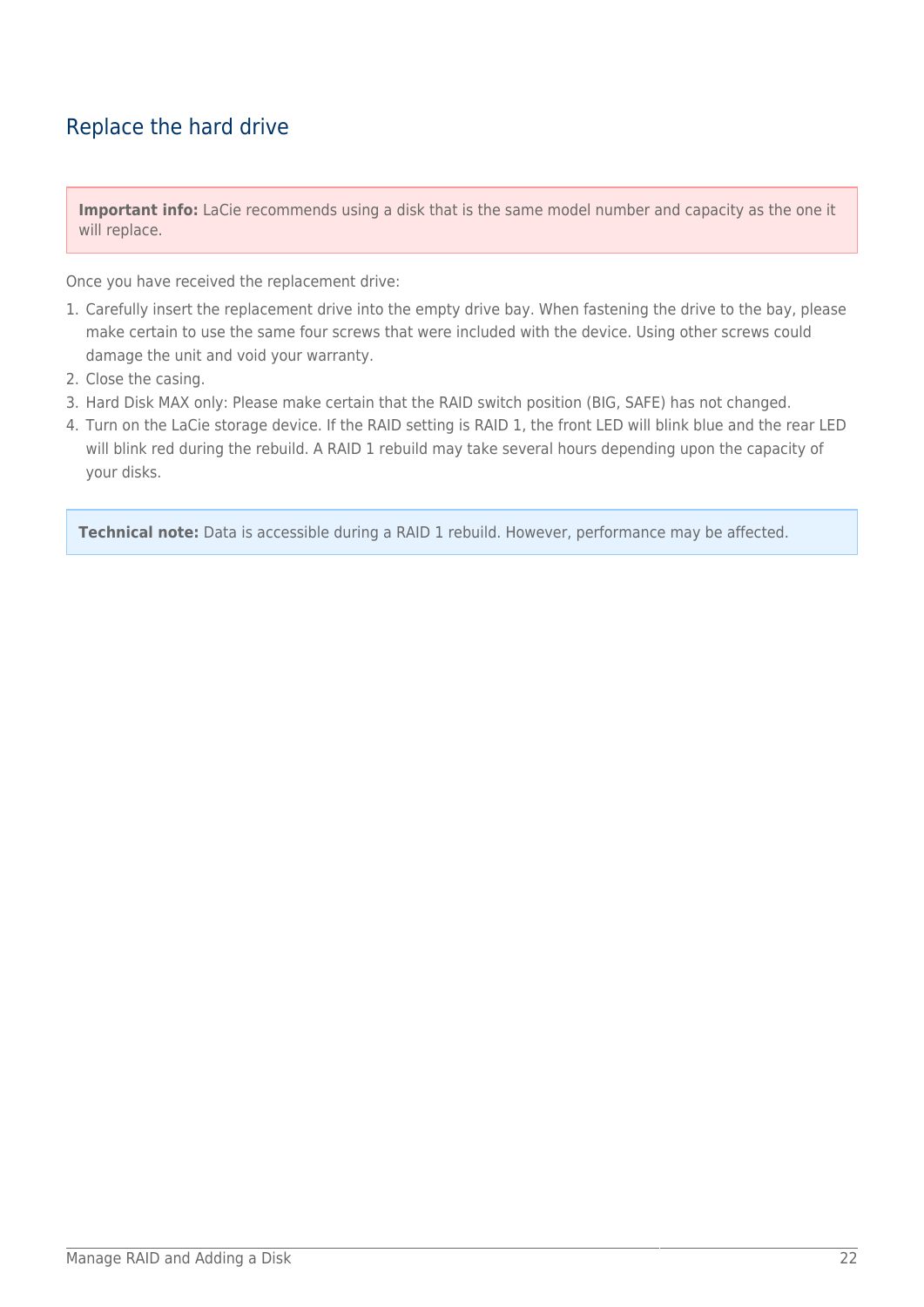# REPLACE THE ENCLOSURE

Follow the directions below to remove and replace a failed or failing enclosure.

**Caution:** After continuous use of the LaCie storage device, drives may be hot. Please use caution when removing one or both drives.

**Note on Warranty:** While performing the operation below, you may encounter stickers that warn of voiding the warranty. Please make certain that a LaCie Technical Support representative has confirmed the problem and instructed you to move ahead with the disk removal. Performing the action before speaking with a technician may void the warranty.

### Remove the disks from the enclosure

Hard Disk MAX only: Before removing the enclosure, please note the position of the RAID switch (BIG or SAFE).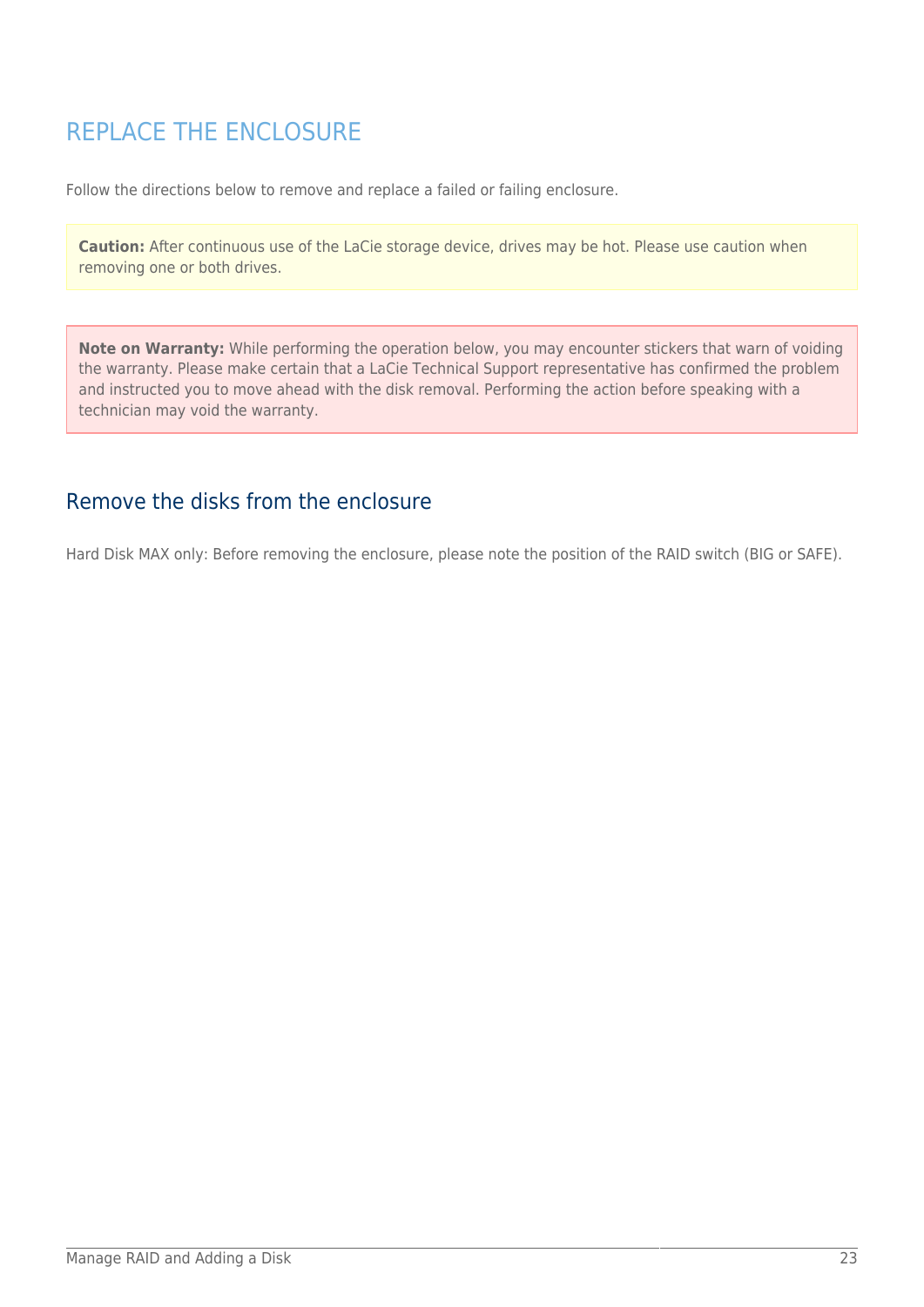$\mathbf{1}$ .

 $\top$ 

 $\cup$  $\bar{\Gamma}$  $\boldsymbol{\mathsf{\Pi}}$  $\circ$  $\mathsf f$  $\mathsf f$  $\overline{a}$  $\overline{D}$  $\mathsf d$  $\cup$  $\overline{n}$  $\mathsf{p}$  $\begin{array}{c} \hline \end{array}$  $\cup$  $\mathsf g$  $\mathsf t$  $h$  $\rm e$  $\mathsf L$  $\overline{a}$  $\overline{C}$  $\mathbf{i}$  $\overline{e}$  $\sf S$  $\mathsf t$  $\circ$  $\bar{\Gamma}$  $\overline{a}$  $\mathsf g$  $\mathsf{e}% _{0}\left( \mathsf{e}\right)$  $\mathsf{d}$  $\mathsf e$  $\vee$  $\mathbf{i}$  $\mathsf C$  $e$  $\overline{2}$ .

Manage RAID and Adding a Disk

 $\top$  $h$  $\mathsf{e}% _{0}\left( \mathsf{e}\right)$  $\mathsf e$  $\overline{n}$  $\mathsf C$  $\overline{\phantom{a}}$  $\circ$  $\sf S$  $\cup$  $\mathsf{r}$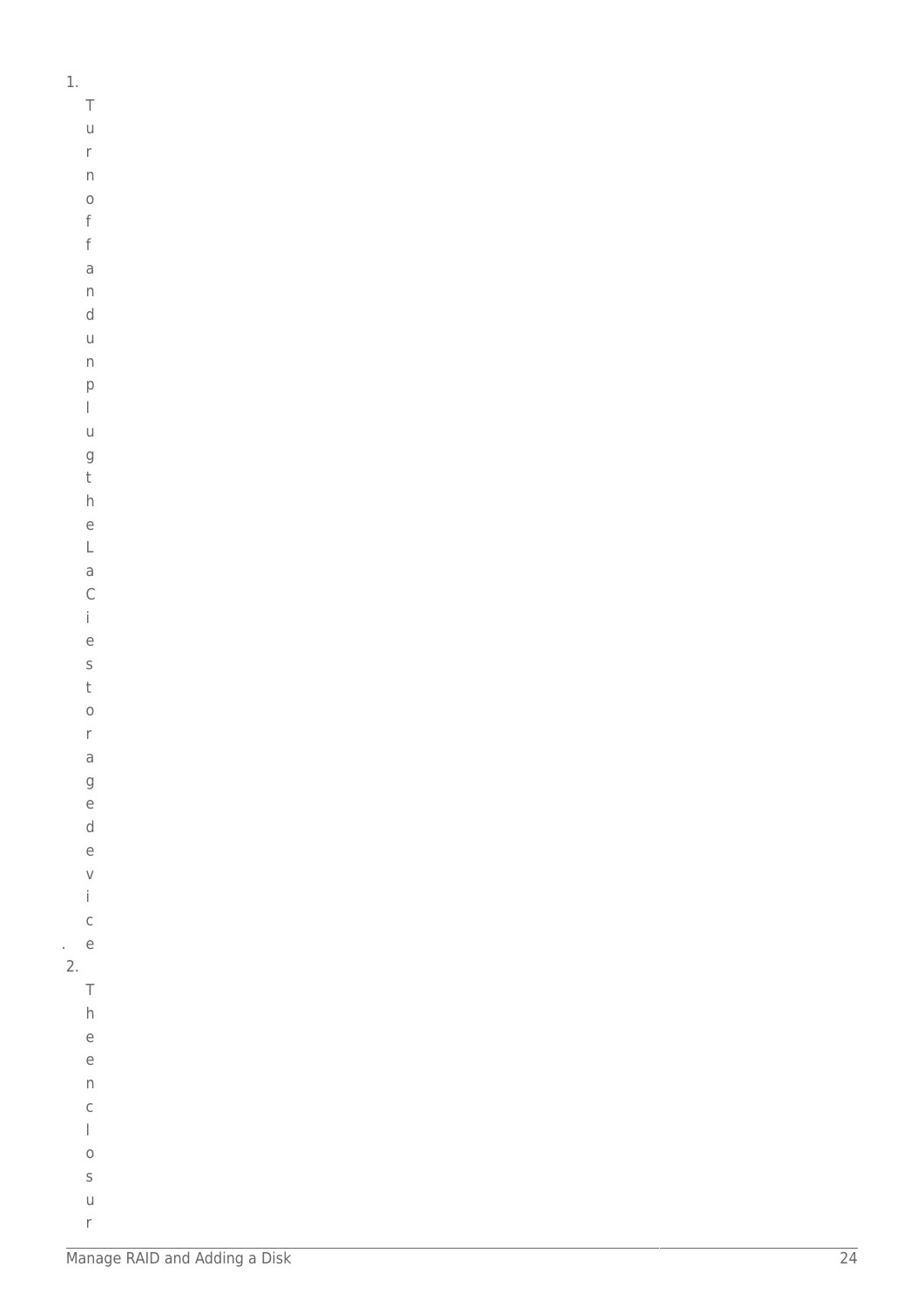| e                 |  |  |
|-------------------|--|--|
| m                 |  |  |
| U                 |  |  |
| S                 |  |  |
| t                 |  |  |
| $\mathsf b$       |  |  |
| e                 |  |  |
| $\circ$           |  |  |
| p                 |  |  |
| e                 |  |  |
| n                 |  |  |
| e                 |  |  |
| d                 |  |  |
| t                 |  |  |
| $\circ$           |  |  |
| $\mathsf{r}$      |  |  |
| e                 |  |  |
| m                 |  |  |
| $\circ$           |  |  |
| $\vee$            |  |  |
| e                 |  |  |
| t                 |  |  |
| h                 |  |  |
| e                 |  |  |
| d                 |  |  |
| r<br>$\mathsf{i}$ |  |  |
| $\vee$            |  |  |
| e                 |  |  |
| S                 |  |  |
| $\cup$            |  |  |
| $\mathsf{S}$      |  |  |
| e                 |  |  |
| y                 |  |  |
| $\circ$           |  |  |
| $\cup$            |  |  |
| r                 |  |  |
| İ                 |  |  |
| $\mathsf{n}$      |  |  |
| d                 |  |  |
| e                 |  |  |
| $\times$          |  |  |
| f                 |  |  |
| İ                 |  |  |
| $\overline{D}$    |  |  |
| $\mathsf{g}$      |  |  |
| e                 |  |  |
| r                 |  |  |
| t                 |  |  |

 $\circ$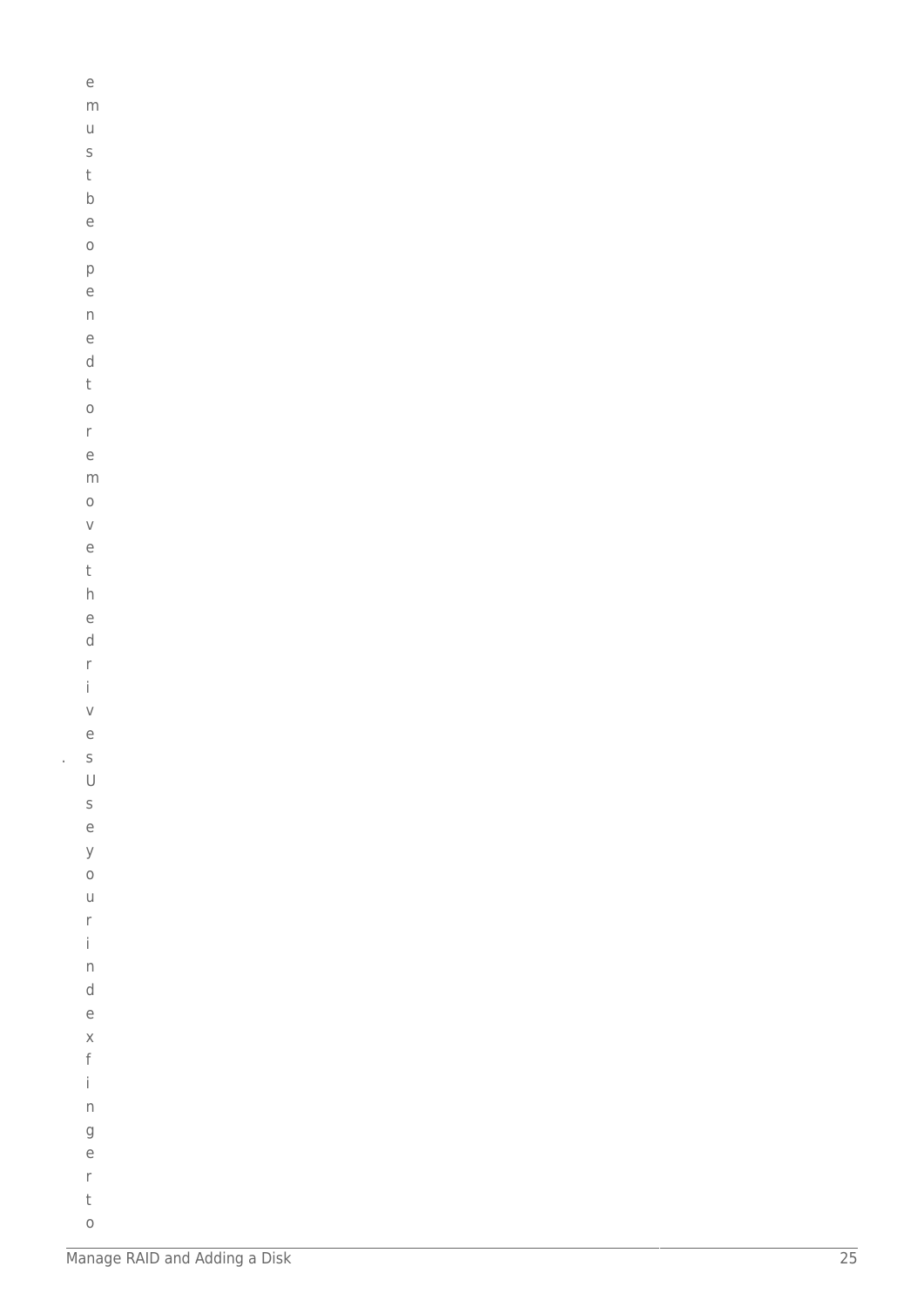|   | g                                         |  |  |
|---|-------------------------------------------|--|--|
|   | e                                         |  |  |
|   | $\mathsf{n}$                              |  |  |
|   | t                                         |  |  |
|   | $\begin{array}{c} \end{array}$            |  |  |
|   | y                                         |  |  |
|   | p                                         |  |  |
|   | u                                         |  |  |
|   | I                                         |  |  |
|   | $\begin{array}{c} \end{array}$            |  |  |
|   | t                                         |  |  |
|   | h                                         |  |  |
|   | e                                         |  |  |
|   | f                                         |  |  |
|   | r                                         |  |  |
|   | $\circ$                                   |  |  |
|   | $\mathsf{n}$                              |  |  |
|   | t                                         |  |  |
|   | $\mid$<br>İ                               |  |  |
|   |                                           |  |  |
|   | p                                         |  |  |
|   | $\circ$<br>f                              |  |  |
|   | t                                         |  |  |
|   | h                                         |  |  |
|   | e                                         |  |  |
|   | $\mathsf{C}$                              |  |  |
|   | a                                         |  |  |
|   |                                           |  |  |
|   |                                           |  |  |
|   |                                           |  |  |
|   |                                           |  |  |
| ı |                                           |  |  |
|   |                                           |  |  |
|   |                                           |  |  |
|   |                                           |  |  |
|   |                                           |  |  |
|   |                                           |  |  |
|   |                                           |  |  |
|   |                                           |  |  |
|   |                                           |  |  |
|   |                                           |  |  |
|   |                                           |  |  |
|   | s i n g s p e c i f i c a l l y i n t h e |  |  |
|   |                                           |  |  |
|   |                                           |  |  |
|   |                                           |  |  |
|   |                                           |  |  |
|   |                                           |  |  |

 $\mathsf C$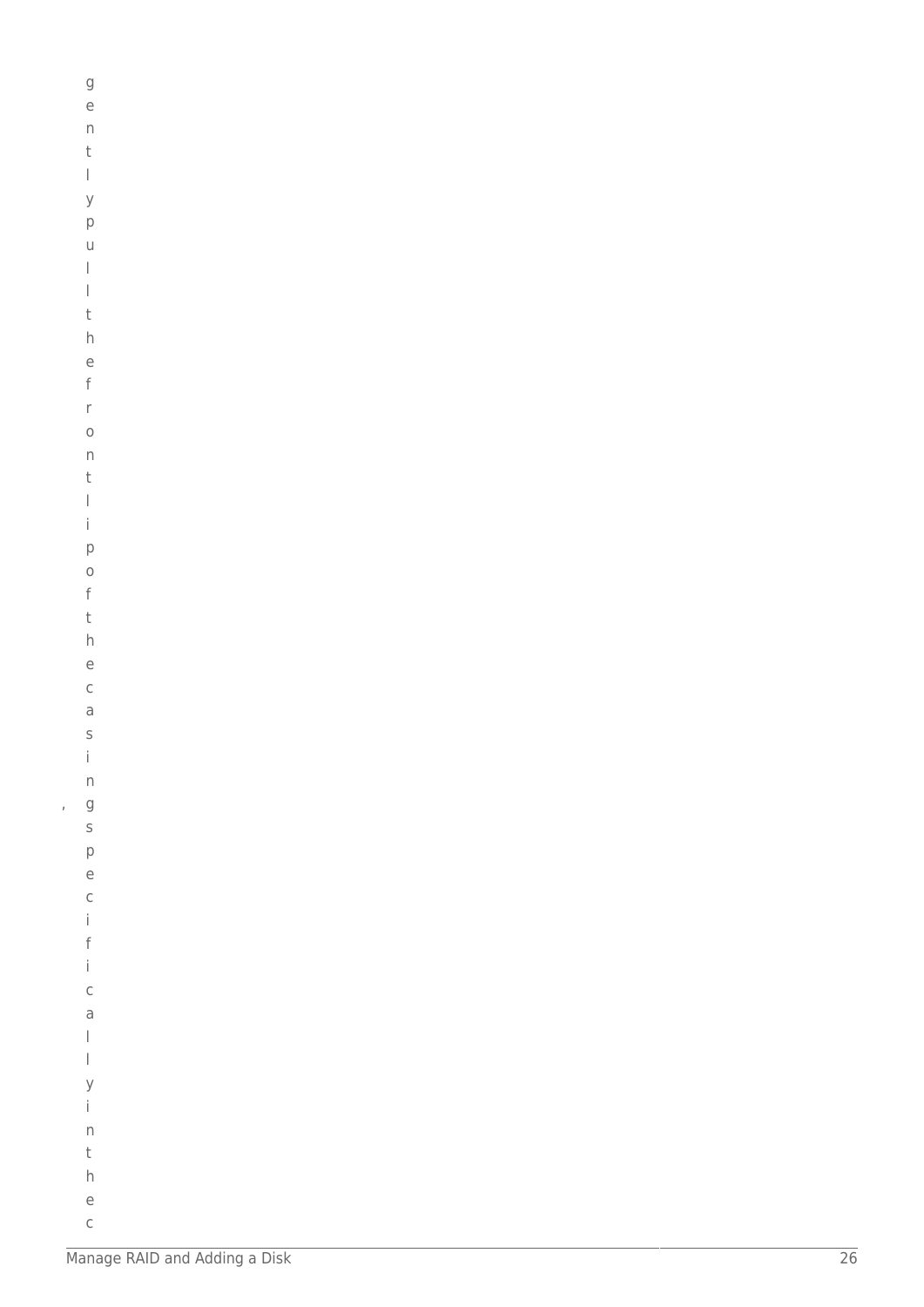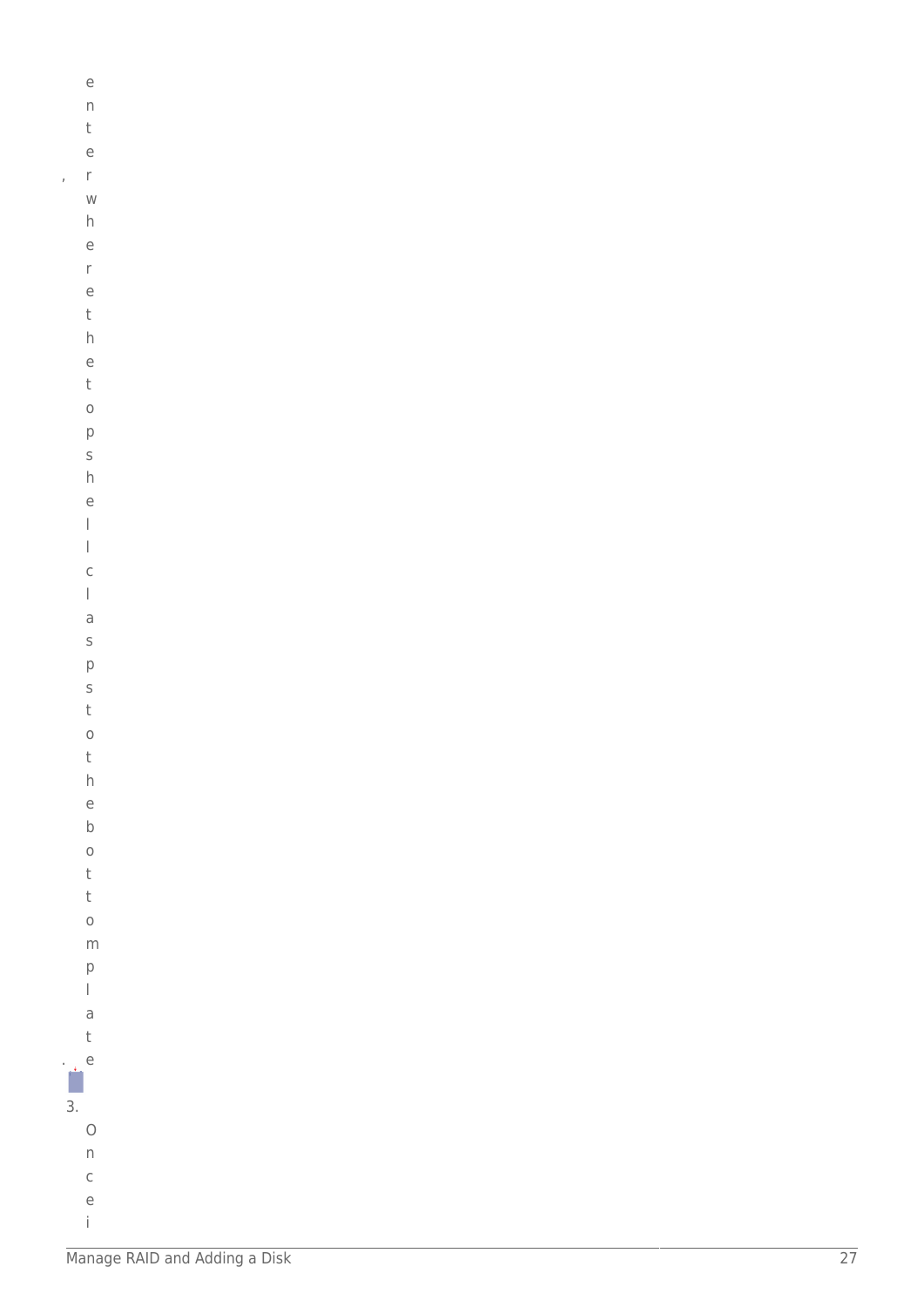```
\mathsf t\dot{1}\mathsf S\cup\boldsymbol{\mathsf{\Pi}}\mathsf{C}\begin{array}{c} \hline \end{array}\mathsf a\sf S\mathsf{p}% _{T}\rm e\mathsf d\mathsf C\overline{a}\mathsf{r}\epsilon\mathsf{f}\cup\begin{array}{c} \hline \end{array}\overline{1}\mathsf{y}\mathsf{p}\mathsf{r}\mathsf{y}\mathsf th\overline{e}\mathsf t\circ\mathsf{p}\sf S\boldsymbol{\mathsf{h}}\overline{e}\overline{1}\overline{a}\mathsf{f}\mathsf{r}\circm\sf t\boldsymbol{\mathsf{h}}\mathsf{e}% _{t}\left( t_{0}\right)\sf b\circ\mathsf t\mathsf t\circ{\sf m}\mathsf{p}
```
 $\overline{1}$ 

 $\begin{array}{c} \hline \end{array}$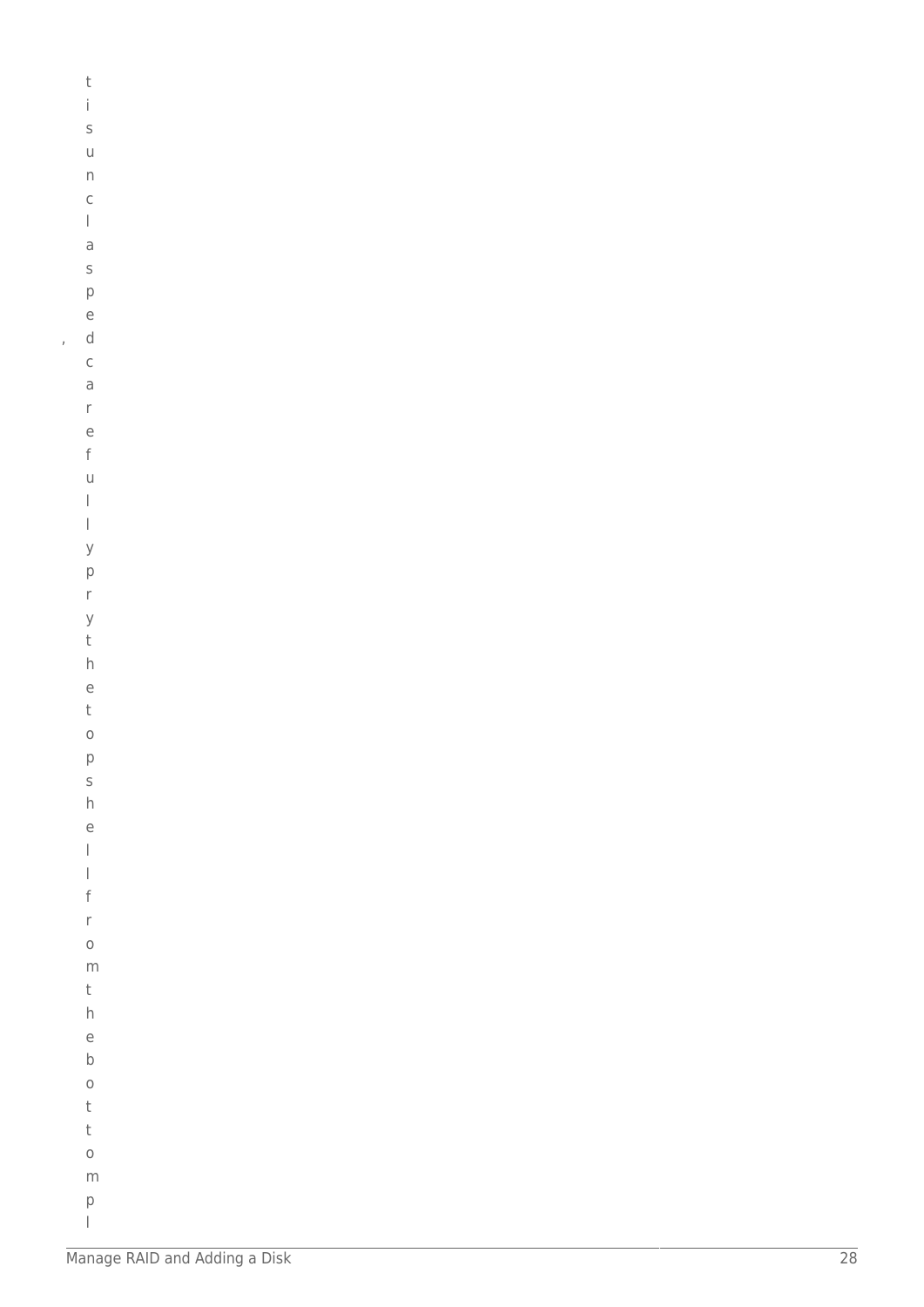$\partial$  $\bar{\text{t}}$  $\sum_{k=1}^{n}$  $4.$  $\cup$  $\overline{\phantom{a}}$ 

- $\mathsf f$  $\overline{a}$
- $\mathsf S$  $\mathsf t$
- $\overline{e}$  $\overline{n}$
- $\mathsf t$
- $h$
- $\epsilon$
- $\sf S$  $\mathsf C$
- $\mathsf{r}$
- $\rm e$
- $W$
- $\sf S$
- $\boldsymbol{\mathsf{h}}$  $\circ$
- $\overline{1}$
- $\sf d$
- $\dot{1}$
- $\overline{n}$  $\overline{g}$
- $\bar{\rm t}$  $h$
- $\rm e$
- $\mathsf{d}$  $\mathsf{r}$
- $\mathbf{i}$ 
	- $\vee$  $\overline{e}$
	- $\mathsf t$
	- $\circ$  $\sf t$
- $h$
- $\mathsf{e}% _{t}\left( t_{0}\right)$  $\sf b$
- $\overline{\text{d}}$
- $\mathsf{y}$  $\mathsf{E}% _{0}\left( \mathsf{E}_{0}\right)$
- $\overline{a}$
- $\mathsf C$

 $\hat{\boldsymbol{\beta}}$ 

 $h$  $\mathsf d$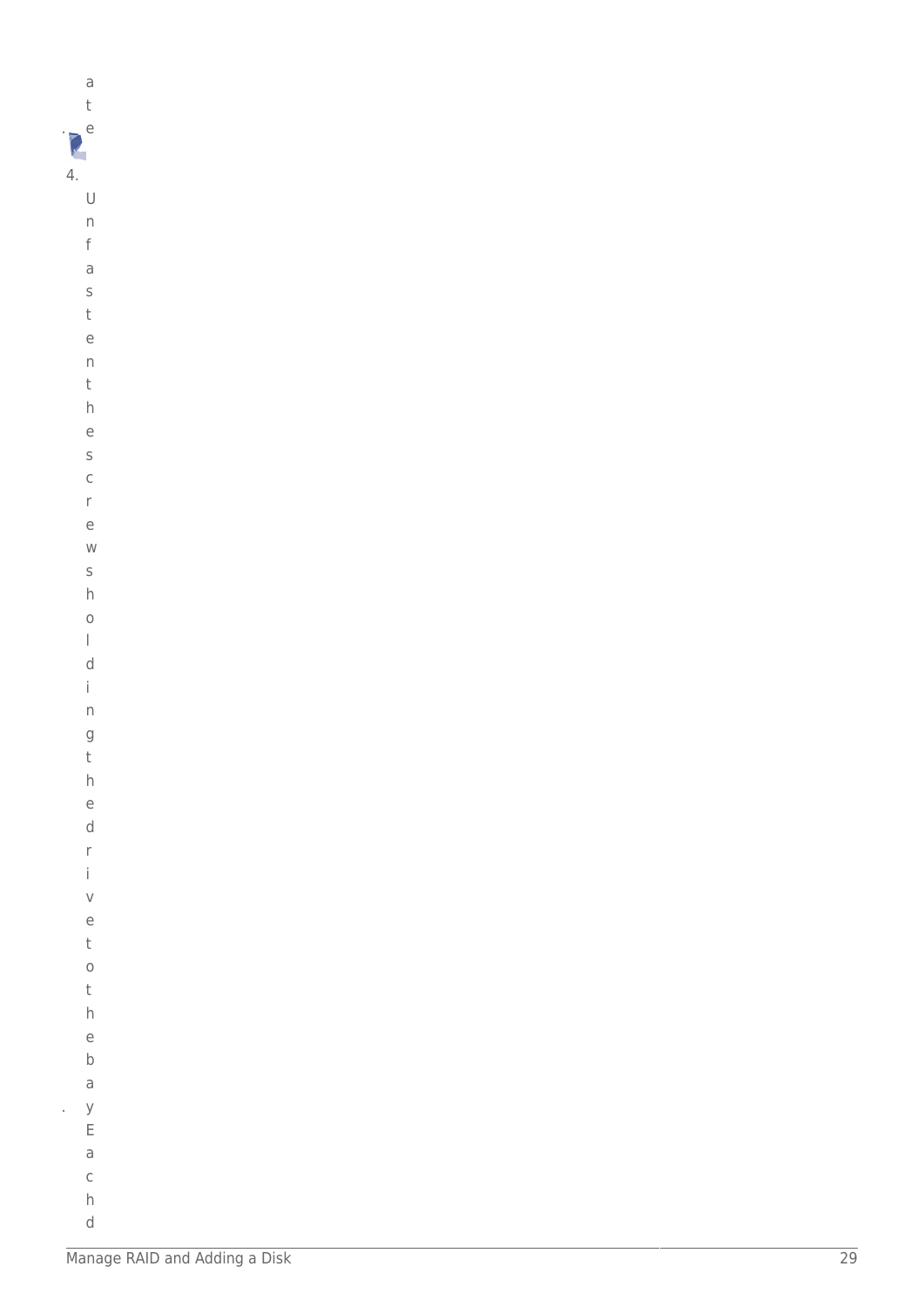|    | İ                 |
|----|-------------------|
|    | S                 |
|    |                   |
|    | k<br>i            |
|    | S                 |
|    | f                 |
|    | a                 |
|    | S                 |
|    | t                 |
|    | e                 |
|    | $\overline{D}$    |
|    | e                 |
|    | d                 |
|    | t                 |
|    | $\circ$           |
|    | a                 |
|    | b                 |
|    |                   |
|    | a                 |
|    | y<br>$\mathsf{b}$ |
|    | y                 |
|    | f                 |
|    | $\circ$           |
|    | u                 |
|    | r                 |
|    | S                 |
|    | $\mathsf{C}$      |
|    | r                 |
|    | è                 |
|    | W                 |
| j  | S                 |
|    | t                 |
|    | W                 |
|    | $\circ$           |
|    | $\circ$           |
|    | n                 |
|    | e                 |
|    | a                 |
|    | $\mathsf{C}$      |
|    | h                 |
|    | S                 |
|    | İ                 |
|    | d                 |
|    | e                 |
| ŋ  |                   |
| 5. |                   |
|    | R                 |
|    | e                 |
|    | m                 |

 $\circ$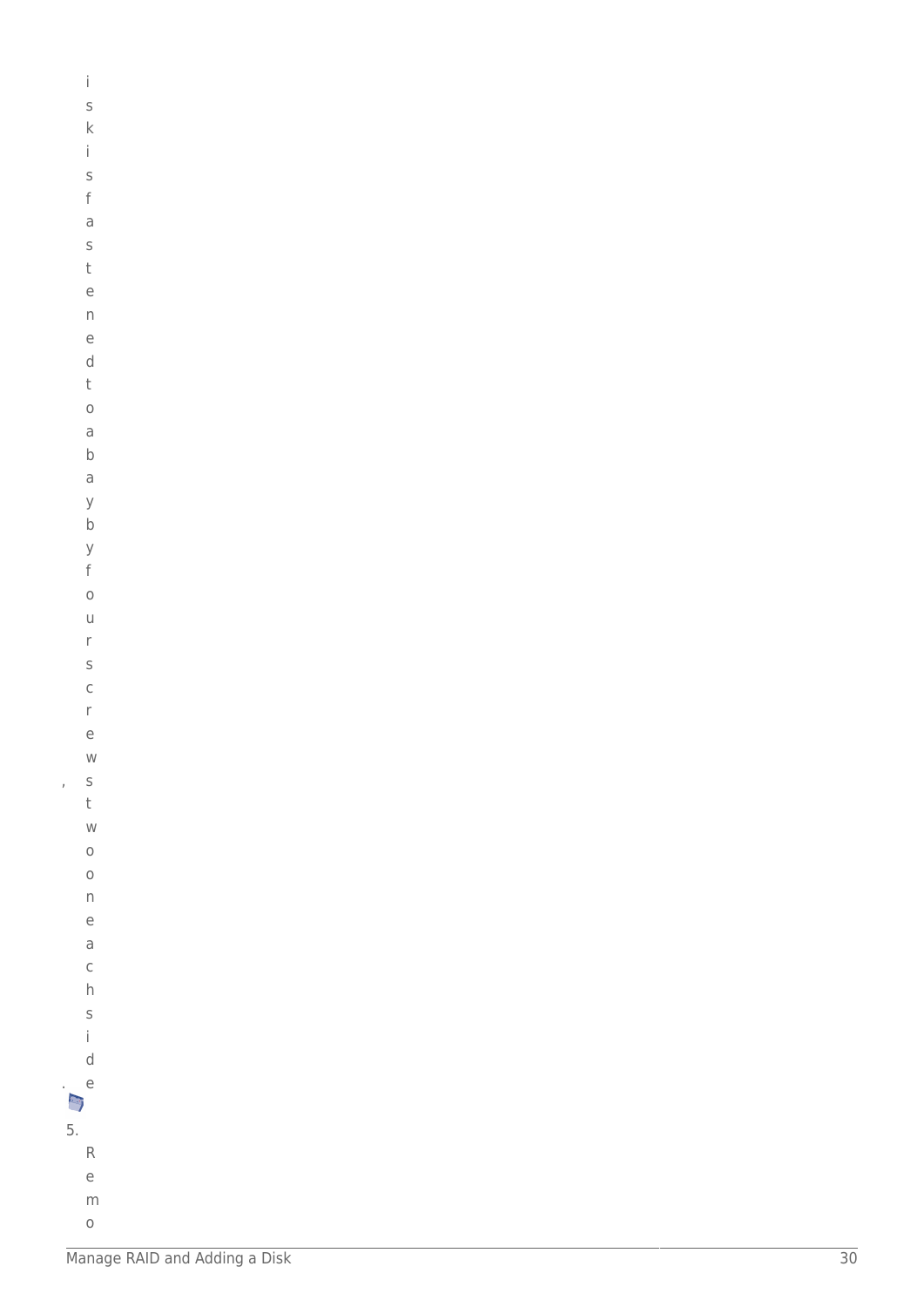| V                              |  |  |  |
|--------------------------------|--|--|--|
|                                |  |  |  |
| e                              |  |  |  |
| t                              |  |  |  |
| h                              |  |  |  |
|                                |  |  |  |
| e                              |  |  |  |
|                                |  |  |  |
| d                              |  |  |  |
| r                              |  |  |  |
| İ                              |  |  |  |
|                                |  |  |  |
| V                              |  |  |  |
|                                |  |  |  |
| e                              |  |  |  |
| S                              |  |  |  |
| f                              |  |  |  |
|                                |  |  |  |
| r                              |  |  |  |
|                                |  |  |  |
| $\circ$                        |  |  |  |
| m                              |  |  |  |
|                                |  |  |  |
| t                              |  |  |  |
| h                              |  |  |  |
|                                |  |  |  |
| e                              |  |  |  |
| $\mathsf b$                    |  |  |  |
|                                |  |  |  |
| a                              |  |  |  |
| y                              |  |  |  |
|                                |  |  |  |
| S                              |  |  |  |
| $\circ$                        |  |  |  |
| f                              |  |  |  |
|                                |  |  |  |
| t                              |  |  |  |
|                                |  |  |  |
| h                              |  |  |  |
| e                              |  |  |  |
|                                |  |  |  |
| f                              |  |  |  |
| a                              |  |  |  |
| i.                             |  |  |  |
|                                |  |  |  |
| $\bigg]$                       |  |  |  |
| İ                              |  |  |  |
|                                |  |  |  |
| n                              |  |  |  |
|                                |  |  |  |
| g                              |  |  |  |
| e                              |  |  |  |
| $\overline{\mathsf{n}}$        |  |  |  |
|                                |  |  |  |
| $\mathsf{C}$                   |  |  |  |
| $\begin{array}{c} \end{array}$ |  |  |  |
|                                |  |  |  |
| $\circ$                        |  |  |  |
| S                              |  |  |  |
|                                |  |  |  |
| u                              |  |  |  |
| r                              |  |  |  |
|                                |  |  |  |
| e                              |  |  |  |
| P                              |  |  |  |
|                                |  |  |  |
| $\begin{array}{c} \end{array}$ |  |  |  |
| e                              |  |  |  |
|                                |  |  |  |
| a                              |  |  |  |
| S                              |  |  |  |
|                                |  |  |  |
| $\epsilon$                     |  |  |  |
| p                              |  |  |  |
|                                |  |  |  |

 $\bar{\beta}$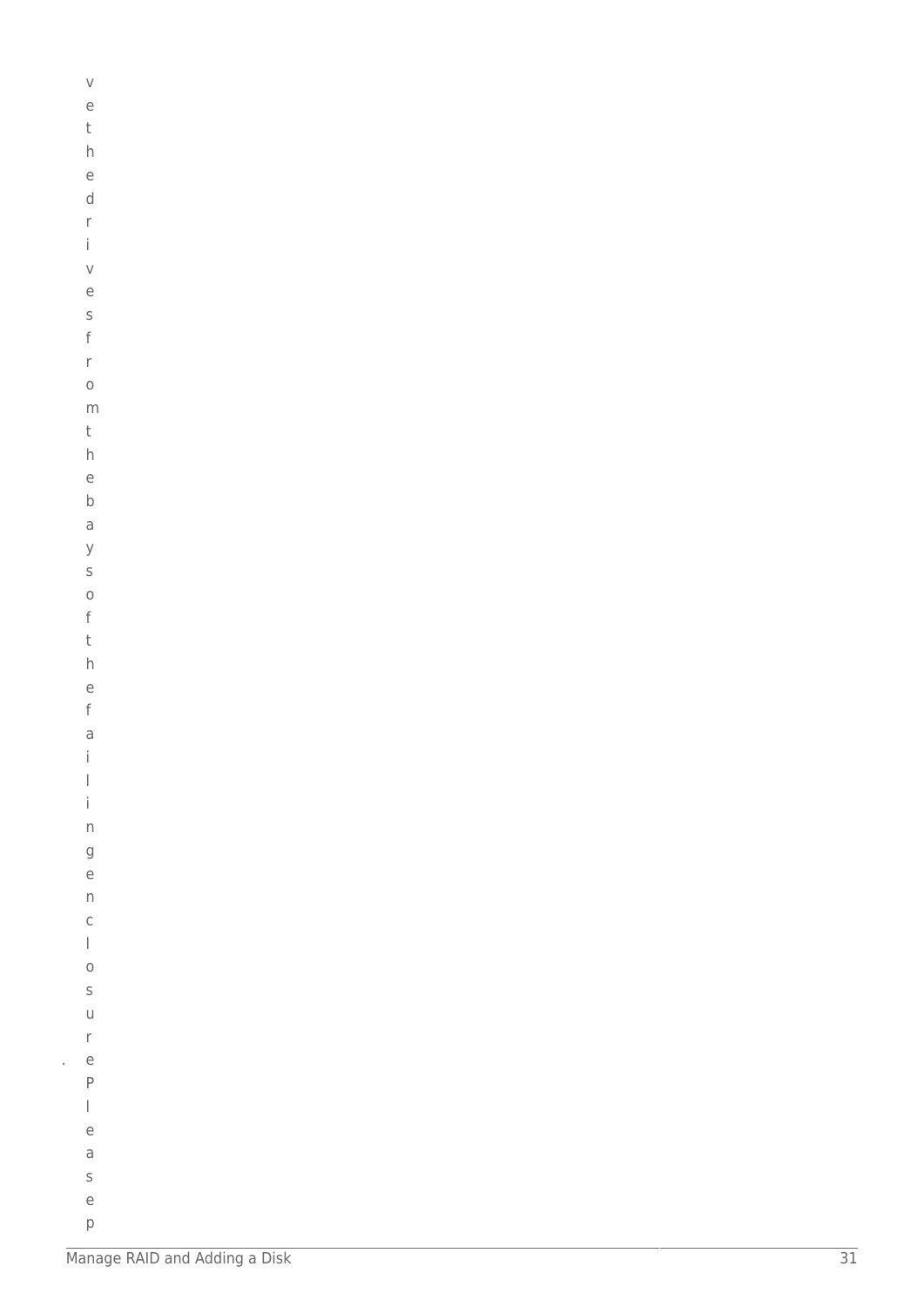| $\bigg $                                                                                                                                                                                                                                                                                                                                                                                                       |  |  |  |
|----------------------------------------------------------------------------------------------------------------------------------------------------------------------------------------------------------------------------------------------------------------------------------------------------------------------------------------------------------------------------------------------------------------|--|--|--|
|                                                                                                                                                                                                                                                                                                                                                                                                                |  |  |  |
| a                                                                                                                                                                                                                                                                                                                                                                                                              |  |  |  |
|                                                                                                                                                                                                                                                                                                                                                                                                                |  |  |  |
| $\mathsf{C}$                                                                                                                                                                                                                                                                                                                                                                                                   |  |  |  |
| $\in$                                                                                                                                                                                                                                                                                                                                                                                                          |  |  |  |
|                                                                                                                                                                                                                                                                                                                                                                                                                |  |  |  |
| $\mathsf t$                                                                                                                                                                                                                                                                                                                                                                                                    |  |  |  |
|                                                                                                                                                                                                                                                                                                                                                                                                                |  |  |  |
| $\overline{h}$                                                                                                                                                                                                                                                                                                                                                                                                 |  |  |  |
| $\in$                                                                                                                                                                                                                                                                                                                                                                                                          |  |  |  |
|                                                                                                                                                                                                                                                                                                                                                                                                                |  |  |  |
| d                                                                                                                                                                                                                                                                                                                                                                                                              |  |  |  |
| $\mathbf{i}$                                                                                                                                                                                                                                                                                                                                                                                                   |  |  |  |
|                                                                                                                                                                                                                                                                                                                                                                                                                |  |  |  |
| $\mathsf{s}$                                                                                                                                                                                                                                                                                                                                                                                                   |  |  |  |
|                                                                                                                                                                                                                                                                                                                                                                                                                |  |  |  |
| $\mathsf k$                                                                                                                                                                                                                                                                                                                                                                                                    |  |  |  |
| S                                                                                                                                                                                                                                                                                                                                                                                                              |  |  |  |
|                                                                                                                                                                                                                                                                                                                                                                                                                |  |  |  |
| i.                                                                                                                                                                                                                                                                                                                                                                                                             |  |  |  |
|                                                                                                                                                                                                                                                                                                                                                                                                                |  |  |  |
| $\mathsf{n}$                                                                                                                                                                                                                                                                                                                                                                                                   |  |  |  |
| a                                                                                                                                                                                                                                                                                                                                                                                                              |  |  |  |
|                                                                                                                                                                                                                                                                                                                                                                                                                |  |  |  |
| $\mathsf S$                                                                                                                                                                                                                                                                                                                                                                                                    |  |  |  |
| $\overline{a}$                                                                                                                                                                                                                                                                                                                                                                                                 |  |  |  |
|                                                                                                                                                                                                                                                                                                                                                                                                                |  |  |  |
| $\mathsf f$                                                                                                                                                                                                                                                                                                                                                                                                    |  |  |  |
|                                                                                                                                                                                                                                                                                                                                                                                                                |  |  |  |
| $\in$                                                                                                                                                                                                                                                                                                                                                                                                          |  |  |  |
| $\mathsf{p}$                                                                                                                                                                                                                                                                                                                                                                                                   |  |  |  |
|                                                                                                                                                                                                                                                                                                                                                                                                                |  |  |  |
| $\begin{array}{c} \rule{0pt}{2ex} \rule{0pt}{2ex} \rule{0pt}{2ex} \rule{0pt}{2ex} \rule{0pt}{2ex} \rule{0pt}{2ex} \rule{0pt}{2ex} \rule{0pt}{2ex} \rule{0pt}{2ex} \rule{0pt}{2ex} \rule{0pt}{2ex} \rule{0pt}{2ex} \rule{0pt}{2ex} \rule{0pt}{2ex} \rule{0pt}{2ex} \rule{0pt}{2ex} \rule{0pt}{2ex} \rule{0pt}{2ex} \rule{0pt}{2ex} \rule{0pt}{2ex} \rule{0pt}{2ex} \rule{0pt}{2ex} \rule{0pt}{2ex} \rule{0pt}{$ |  |  |  |
|                                                                                                                                                                                                                                                                                                                                                                                                                |  |  |  |
| a                                                                                                                                                                                                                                                                                                                                                                                                              |  |  |  |
| $\mathsf{C}$                                                                                                                                                                                                                                                                                                                                                                                                   |  |  |  |
|                                                                                                                                                                                                                                                                                                                                                                                                                |  |  |  |
| $\in$                                                                                                                                                                                                                                                                                                                                                                                                          |  |  |  |
| $\mathsf{a}$                                                                                                                                                                                                                                                                                                                                                                                                   |  |  |  |
|                                                                                                                                                                                                                                                                                                                                                                                                                |  |  |  |
| $\begin{array}{c} \end{array}$                                                                                                                                                                                                                                                                                                                                                                                 |  |  |  |
|                                                                                                                                                                                                                                                                                                                                                                                                                |  |  |  |
| $\circ$                                                                                                                                                                                                                                                                                                                                                                                                        |  |  |  |
| $\mathsf{n}$                                                                                                                                                                                                                                                                                                                                                                                                   |  |  |  |
|                                                                                                                                                                                                                                                                                                                                                                                                                |  |  |  |
| g                                                                                                                                                                                                                                                                                                                                                                                                              |  |  |  |
| ${\sf W}$                                                                                                                                                                                                                                                                                                                                                                                                      |  |  |  |
|                                                                                                                                                                                                                                                                                                                                                                                                                |  |  |  |
| $\mathbf{i}$                                                                                                                                                                                                                                                                                                                                                                                                   |  |  |  |
|                                                                                                                                                                                                                                                                                                                                                                                                                |  |  |  |
| $\mathsf t$                                                                                                                                                                                                                                                                                                                                                                                                    |  |  |  |
| $\overline{h}$                                                                                                                                                                                                                                                                                                                                                                                                 |  |  |  |
|                                                                                                                                                                                                                                                                                                                                                                                                                |  |  |  |
| $\mathsf t$                                                                                                                                                                                                                                                                                                                                                                                                    |  |  |  |
| $\overline{h}$                                                                                                                                                                                                                                                                                                                                                                                                 |  |  |  |
|                                                                                                                                                                                                                                                                                                                                                                                                                |  |  |  |
| e                                                                                                                                                                                                                                                                                                                                                                                                              |  |  |  |
|                                                                                                                                                                                                                                                                                                                                                                                                                |  |  |  |
| $\in$                                                                                                                                                                                                                                                                                                                                                                                                          |  |  |  |
| İ.                                                                                                                                                                                                                                                                                                                                                                                                             |  |  |  |
|                                                                                                                                                                                                                                                                                                                                                                                                                |  |  |  |
| $\mathsf{g}$                                                                                                                                                                                                                                                                                                                                                                                                   |  |  |  |
| $\overline{h}$                                                                                                                                                                                                                                                                                                                                                                                                 |  |  |  |
|                                                                                                                                                                                                                                                                                                                                                                                                                |  |  |  |
| $\mathsf t$                                                                                                                                                                                                                                                                                                                                                                                                    |  |  |  |
|                                                                                                                                                                                                                                                                                                                                                                                                                |  |  |  |
| $\mathsf{s}$                                                                                                                                                                                                                                                                                                                                                                                                   |  |  |  |
| $\mathsf{C}$                                                                                                                                                                                                                                                                                                                                                                                                   |  |  |  |
|                                                                                                                                                                                                                                                                                                                                                                                                                |  |  |  |
| $\mathsf{r}$                                                                                                                                                                                                                                                                                                                                                                                                   |  |  |  |
| $\in$                                                                                                                                                                                                                                                                                                                                                                                                          |  |  |  |
|                                                                                                                                                                                                                                                                                                                                                                                                                |  |  |  |
| W                                                                                                                                                                                                                                                                                                                                                                                                              |  |  |  |
|                                                                                                                                                                                                                                                                                                                                                                                                                |  |  |  |
| $\mathsf S$                                                                                                                                                                                                                                                                                                                                                                                                    |  |  |  |
| $\mathsf t$                                                                                                                                                                                                                                                                                                                                                                                                    |  |  |  |
|                                                                                                                                                                                                                                                                                                                                                                                                                |  |  |  |
| $\overline{h}$                                                                                                                                                                                                                                                                                                                                                                                                 |  |  |  |
|                                                                                                                                                                                                                                                                                                                                                                                                                |  |  |  |
| a                                                                                                                                                                                                                                                                                                                                                                                                              |  |  |  |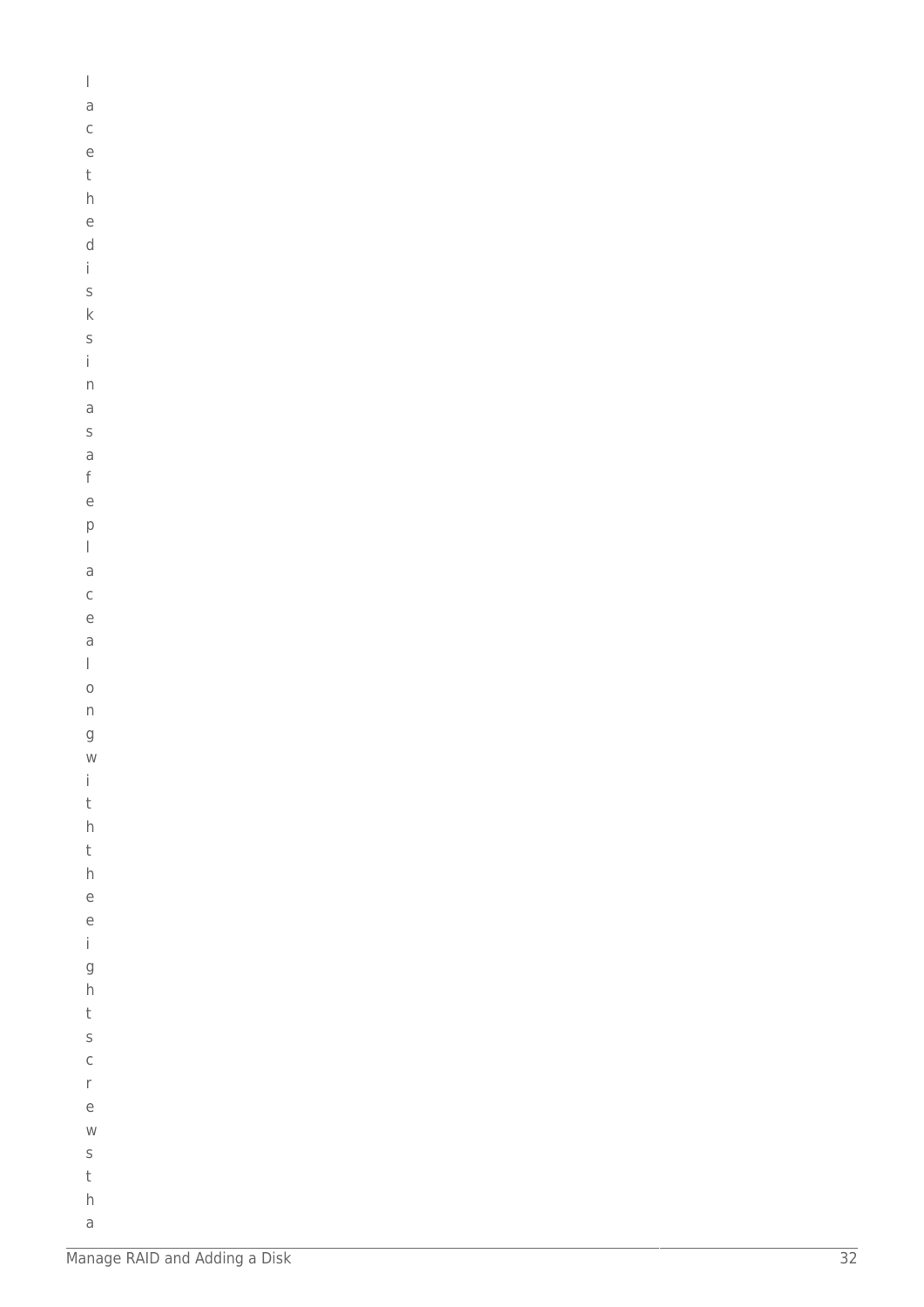| t                                                                                                                                                                                                                                                                                                                                                                                                              |  |  |  |
|----------------------------------------------------------------------------------------------------------------------------------------------------------------------------------------------------------------------------------------------------------------------------------------------------------------------------------------------------------------------------------------------------------------|--|--|--|
| $\overline{h}$                                                                                                                                                                                                                                                                                                                                                                                                 |  |  |  |
| $\circ$                                                                                                                                                                                                                                                                                                                                                                                                        |  |  |  |
| $\begin{array}{c} \rule{0pt}{2ex} \rule{0pt}{2ex} \rule{0pt}{2ex} \rule{0pt}{2ex} \rule{0pt}{2ex} \rule{0pt}{2ex} \rule{0pt}{2ex} \rule{0pt}{2ex} \rule{0pt}{2ex} \rule{0pt}{2ex} \rule{0pt}{2ex} \rule{0pt}{2ex} \rule{0pt}{2ex} \rule{0pt}{2ex} \rule{0pt}{2ex} \rule{0pt}{2ex} \rule{0pt}{2ex} \rule{0pt}{2ex} \rule{0pt}{2ex} \rule{0pt}{2ex} \rule{0pt}{2ex} \rule{0pt}{2ex} \rule{0pt}{2ex} \rule{0pt}{$ |  |  |  |
| d                                                                                                                                                                                                                                                                                                                                                                                                              |  |  |  |
| t                                                                                                                                                                                                                                                                                                                                                                                                              |  |  |  |
| $\overline{h}$                                                                                                                                                                                                                                                                                                                                                                                                 |  |  |  |
| e                                                                                                                                                                                                                                                                                                                                                                                                              |  |  |  |
|                                                                                                                                                                                                                                                                                                                                                                                                                |  |  |  |
| m                                                                                                                                                                                                                                                                                                                                                                                                              |  |  |  |
| t                                                                                                                                                                                                                                                                                                                                                                                                              |  |  |  |
| $\circ$                                                                                                                                                                                                                                                                                                                                                                                                        |  |  |  |
| t                                                                                                                                                                                                                                                                                                                                                                                                              |  |  |  |
| $\overline{h}$                                                                                                                                                                                                                                                                                                                                                                                                 |  |  |  |
| e                                                                                                                                                                                                                                                                                                                                                                                                              |  |  |  |
| e                                                                                                                                                                                                                                                                                                                                                                                                              |  |  |  |
| $\overline{\phantom{a}}$                                                                                                                                                                                                                                                                                                                                                                                       |  |  |  |
| $\mathsf{C}$                                                                                                                                                                                                                                                                                                                                                                                                   |  |  |  |
| $\begin{array}{c} \rule{0pt}{2ex} \rule{0pt}{2ex} \rule{0pt}{2ex} \rule{0pt}{2ex} \rule{0pt}{2ex} \rule{0pt}{2ex} \rule{0pt}{2ex} \rule{0pt}{2ex} \rule{0pt}{2ex} \rule{0pt}{2ex} \rule{0pt}{2ex} \rule{0pt}{2ex} \rule{0pt}{2ex} \rule{0pt}{2ex} \rule{0pt}{2ex} \rule{0pt}{2ex} \rule{0pt}{2ex} \rule{0pt}{2ex} \rule{0pt}{2ex} \rule{0pt}{2ex} \rule{0pt}{2ex} \rule{0pt}{2ex} \rule{0pt}{2ex} \rule{0pt}{$ |  |  |  |
| $\circ$                                                                                                                                                                                                                                                                                                                                                                                                        |  |  |  |
| S                                                                                                                                                                                                                                                                                                                                                                                                              |  |  |  |
| $\cup$                                                                                                                                                                                                                                                                                                                                                                                                         |  |  |  |
| $\mathsf{r}$                                                                                                                                                                                                                                                                                                                                                                                                   |  |  |  |
| e                                                                                                                                                                                                                                                                                                                                                                                                              |  |  |  |
| $\mathsf{N}$                                                                                                                                                                                                                                                                                                                                                                                                   |  |  |  |
| $\circ$                                                                                                                                                                                                                                                                                                                                                                                                        |  |  |  |
| t                                                                                                                                                                                                                                                                                                                                                                                                              |  |  |  |
| e                                                                                                                                                                                                                                                                                                                                                                                                              |  |  |  |
| t                                                                                                                                                                                                                                                                                                                                                                                                              |  |  |  |
| $\mathsf{h}$                                                                                                                                                                                                                                                                                                                                                                                                   |  |  |  |
| e                                                                                                                                                                                                                                                                                                                                                                                                              |  |  |  |
| $\mathsf b$                                                                                                                                                                                                                                                                                                                                                                                                    |  |  |  |
|                                                                                                                                                                                                                                                                                                                                                                                                                |  |  |  |
| a                                                                                                                                                                                                                                                                                                                                                                                                              |  |  |  |
| y                                                                                                                                                                                                                                                                                                                                                                                                              |  |  |  |
| t                                                                                                                                                                                                                                                                                                                                                                                                              |  |  |  |
| h                                                                                                                                                                                                                                                                                                                                                                                                              |  |  |  |
| $\mathsf{a}$                                                                                                                                                                                                                                                                                                                                                                                                   |  |  |  |
| t                                                                                                                                                                                                                                                                                                                                                                                                              |  |  |  |
| e                                                                                                                                                                                                                                                                                                                                                                                                              |  |  |  |
| a                                                                                                                                                                                                                                                                                                                                                                                                              |  |  |  |
| $\mathsf{C}$                                                                                                                                                                                                                                                                                                                                                                                                   |  |  |  |
| $\overline{h}$                                                                                                                                                                                                                                                                                                                                                                                                 |  |  |  |
| d                                                                                                                                                                                                                                                                                                                                                                                                              |  |  |  |
| $\mathbf{i}$                                                                                                                                                                                                                                                                                                                                                                                                   |  |  |  |
| S                                                                                                                                                                                                                                                                                                                                                                                                              |  |  |  |
| $\mathsf{k}$                                                                                                                                                                                                                                                                                                                                                                                                   |  |  |  |
| $\mathsf{C}$                                                                                                                                                                                                                                                                                                                                                                                                   |  |  |  |
| a                                                                                                                                                                                                                                                                                                                                                                                                              |  |  |  |
| m                                                                                                                                                                                                                                                                                                                                                                                                              |  |  |  |
| e                                                                                                                                                                                                                                                                                                                                                                                                              |  |  |  |

l,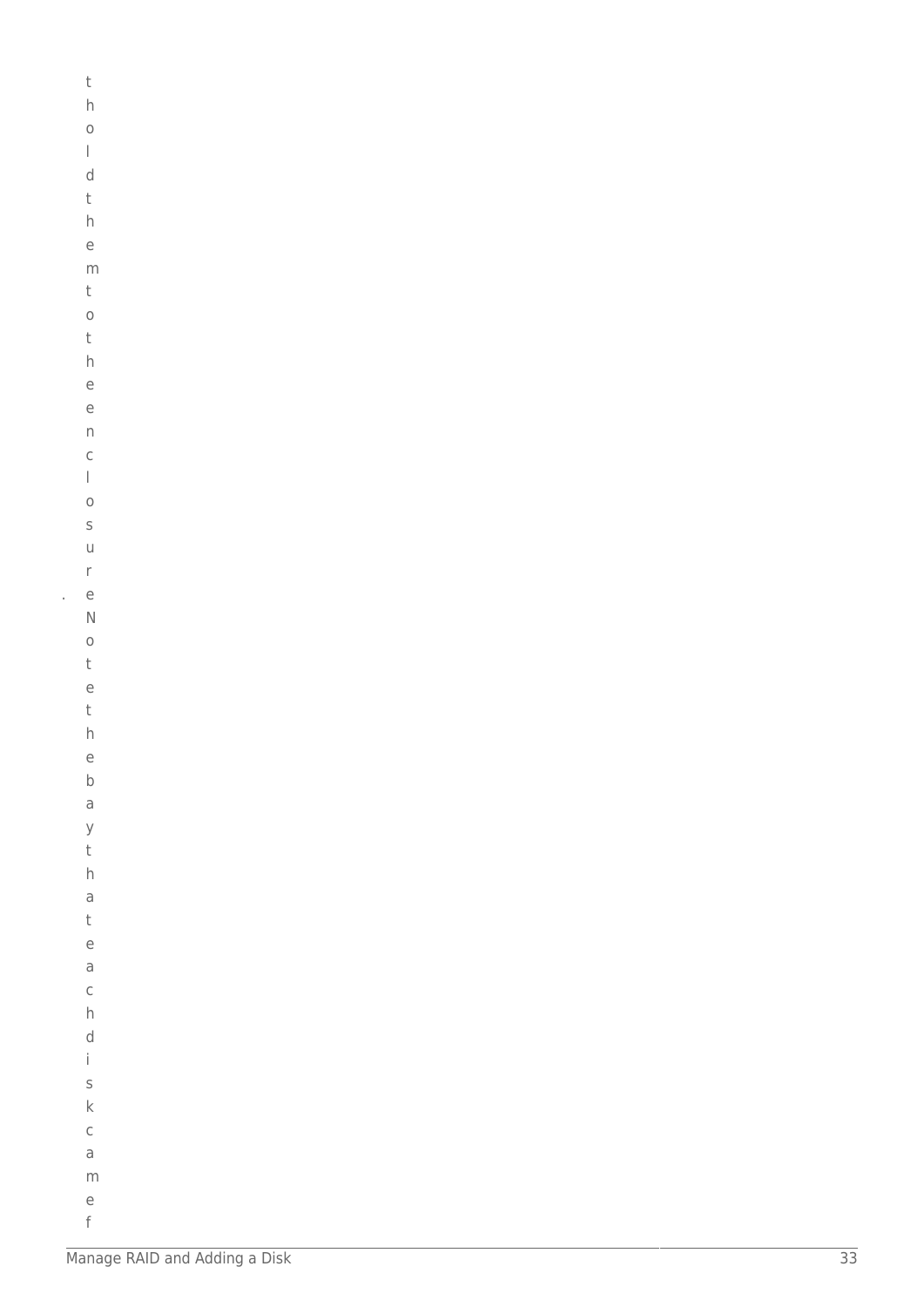| ., |
|----|
|    |

- $\circ$ 
	-
- $m$
- $\big($
- $\sf b$
- $\circ$
- $\mathsf t$  $\mathsf t$
- $\circ$
- $m$
- $\overline{\mathsf{d}}$
- $\overline{n}$
- $\mathsf d$

Manage RAID and Adding a Disk

 $\overline{34}$ 

- $\mathsf t$  $\circ$
- $p$
- A.

6.

 $\mathsf R$  $\mathsf{e}$  $\mathbf{t}$  $\cup$  $\mathsf{r}$  $\overline{n}$  $\mathsf t$  $h$  $\epsilon$  $\mathsf{f}$  $\overline{a}$  $\mathbf{i}$  $\begin{array}{c} \hline \end{array}$  $\mathbf{i}$  $\overline{n}$  $\overline{g}$  $\overline{e}$  $\overline{n}$  $\mathsf C$  $\begin{array}{c} \hline \end{array}$  $\circ$  $\sf S$  $\cup$  $\mathsf{r}$  $\rm e$  $\sf t$  $\circ$  $\mathsf L$  $\mathsf a$  $\mathsf C$  $\mathbf{i}$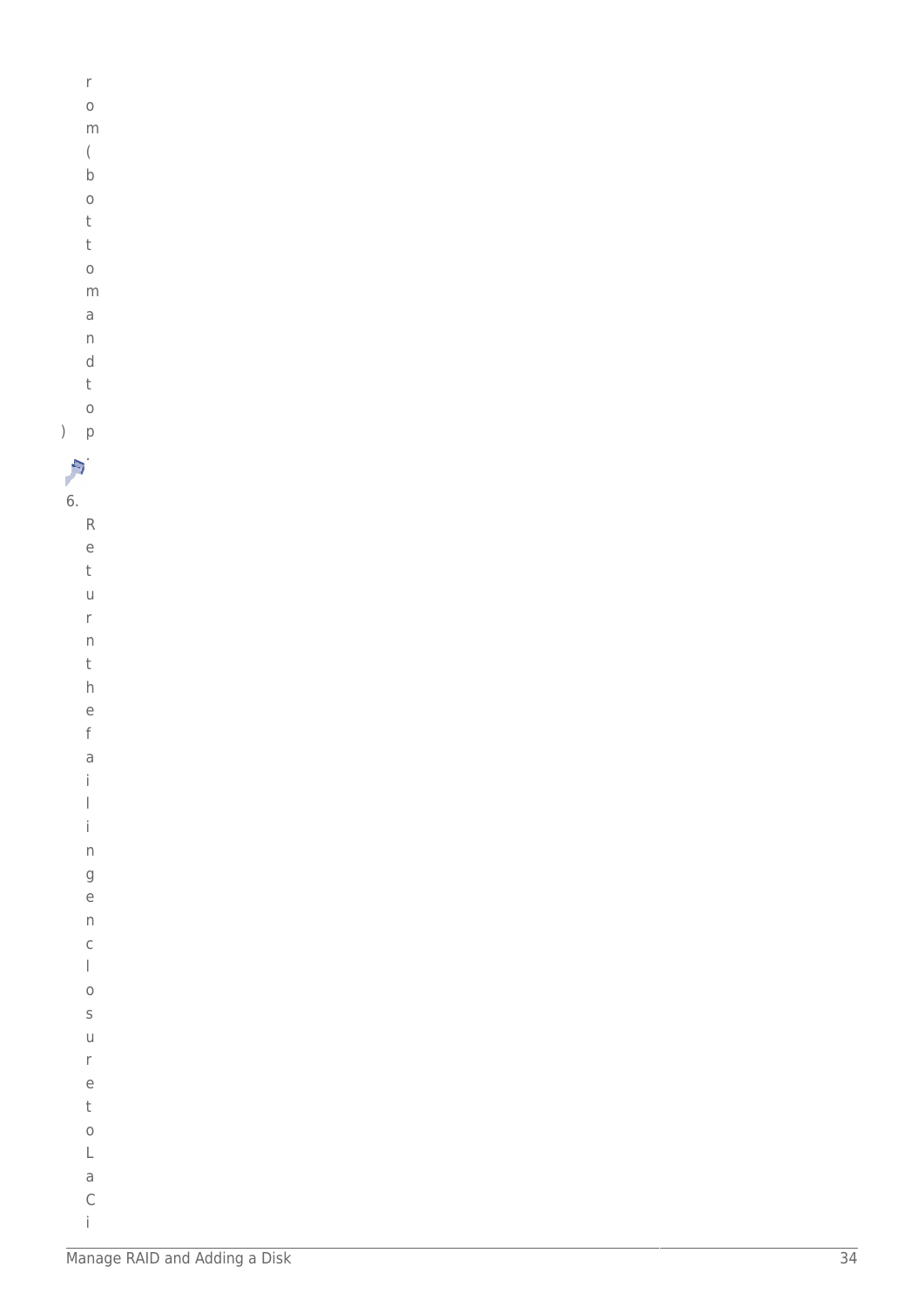```
\rm e\mathsf a\mathsf S\rm e\mathsf X\mathsf{p}\begin{array}{c} \hline \end{array}\overline{\mathsf{d}}\mathbf{i}\mathsf{n}\mathsf{e}% _{0}\left( \mathsf{e}\right)\mathsf d\mathsf{b}\mathsf{y}\mathsf th\mathsf{e}% _{0}\left( \mathsf{e}\right)\mathsf L\overline{a}\mathsf{C}\mathbf{i}\overline{e}\mathsf{C}\cup\sf S\mathsf t\circm\rm e\mathsf{r}\mathsf{S}\cupp\mathsf{p}\circ\mathsf{r}\mathsf t\mathsf{r}\rm e\mathsf{p}% _{T}\bar{\Gamma}\mathsf{e}% _{t}\left( t_{0}\right)\mathsf S\rm e\mathsf{n}\mathsf t\overline{a}\sf t\dot{1}
```
 $\vee$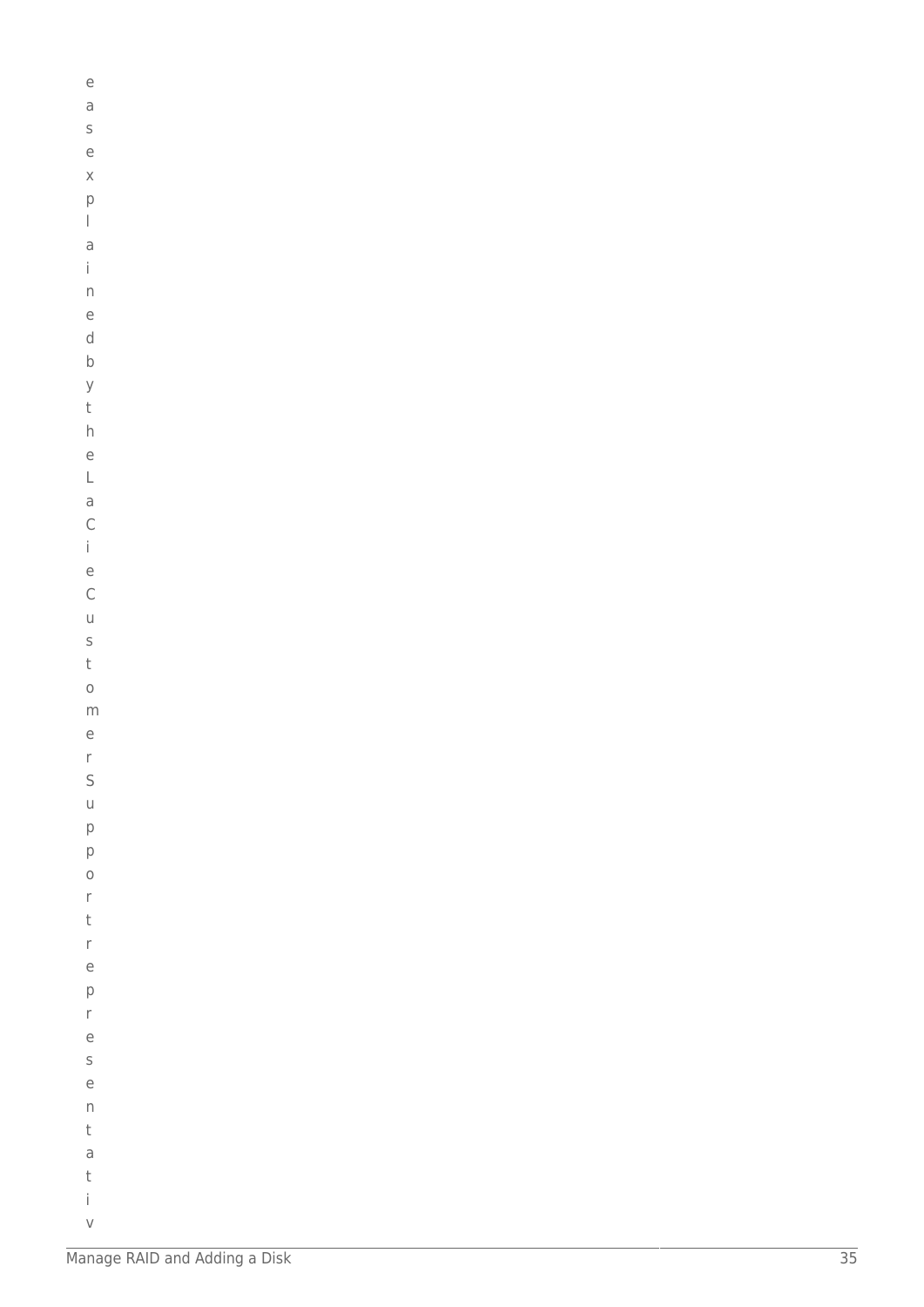### Insert the disks into the replacement enclosure

Once you have received the replacement enclosure from LaCie:

- 1. Open the replacement enclosure and carefully insert the drives into the same bay locations they held in the original enclosure. When fastening the drives to their bays, please make certain to use the same eight screws that were included with the device. Using other screws could damage the unit and void your warranty.
- 2. Close the replacement enclosure and make certain that the RAID switch is the same as the original enclosure.
- 3. Connect the enclosure to your computer and turn it on.

### Rebuilding the RAID with a New or Replacement Disk

**Note:** Insert the new or replacement disk before beginning the steps below. You cannot build a RAID 0 or RAID 1 array if there is only one drive within the casing.



*One drive only*

- 1. Once the new drive has been inserted, navigate to **Dashboard > RAID Management**.
- 2. In the drive map, the new disk will be represented by a light grey with the label **New**. A yellow warning symbol will appear if you have inserted a disk that does not have the same capacity as the existing hard drive.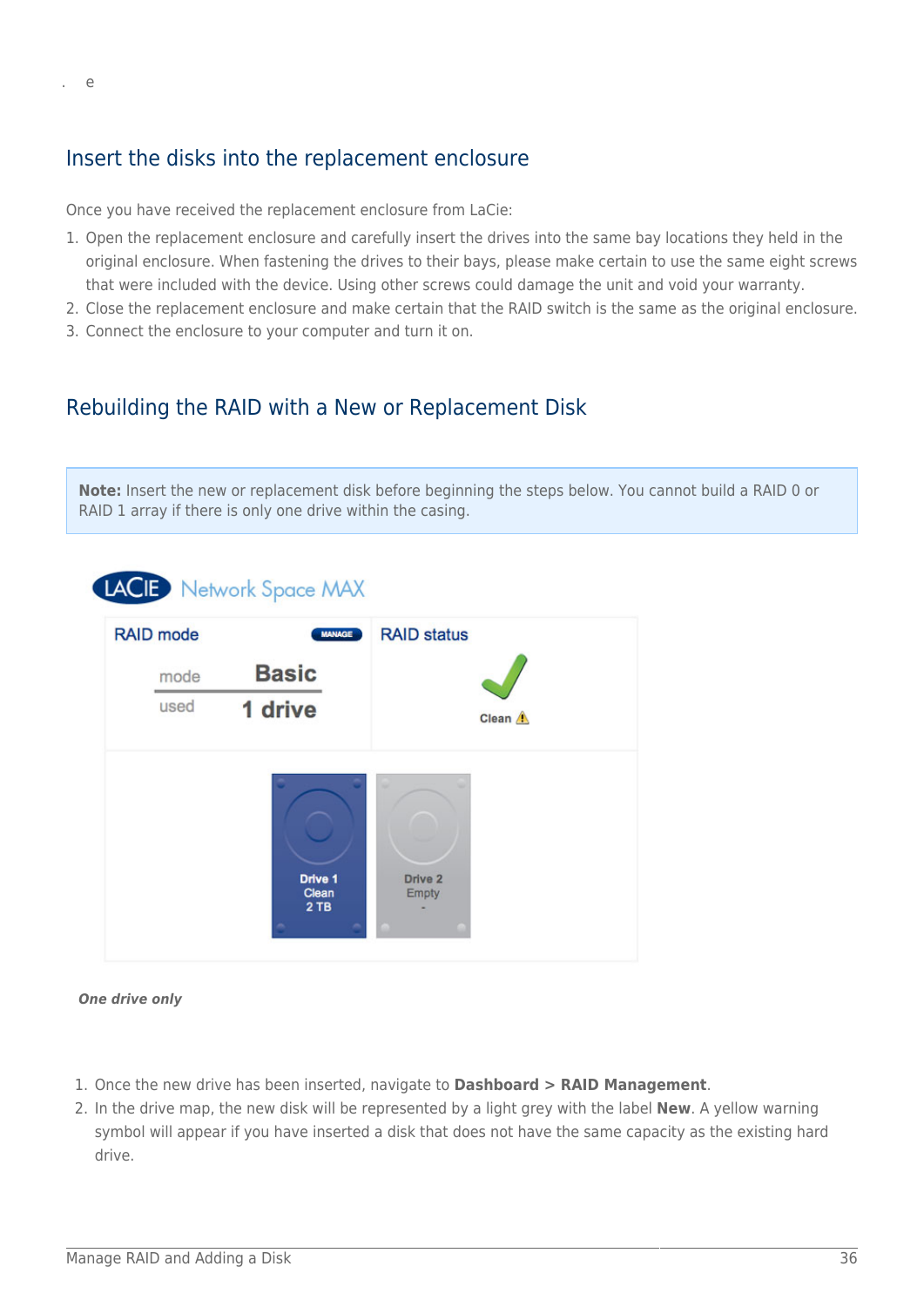# LACIE Network Space MAX

| <b>RAID</b> mode | <b>MANAGE</b>    | <b>RAID status</b>    |
|------------------|------------------|-----------------------|
| mode             | <b>Basic</b>     |                       |
| used             | 1 drive          | New disk detected     |
|                  |                  | ٠                     |
|                  |                  |                       |
|                  | Drive 1<br>Clean | Drive 2<br><b>New</b> |
|                  | 2TB              | 2TB                   |

### **New disk - equal capacity**



**New disk - unequal capacity. Not recommended** 3. Click the **MANAGE** button.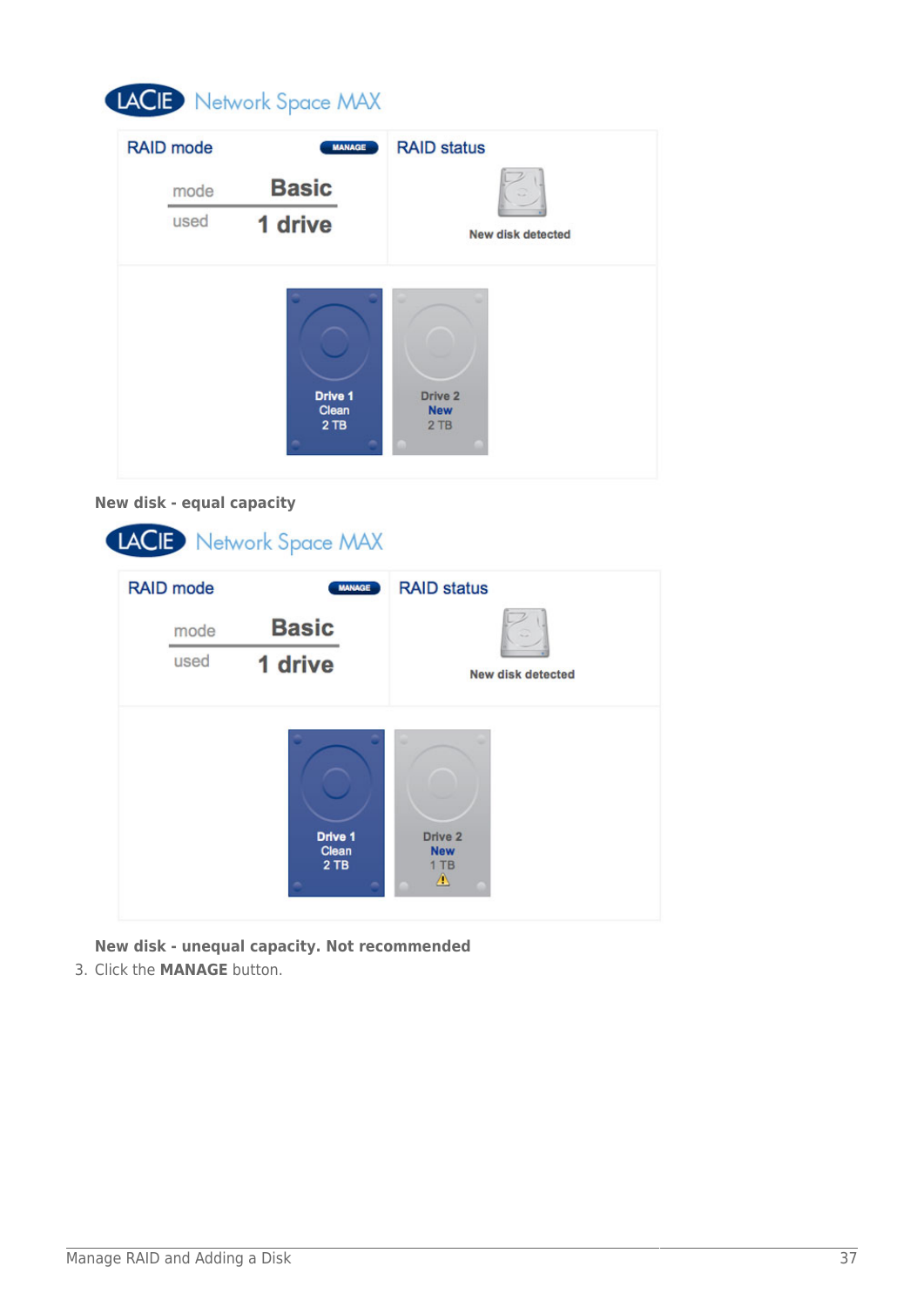|                  | LACIE Network Space MAX |                                 |
|------------------|-------------------------|---------------------------------|
| <b>RAID mode</b> | <b>MANAGE</b>           | <b>RAID status</b>              |
| mode<br>used     | <b>Basic</b><br>1 drive | <b>New disk detected</b>        |
|                  | Drive 1<br>Clean<br>2TB | Drive 2<br><b>New</b><br>$2$ TB |

4. You will be asked to select the disk(s) for the RAID array.

| <b>RAID Setup</b><br>1. Settings                           |              | 2. Finish         |  |
|------------------------------------------------------------|--------------|-------------------|--|
| Select the disk(s) that you wish to add to the RAID array: |              |                   |  |
|                                                            |              |                   |  |
|                                                            |              |                   |  |
|                                                            |              |                   |  |
|                                                            |              |                   |  |
|                                                            | Drive 1      | Drive 2           |  |
|                                                            | Clean<br>2TB | <b>New</b><br>2TB |  |
|                                                            |              | 8                 |  |

5. Check the box under the new disk, then click **NEXT**.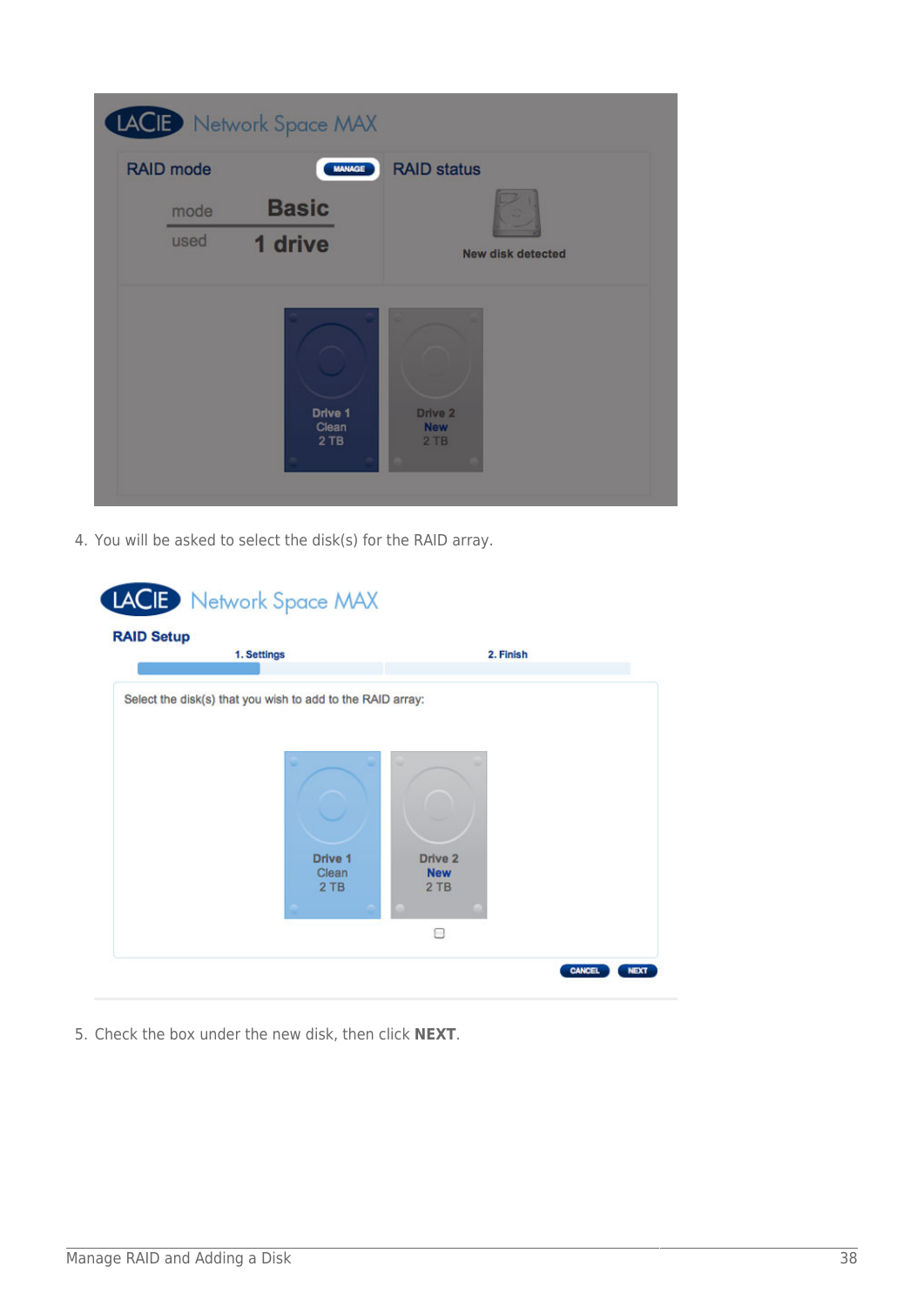# LACIE Network Space MAX



6. Choose a RAID level. Note that selecting RAID 1 will preserve all your data while RAID 0 will delete it. If you wish to build a RAID 0 array and you have not backed up all your data, select **CANCEL** to end the RAID configuration. You may return once the data backup is complete.

| <b>RAID Setup</b><br>1. Settings                                                                                               | 2. Finish                                                                                                                                                     |
|--------------------------------------------------------------------------------------------------------------------------------|---------------------------------------------------------------------------------------------------------------------------------------------------------------|
| Select your choice:<br>Without data loss<br><b>ORAID 1 (2 TB capacity)</b><br><b>With data loss</b><br>ORAID 0 (4 TB capacity) | <b>RAID 1</b><br>Al<br>AT<br>BY<br>BT.<br>CI<br>$\overline{C}1$<br>D1<br>D1<br>Disk 1<br>Disk 2<br>RAID 1: Disk failure protection                            |
|                                                                                                                                | Data is safe if one disk should fail<br>RAID 1 writes the same data to both disks (mirroring). If a disk fails,<br>the data is available on its partner disk. |

**RAID 1 is non-destructive**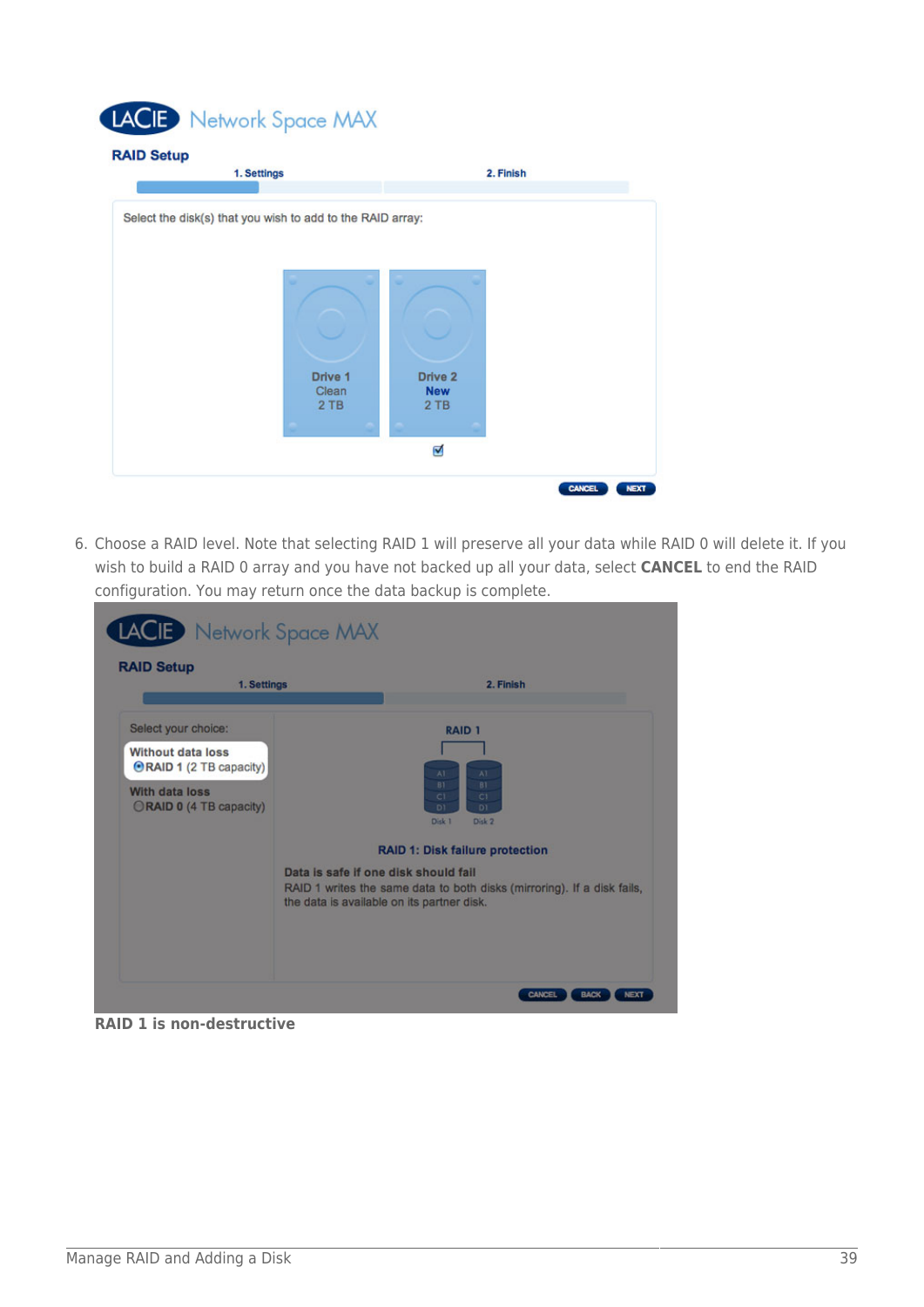

#### **RAID 0 will delete all data**

7. If you are certain of the selected RAID, click **NEXT**.



**RAID 1 selected**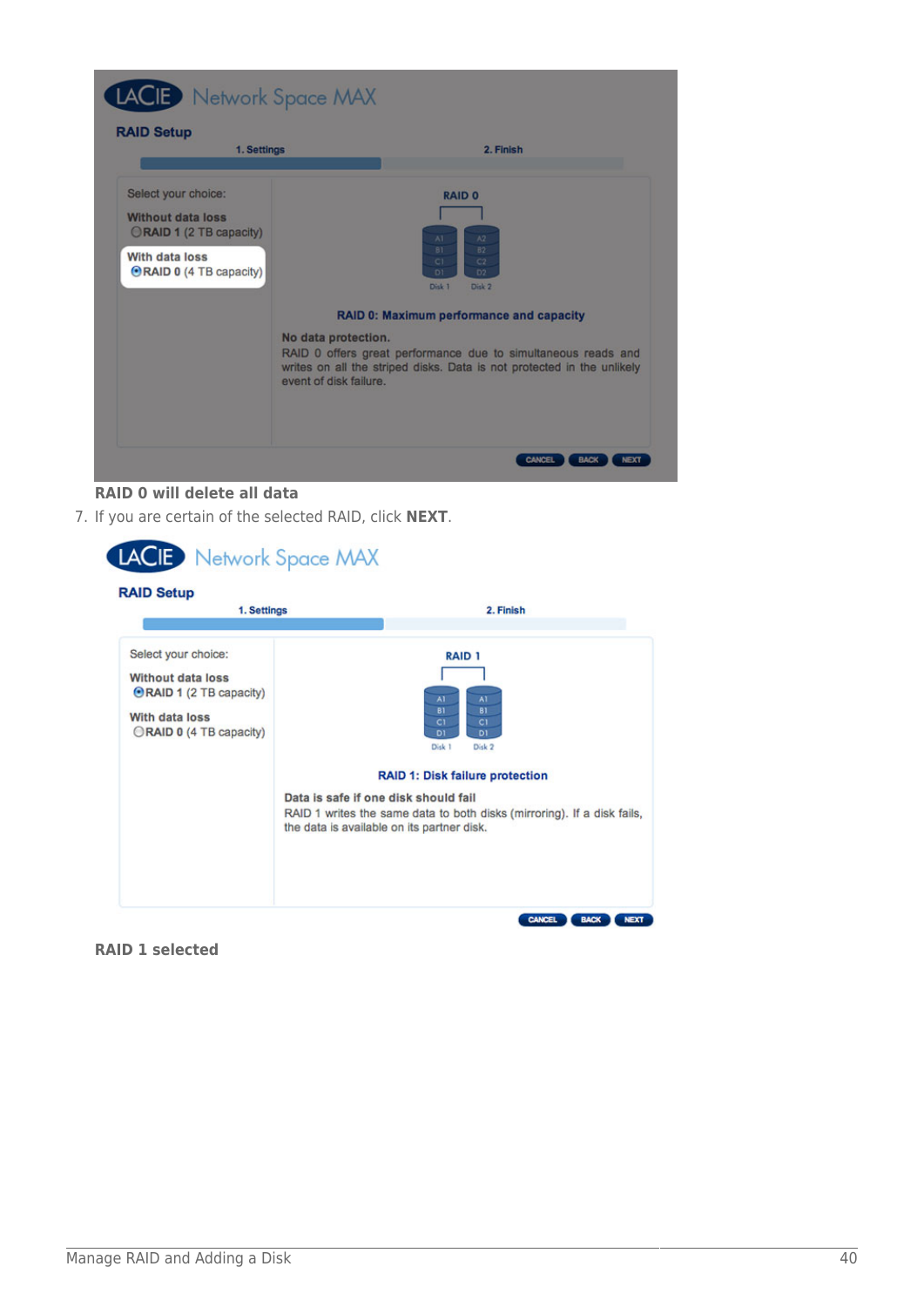

| 1. Settings                                                                                                                    | 2. Finish                                                                                                                                                                                                                                                                                                                                         |
|--------------------------------------------------------------------------------------------------------------------------------|---------------------------------------------------------------------------------------------------------------------------------------------------------------------------------------------------------------------------------------------------------------------------------------------------------------------------------------------------|
| Select your choice:<br><b>Without data loss</b><br>ORAID 1 (2 TB capacity)<br>With data loss<br><b>ORAID 0 (4 TB capacity)</b> | <b>RAID 0</b><br>AI<br>A2<br>BI<br>82<br>C1<br>C <sub>2</sub><br>D1<br>D <sub>2</sub><br>Disk 1<br>Disk 2<br>RAID 0: Maximum performance and capacity<br>No data protection.<br>RAID 0 offers great performance due to simultaneous reads and<br>writes on all the striped disks. Data is not protected in the unlikely<br>event of disk failure. |

#### **RAID 0 selected**

8. A short summary will explain the target RAID. Click **FINISH** to begin building the RAID array.

| <b>RAID Setup</b><br>1. Settings             | 2. Finish                                    |
|----------------------------------------------|----------------------------------------------|
| Click FINISH to confirm your selection:      |                                              |
| <b>Current RAID configuration</b><br>1 drive | <b>Target RAID configuration</b><br>2 drives |
| <b>Basic</b><br>$2$ TB                       | RAID <sub>1</sub><br>2TB                     |
| Data will be preserved.                      |                                              |
|                                              |                                              |

#### **RAID 1 build**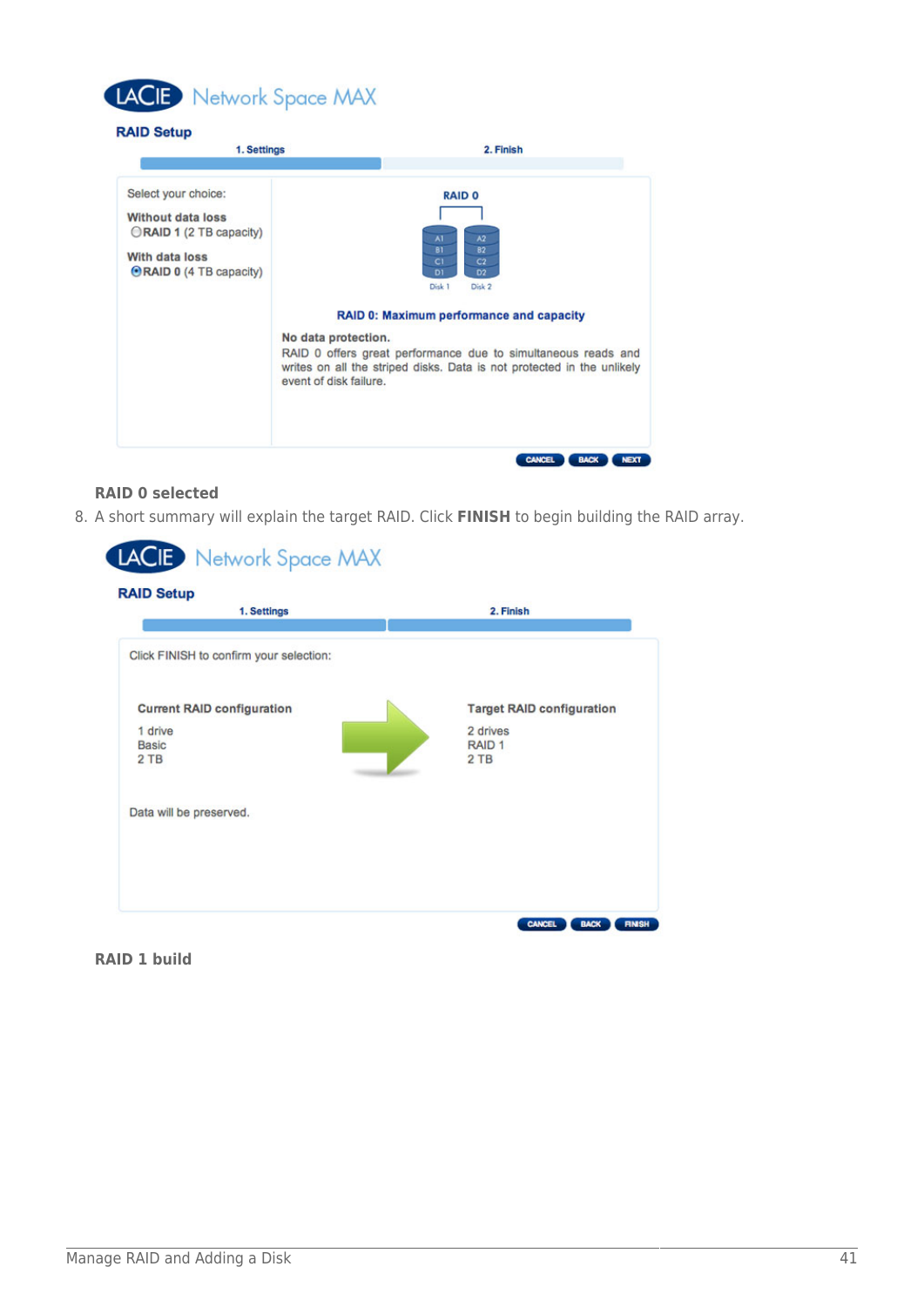

| 1. Settings                                               | 2. Finish                        |
|-----------------------------------------------------------|----------------------------------|
| Click FINISH to confirm your selection:                   |                                  |
| <b>Current RAID configuration</b>                         | <b>Target RAID configuration</b> |
| 1 drive<br><b>Basic</b><br>2 TB                           | 2 drives<br>RAID 0<br>4 TB       |
| The disk format will delete the data (USBShare included). |                                  |
|                                                           |                                  |
|                                                           |                                  |
|                                                           |                                  |

#### **RAID 0 build**

9. RAID 0 only: You must confirm your selection. Read the warning and click **YES** if you agree to continue.



10. Synchronizing to RAID 1 will take four or more hours depending upon the capacity of the hard drives. RAID 0 should not take longer than five minutes. While the network storage will briefly go offline when building the RAID configuration, you will have access to the storage once Synchronizing begins. A green check mark will appear in the RAID status window once the RAID configuration is complete.